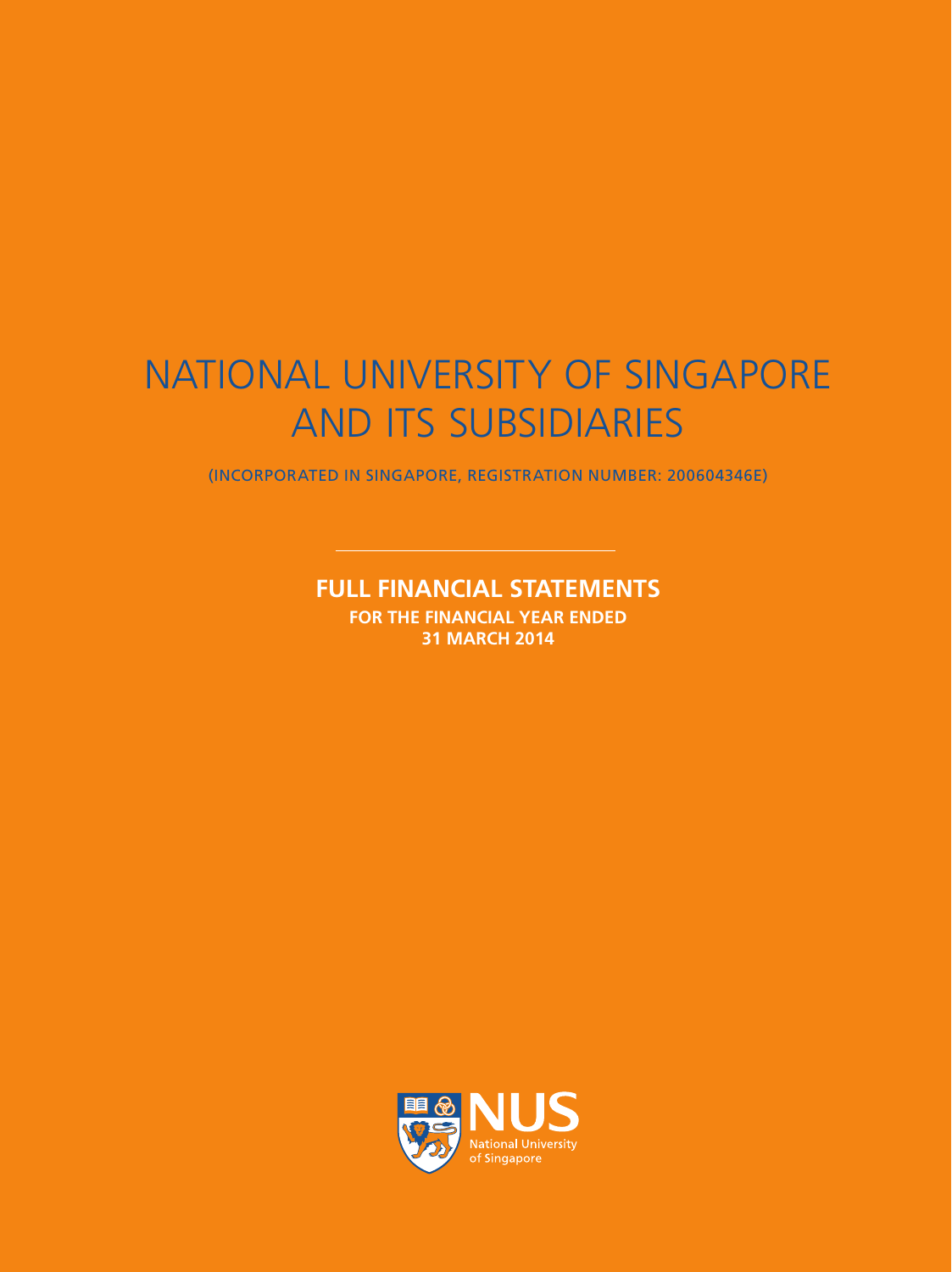# TRUSTEES' REPORT AND CONSOLIDATED FINANCIAL STATEMENTS For the financial year ended 31 March 2014

**CONTENTS**

Report of the Trustees 2 - 3 Statement by Trustees 4 Independent Auditor's Report 5 - 6 Statements of Financial Position 7 - 8 Statements of Comprehensive Income 9 Statements of Changes in Funds and Reserves 10 - 11 Consolidated Statement of Cash Flows 12 - 13 Notes to the Financial Statements **14 - 83**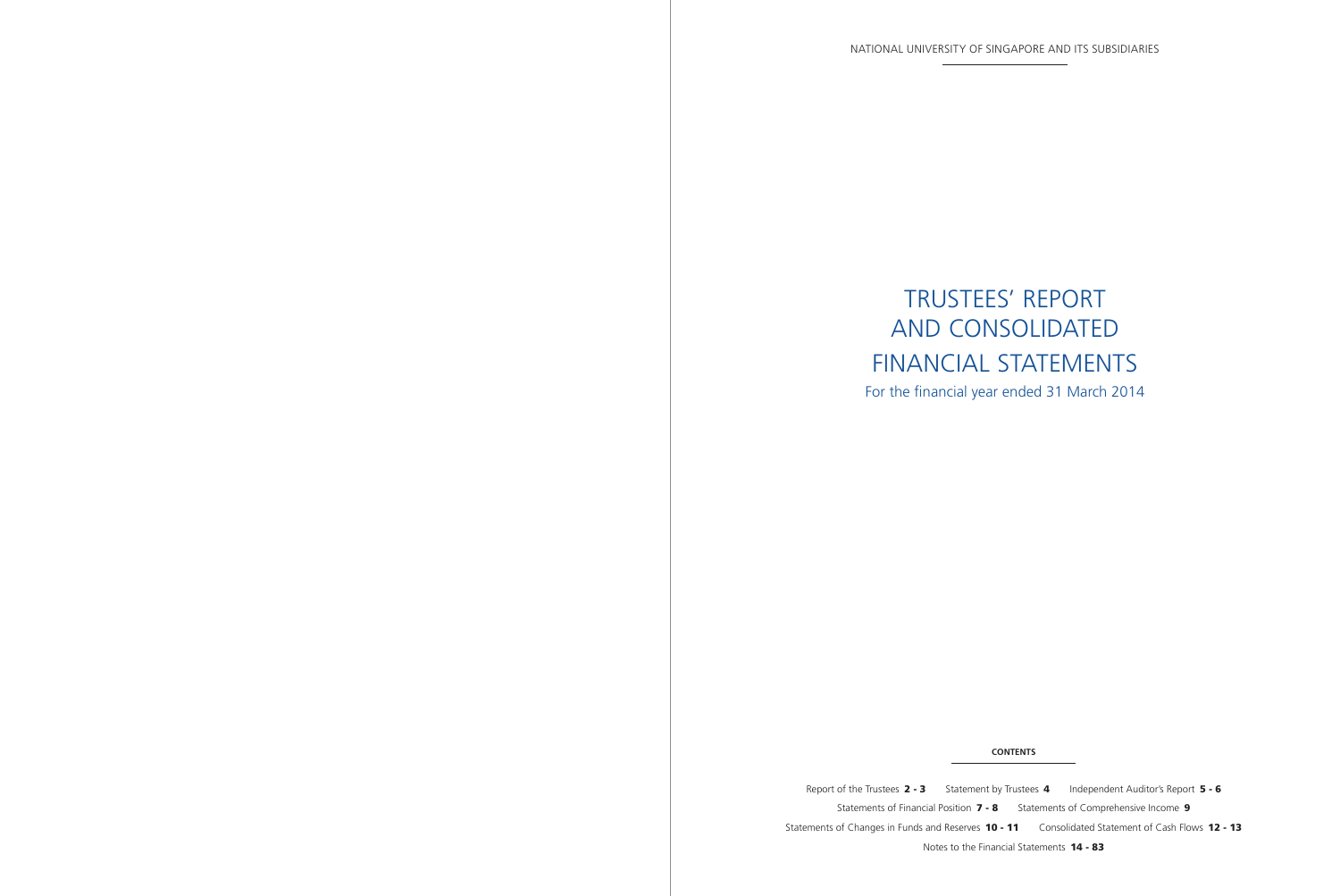REPORT OF THE TRUSTEES

# REPORT OF THE TRUSTEES

The Board of Trustees are pleased to present their report to the members together with the audited consolidated financial statements of the National University of Singapore ("the Company") and its subsidiaries (collectively, "the Group") and statement of financial position, statement of comprehensive income and statement of changes in funds and reserves of the Company as of and for the financial year ended 31 March 2014.

## **TRUSTEES**

The Trustees of the Company in office at the date of this report are:

| Mr Wong Ngit Liong - Chairman | Mr Goh Yew Lin            | Mr Paul Ma Kah Woh                                 |
|-------------------------------|---------------------------|----------------------------------------------------|
| Professor Tan Chorh Chuan     | Mr Han Fook Kwang         | Mr Neo Kian Hong                                   |
| Mr Hans-Dieter Bott           | Dr Noeleen Heyzer         | Professor Saw Swee Hock                            |
| Ms Chan Chia Lin              | Mr Peter Ho Hak Ean       | Mr Davinder Singh                                  |
| Ambassador Chan Heng Chee     | Professor Olaf Kubler     | Mr Phillip Tan Eng Seong                           |
| Dr Cheong Koon Hean           | Mdm Kay Kuok Oon Kwong    | Mr Abdullah Tarmugi                                |
| Ms Chong Siak Ching           | Mr Michael Lien Jown Leam | Dr Teh Kok Peng                                    |
| Mr Lucas Chow Wing Keung      | Mr Andrew Lim Ming-Hui    | Ms Elaine Yew Wen Suen<br>(Appointed 1 April 2014) |

### **ARRANGEMENTS TO ENABLE TRUSTEES TO ACQUIRE SHARES AND DEBENTURES**

Neither at the end of nor at any time during the financial year was the Company a party to any arrangement whose objects are, or one of whose object is, to enable the Trustees of the Company to acquire benefits by means of the acquisition of shares or debentures of the Company or any other body corporate.

### **TRUSTEES' INTERESTS IN SHARES OR DEBENTURES**

As the Company is a public company limited by guarantee and not having a share capital, there are no matters to be disclosed under Section 201(6)(g), Section 201(6A)(h), Section 201(11) and Section 201(12) of the Singapore Companies Act, Cap 50.

The Trustees of the Company at the end of the financial year have no interest in the share capital (including any share options) and debentures of the Company's related corporations as recorded in the register of the directors' shareholdings kept by the Company's related corporations under Section 164 of the Singapore Companies Act.

### **TRUSTEES CONTRACTUAL BENEFITS**

Since the beginning of the financial year, no Trustee has received or become entitled to receive a benefit which is required to be disclosed under Section 201(8) of the Singapore Companies Act, by reason of a contract made by the Company or a related corporation with the Trustee or with a firm of which he/she is a member or with a company in which he/she has a substantial financial interest except for salaries, bonuses and other benefits and transactions with corporations in which certain trustees have an interest as disclosed in the financial statements.

### **AUDITOR**

Ernst & Young LLP have expressed their willingness to accept re-appointment as auditor.

On behalf of the Trustees

**MR WONG NGIT LIONG** Trustee

**PROFESSOR TAN CHORH CHUAN** Trustee

18 July 2014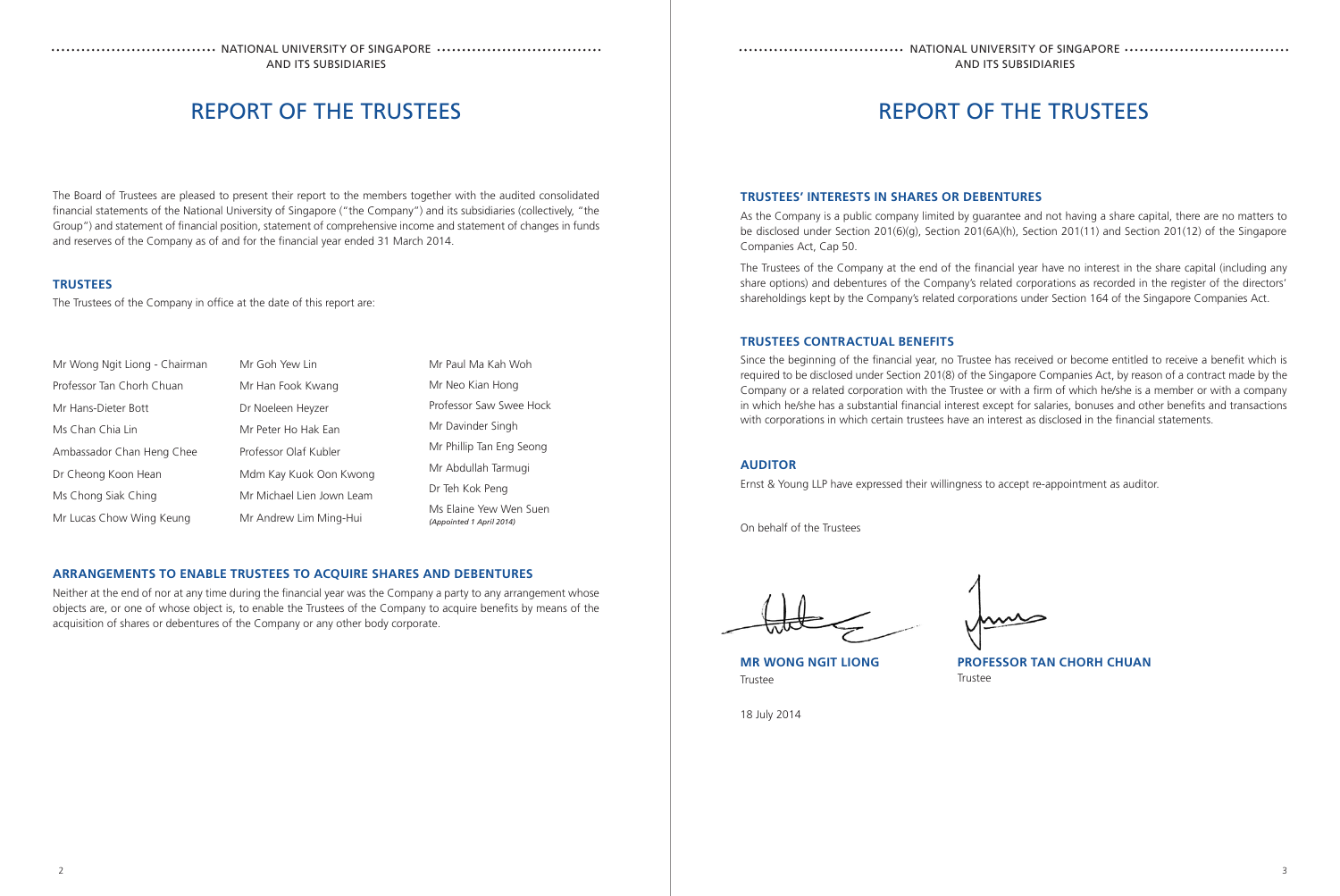# STATEMENT BY TRUSTEES

In the opinion of the Trustees,

- a. the consolidated financial statements of the Group and the statement of financial position, statement of comprehensive income and statement of changes in funds and reserves of the Company as set out on pages 7 to 83 are drawn up so as to give a true and fair view of the state of affairs of the Group and of the Company as at 31 March 2014, and of the results, changes in funds and reserves of the Group and the Company and cash flows of the Group for the financial year from 1 April 2013 to 31 March 2014; and
- b. at the date of this statement there are reasonable grounds to believe that the Company will be able to pay its debts when they fall due.

On behalf of the Trustees

Trustee

**PROFESSOR TAN CHORH CHUAN**

**MR WONG NGIT LIONG** Trustee

18 July 2014

# INDEPENDENT AUDITOR'S REPORT TO THE BOARD OF TRUSTEES OF NATIONAL UNIVERSITY OF SINGAPORE

#### **REPORT ON THE FINANCIAL STATEMENTS**

We have audited the accompanying financial statements of the National University of Singapore ("the Company") and its subsidiaries (collectively, "the Group") on pages 7 to 83, which comprise the statements of financial position of the Group and the Company as at 31 March 2014, the statements of comprehensive income and statements of changes in funds and reserves of the Group and the Company and consolidated statement of cash flows of the Group for the year from 1 April 2013 to 31 March 2014, and a summary of significant accounting policies and other explanatory information.

### **MANAGEMENT'S RESPONSIBILITY FOR THE FINANCIAL STATEMENTS**

Management is responsible for the preparation of financial statements that give a true and fair view in accordance with the provisions of the Singapore Companies Act, Chapter 50 (the"Act") and Singapore Financial Reporting Standards and for devising and maintaining a system of internal accounting controls sufficient to provide reasonable assurance that assets are safeguarded against loss from unauthorised use or disposition; and transactions are properly authorised and that they are recorded as necessary to permit the preparation of true and fair profit and loss accounts and balance sheets and to maintain accountability of assets.

#### **AUDITOR'S RESPONSIBILITY**

Our responsibility is to express an opinion on these financial statements based on our audit. We conducted our audit in accordance with Singapore Standards on Auditing. Those standards require that we comply with ethical requirements and plan and perform the audit to obtain reasonable assurance about whether the financial statements are free from material misstatement.

An audit involves performing procedures to obtain audit evidence about the amounts and disclosures in the financial statements. The procedures selected depend on the auditor's judgement, including the assessment of the risks of material misstatement of the financial statements, whether due to fraud or error. In making those risk assessments, the auditor considers internal control relevant to the entity's preparation of financial statements that give a true and fair view in order to design audit procedures that are appropriate in the circumstances, but not for the purpose of expressing an opinion on the effectiveness of the entity's internal control. An audit also includes evaluating the appropriateness of accounting policies used and the reasonableness of accounting estimates made by Management, as well as evaluating the overall presentation of the financial statements. We believe that the audit evidence we have obtained is sufficient and appropriate to provide a basis for our audit opinion.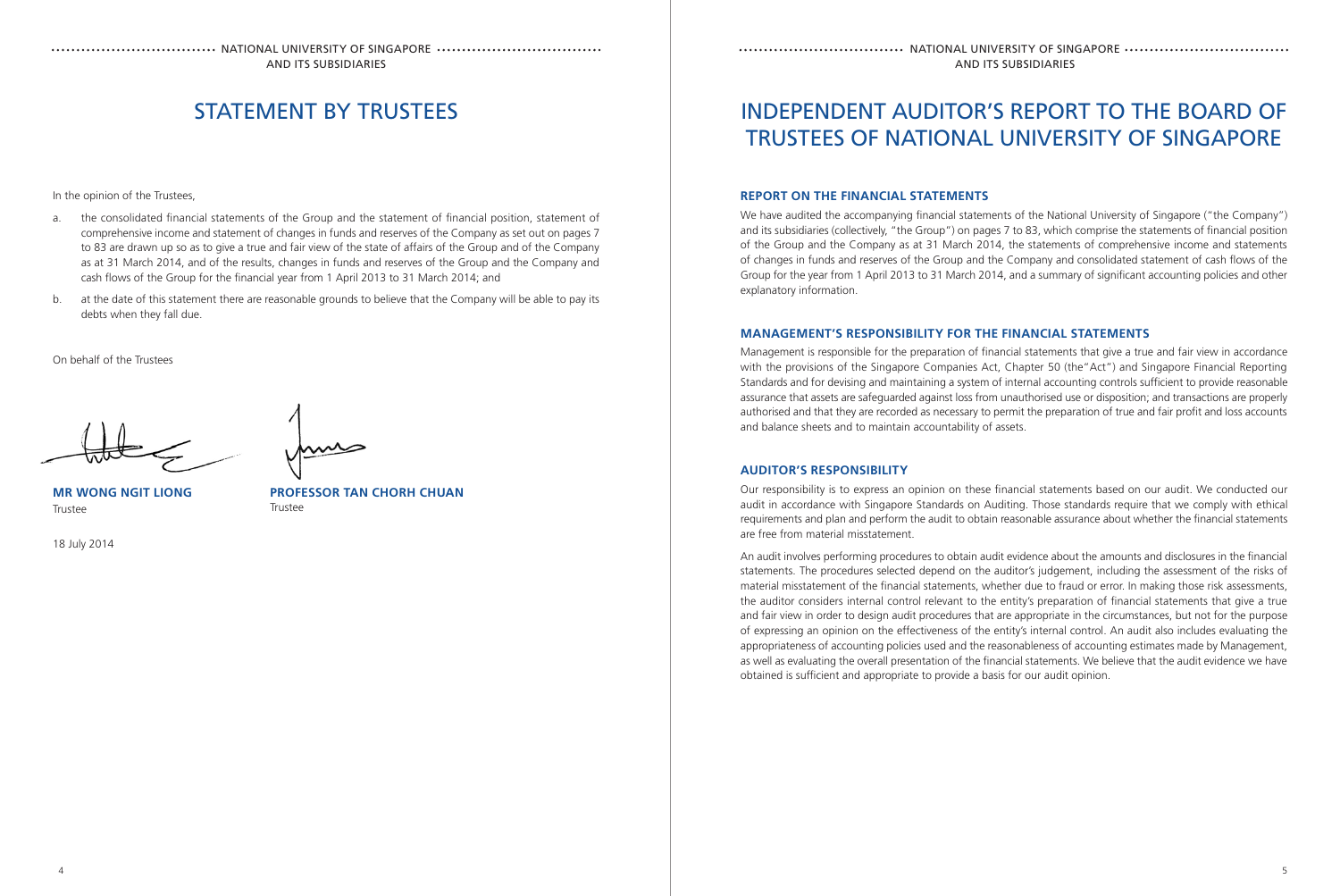# INDEPENDENT AUDITOR'S REPORT TO THE BOARD OF TRUSTEES OF NATIONAL UNIVERSITY OF SINGAPORE

### **OPINION**

In our opinion, the consolidated financial statements of the Group and the statement of financial position, statement of comprehensive income and statement of changes in funds and reserves of the Company are properly drawn up in accordance with the provisions of the Act and Singapore Financial Reporting Standards so as to give a true and fair view of the state of affairs of the Group and of the Company as at 31 March 2014 and of the results and changes in funds and reserves of the Group and the Company and cash flows of the Group for the year ended on that date.

### **REPORT ON OTHER LEGAL AND REGULATORY REQUIREMENTS**

In our opinion, the accounting and other records required by the Act to be kept by the Company and by those subsidiaries incorporated in Singapore of which we are the auditors have been properly kept in accordance with the provisions of the Act.

During the course of our audit, nothing has come to our attention that causes us to believe that during the year:

- a. the use of the donation monies was not in accordance with the objectives of the Company and required under regulation 16 of the Charities (Institutions of a Public Character) Regulations; and
- b. the Company has not complied with the requirements of regulation 15 (Fund-raising expenses) of the Charities (Institutions of a Public Character) Regulations.

funnt Dong Lip.

**ERNST & YOUNG LLP** Public Accountants and Chartered Accountants

Singapore 18 July 2014

## STATEMENTS OF FINANCIAL POSITION AS AT 31 MARCH 2014

|                                                               |       | <b>GROUP</b> |           | <b>COMPANY</b> |           |
|---------------------------------------------------------------|-------|--------------|-----------|----------------|-----------|
|                                                               |       | 31 March     | 31 March  | 31 March       | 31 March  |
|                                                               |       | 2014         | 2013      | 2014           | 2013      |
|                                                               | Note  | S\$'000      | S\$'000   | S\$'000        | S\$'000   |
|                                                               |       |              |           |                |           |
| <b>ACCUMULATED SURPLUS</b>                                    | 5     | 3,333,794    | 3,016,455 | 3,259,780      | 2,955,813 |
| <b>ENDOWMENT FUNDS</b>                                        | 6     | 2,843,069    | 2,577,359 | 2,842,657      | 2,576,961 |
| <b>FAIR VALUE RESERVE</b>                                     |       | 54,566       | 27,955    | 54,556         | 27,945    |
| <b>TRANSLATION RESERVE</b>                                    |       | (38)         | (43)      |                |           |
| <b>TOTAL EQUITY</b>                                           |       | 6,231,391    | 5,621,726 | 6,156,993      | 5,560,719 |
| <b>NON-CURRENT ASSETS</b>                                     |       |              |           |                |           |
| Subsidiary companies                                          | 7     |              |           | 328            | 226       |
| Associated companies                                          | 8     | 33,715       | 24,668    | 500            | 500       |
| Fixed assets                                                  | 9     | 3,332,009    | 3,218,443 | 3,329,519      | 3,215,896 |
| Intangible assets                                             | 10    | 13,174       | 16,874    | 13,136         | 16,736    |
| Available-for-sale investments                                | 11,14 | 87,269       | 58,222    | 82,955         | 53,489    |
| Student loans (repayable after 12 months)                     | 15    | 226,198      | 223,413   | 226,198        | 223,413   |
| Long-term loan to subsidiary companies                        | 16    |              |           | 356            | 356       |
| Amounts owing by an investee company                          | 17    |              | 53,351    |                | 53,351    |
| Prepayments (to be utilised after 12 months)                  | 19    | 599          | 3,853     | 599            | 3,853     |
| <b>Total Non-Current Assets</b>                               |       | 3,692,964    | 3,598,824 | 3,653,591      | 3,567,820 |
| <b>CURRENT ASSETS</b>                                         |       |              |           |                |           |
| Student loans (repayable within 12 months)                    | 15    | 70,622       | 73,618    | 70,622         | 73,618    |
| Debtors                                                       | 18    | 413,508      | 498,586   | 412,126        | 498,057   |
| Consumable stores                                             |       | 631          | 632       | 270            | 244       |
| Deposits and prepayments<br>(to be utilised within 12 months) | 19    | 111,964      | 81,776    | 111,174        | 81,508    |
| Amounts owing by subsidiary companies                         | 16    |              |           | 979            | 1,048     |
| Investments at fair value through income or expenditure       | 12,14 | 5,446,205    | 4,531,682 | 5,446,214      | 4,531,681 |
| Derivative financial instruments                              | 13,14 | 13,845       | 578       | 13,845         | 578       |
| Cash and cash equivalents                                     | 20    | 692,639      | 685,560   | 671,393        | 644,348   |
|                                                               |       | 6,749,414    | 5,872,432 | 6,726,623      | 5,831,082 |
| Assets held for sale                                          | 21    | 12,500       |           | 12,500         |           |
| <b>Total Current Assets</b>                                   |       | 6,761,914    | 5,872,432 | 6,739,123      | 5,831,082 |
| <b>TOTAL ASSETS</b>                                           |       | 10,454,878   | 9,471,256 | 10,392,714     | 9,398,902 |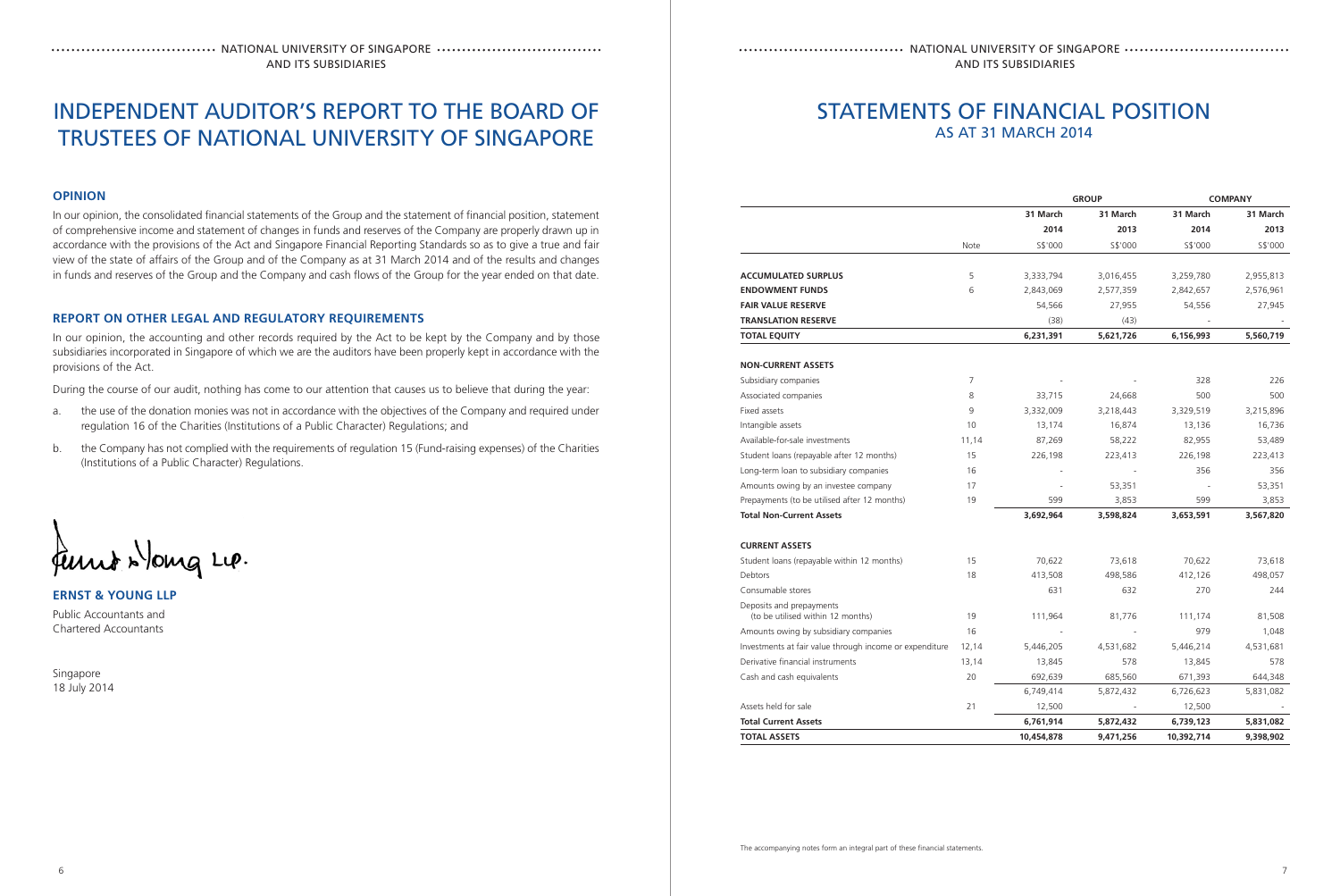## STATEMENTS OF FINANCIAL POSITION AS AT 31 MARCH 2014

|                                                                      |       | <b>GROUP</b> |           |           | <b>COMPANY</b> |
|----------------------------------------------------------------------|-------|--------------|-----------|-----------|----------------|
|                                                                      |       | 31 March     | 31 March  | 31 March  | 31 March       |
|                                                                      |       | 2014         | 2013      | 2014      | 2013           |
|                                                                      | Note  | S\$'000      | S\$'000   | S\$'000   | S\$'000        |
| <b>CURRENT LIABILITIES</b>                                           |       |              |           |           |                |
| Creditors and accrued expenses                                       | 22    | 256,061      | 200,523   | 251,557   | 196,129        |
| Provisions                                                           | 22    | 72,521       | 68,633    | 71,781    | 68,036         |
| Grants received in advance                                           | 23    | 373,296      | 313,365   | 367,955   | 307,892        |
| Deferred tuition and other fees                                      |       | 61,250       | 59,773    | 61,185    | 59,615         |
| Derivative financial instruments                                     | 13,14 | 3,995        | 14,171    | 3,995     | 14,171         |
| Amounts owing to subsidiary companies                                | 16    | ÷,           |           | 25,352    | 1,902          |
| Advances from Government for student loans<br>(due within 12 months) | 24    | 69,148       | 70,618    | 69,148    | 70,618         |
| Fixed rate note (due within 12 months)                               | 25    | 250,000      |           | 250,000   |                |
| <b>Total Current Liabilities</b>                                     |       | 1,086,271    | 727,083   | 1,100,973 | 718,363        |
| <b>NON-CURRENT LIABILITIES</b>                                       |       |              |           |           |                |
| Advances from Government for student loans<br>(due after 12 months)  | 24    | 216,949      | 214,153   | 216,949   | 214,153        |
| Fixed rate note and term loan (due after 12 months)                  | 25    | 850,000      | 850,000   | 850,000   | 850,000        |
| Deferred capital grants                                              | 26    | 2,070,267    | 2,058,294 | 2,067,799 | 2,055,667      |
| <b>Total Non-Current Liabilities</b>                                 |       | 3,137,216    | 3.122.447 | 3,134,748 | 3,119,820      |

**TOTAL LIABILITIES 4,223,487 3,849,530 4,235,721 3,838,183 NET ASSETS 6,231,391 5,621,726 6,156,993 5,560,719** 

## STATEMENTS OF COMPREHENSIVE INCOME FOR THE FINANCIAL YEAR ENDED 31 MARCH 2014

|                                                        |                 | <b>GROUP</b> |             | <b>COMPANY</b> |               |
|--------------------------------------------------------|-----------------|--------------|-------------|----------------|---------------|
|                                                        |                 | 2014         | 2013        | 2014           | 2013          |
|                                                        | Note            | S\$'000      | S\$'000     | S\$'000        | S\$'000       |
| <b>OPERATING INCOME</b>                                |                 |              |             |                |               |
| Tuition and other related fees                         |                 | 388,131      | 344,141     | 383,036        | 339,115       |
| Other income                                           | 28              | 254,775      | 257,206     | 250,524        | 253,175       |
|                                                        |                 | 642,906      | 601,347     | 633,560        | 592,290       |
| <b>OPERATING EXPENDITURE</b>                           |                 |              |             |                |               |
| Expenditure on manpower                                | 29              | 1,100,478    | 1,048,505   | 1,078,810      | 1,028,638     |
| Depreciation and amortisation expenditure              | 9,10            | 315,186      | 302,946     | 314,398        | 302,106       |
| Other operating expenditure                            |                 | 833,568      | 804,515     | 823,988        | 793,896       |
|                                                        |                 | 2,249,232    | 2,155,966   | 2,217,196      | 2,124,640     |
| Operating deficit                                      |                 | (1,606,326)  | (1,554,619) | (1,583,636)    | (1,532,350)   |
|                                                        |                 |              |             |                |               |
| Net investment income                                  | 31              | 274,821      | 235,616     | 271,213        | 235,652       |
| Share of results (net of tax) of associated companies  | 8               | 9,047        | 3,028       |                |               |
| Deficit before Grants                                  | 32              | (1,322,458)  | (1,315,975) | (1,312,423)    | (1, 296, 698) |
| <b>GRANTS</b>                                          |                 |              |             |                |               |
| Operating Grants:                                      |                 |              |             |                |               |
| Government                                             | 33a             | 1,181,790    | 1,172,389   | 1,159,941      | 1,148,725     |
| Agency for Science, Technology & Research              | 33b             | 35,592       | 40,750      | 35,592         | 40,750        |
| Others                                                 | 33 <sub>c</sub> | 155,789      | 123,658     | 155,016        | 122,941       |
| Deferred capital grants amortised                      | 26              | 270,263      | 281,334     | 269,478        | 280,513       |
|                                                        |                 | 1,643,434    | 1,618,131   | 1,620,027      | 1,592,929     |
|                                                        |                 |              |             |                |               |
| <b>SURPLUS FOR THE YEAR BEFORE TAX</b>                 |                 | 320,976      | 302,156     | 307,604        | 296,231       |
| Income tax                                             | 34              |              |             |                |               |
| <b>SURPLUS FOR THE YEAR</b>                            | 35              | 320,976      | 302,156     | 307,604        | 296,231       |
| <b>OTHER COMPREHENSIVE INCOME:</b>                     |                 |              |             |                |               |
| Exchange differences on translating foreign operations |                 | 5            | 38          |                |               |
| Change in fair value of available-for-sale investments |                 | 26,611       | 12,883      | 26,611         | 12,883        |
| OTHER COMPREHENSIVE INCOME FOR THE YEAR,               |                 |              |             |                |               |
| <b>NET OF TAX</b>                                      |                 | 26,616       | 12,921      | 26,611         | 12,883        |
| TOTAL COMPREHENSIVE INCOME FOR THE YEAR                |                 | 347,592      | 315,077     | 334,215        | 309,114       |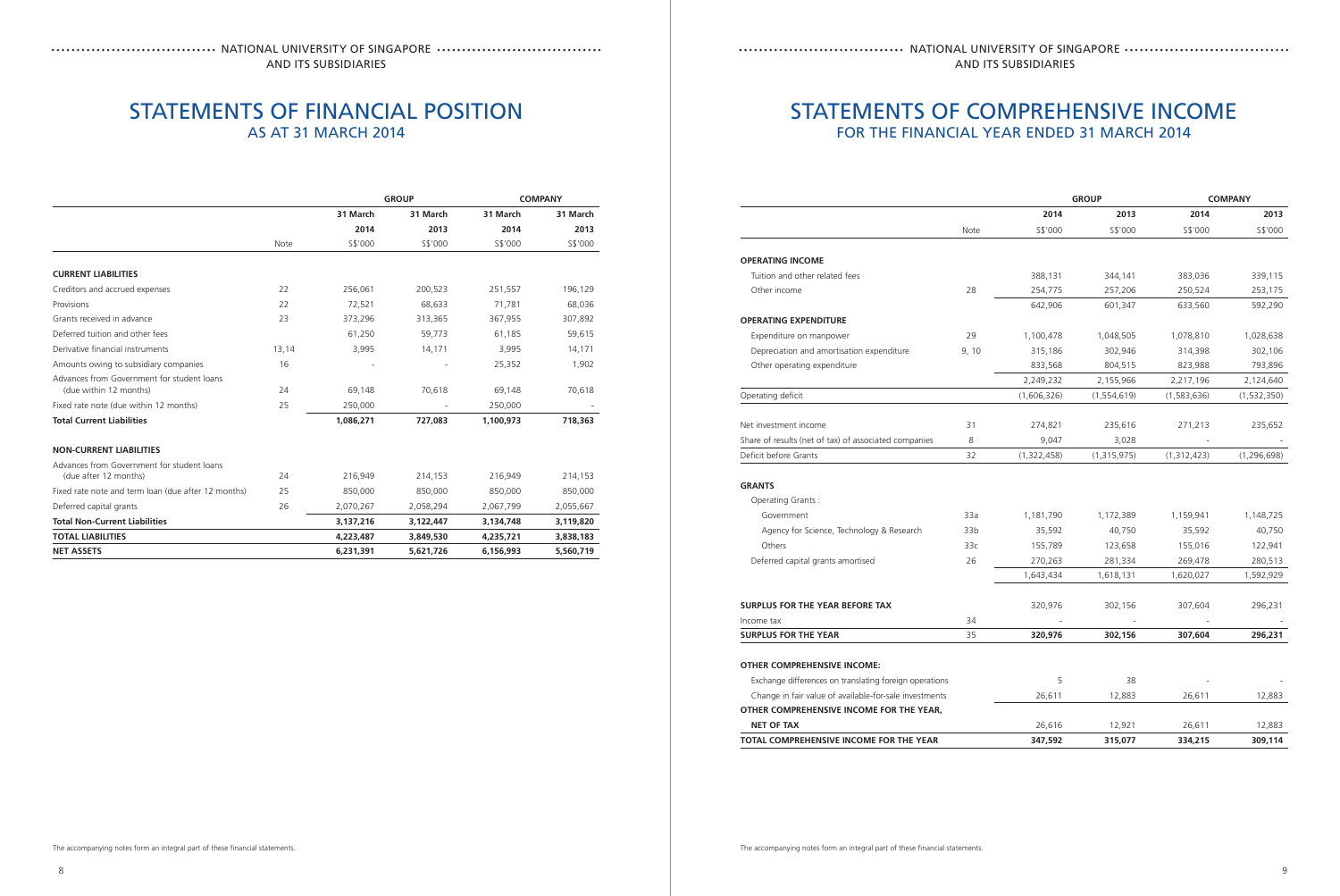## STATEMENTS OF CHANGES IN FUNDS AND RESERVES FOR THE FINANCIAL YEAR ENDED 31 MARCH 2014

|                                                |      | Accumulated<br><b>Surplus</b> | Endowment<br><b>Funds</b> | <b>Fair Value</b><br>Reserve | <b>Translation</b><br>Reserve | Total     |
|------------------------------------------------|------|-------------------------------|---------------------------|------------------------------|-------------------------------|-----------|
| <b>GROUP</b>                                   | Note | S\$'000                       | S\$'000                   | S\$'000                      | S\$'000                       | S\$'000   |
| Balance as at 1 April 2013                     |      | 3,016,455                     | 2,577,359                 | 27,955                       | (43)                          | 5,621,726 |
| Matching grants received/accrued               | 6    |                               | 176,678                   |                              |                               | 176,678   |
| Donations received                             | 6    |                               | 85,395                    |                              |                               | 85,395    |
| Total comprehensive income for the year        |      | 320,976                       |                           | 26,611                       | 5                             | 347,592   |
| Total recognised gains and losses for the year |      | 320,976                       | 262,073                   | 26,611                       | 5                             | 609,665   |
| Transfer to endowment funds                    | 6    | (3,637)                       | 3,637                     |                              | ÷                             |           |
| Balance at 31 March 2014                       |      | 3,333,794                     | 2,843,069                 | 54,566                       | (38)                          | 6,231,391 |
| Balance as at 1 April 2012                     |      | 2,714,451                     | 2,223,803                 | 15,072                       | (81)                          | 4,953,245 |
| Matching grants received/accrued               | 6    |                               | 241,281                   |                              |                               | 241,281   |
| Donations received                             | 6    |                               | 112,123                   |                              | ٠                             | 112,123   |
| Total comprehensive income for the year        |      | 302,156                       |                           | 12,883                       | 38                            | 315,077   |
| Total recognised gains and losses for the year |      | 302,156                       | 353,404                   | 12,883                       | 38                            | 668,481   |
| Transfer to endowment funds                    | 6    | (152)                         | 152                       |                              | $\overline{\phantom{a}}$      |           |
| Balance at 31 March 2013                       |      | 3,016,455                     | 2,577,359                 | 27,955                       | (43)                          | 5,621,726 |

## STATEMENTS OF CHANGES IN FUNDS AND RESERVES FOR THE FINANCIAL YEAR ENDED 31 MARCH 2014

|                                                |      | Accumulated<br><b>Surplus</b> | <b>Endowment</b><br><b>Funds</b> | <b>Fair Value</b><br>Reserve | <b>Total</b> |
|------------------------------------------------|------|-------------------------------|----------------------------------|------------------------------|--------------|
| <b>COMPANY</b>                                 | Note | S\$'000                       | S\$'000                          | S\$'000                      | S\$'000      |
| Balance as at 1 April 2013                     |      | 2,955,813                     | 2,576,961                        | 27,945                       | 5,560,719    |
| Matching grants received/accrued               | 6    |                               | 176,671                          |                              | 176,671      |
| Donations received                             | 6    |                               | 85,388                           |                              | 85,388       |
| Total comprehensive income for the year        |      | 307,604                       | $\overline{\phantom{a}}$         | 26,611                       | 334,215      |
| Total recognised gains and losses for the year |      | 307,604                       | 262,059                          | 26,611                       | 596,274      |
| Transfer to endowment funds                    | 6    | (3,637)                       | 3,637                            |                              |              |
| Balance at 31 March 2014                       |      | 3,259,780                     | 2,842,657                        | 54,556                       | 6,156,993    |
| Balance as at 1 April 2012                     |      | 2,659,734                     | 2,223,426                        | 15,062                       | 4,898,222    |
| Matching grants received/accrued               | 6    |                               | 241,270                          |                              | 241,270      |
| Donations received                             | 6    |                               | 112,113                          |                              | 112,113      |
| Total comprehensive income for the year        |      | 296,231                       | $\overline{\phantom{a}}$         | 12,883                       | 309,114      |
| Total recognised gains and losses for the year |      | 296,231                       | 353,383                          | 12,883                       | 662,497      |
| Transfer to endowment funds                    | 6    | (152)                         | 152                              |                              |              |
| Balance at 31 March 2013                       |      | 2,955,813                     | 2,576,961                        | 27,945                       | 5,560,719    |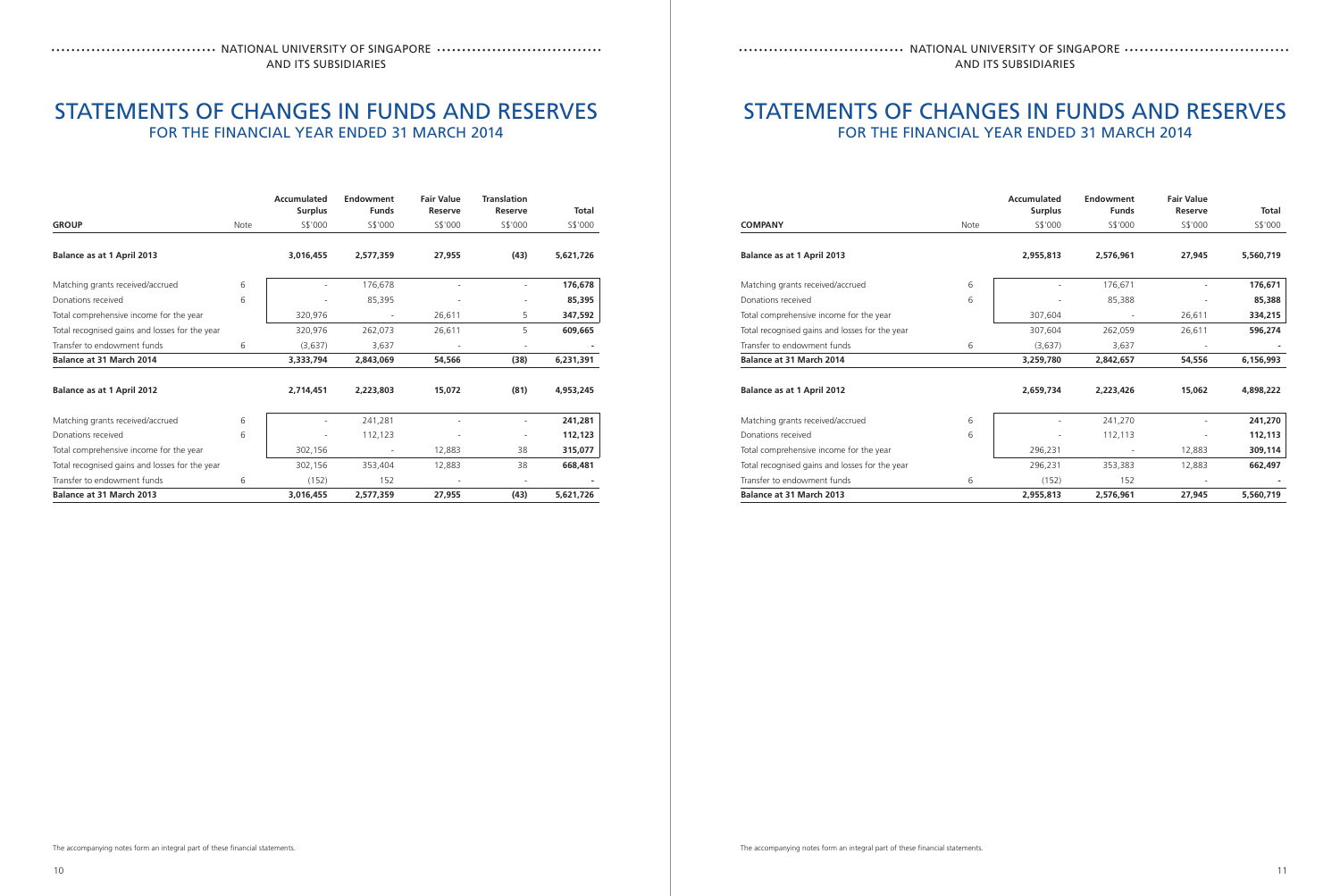## CONSOLIDATED STATEMENT OF CASH FLOWS FOR THE FINANCIAL YEAR ENDED 31 MARCH 2014

## CONSOLIDATED STATEMENT OF CASH FLOWS FOR THE FINANCIAL YEAR ENDED 31 MARCH 2014

|                                                                                                       |      | 2014          | 2013          |
|-------------------------------------------------------------------------------------------------------|------|---------------|---------------|
|                                                                                                       | Note | S\$'000       | S\$'000       |
| Cash flows from operating activities:                                                                 |      |               |               |
| Deficit before Grants                                                                                 |      | (1,322,458)   | (1,315,975)   |
| Adjustments for:                                                                                      |      |               |               |
| Depreciation of fixed assets                                                                          | 9    | 309,743       | 298,204       |
| Amortisation of intangible assets                                                                     | 10   | 5,443         | 4,742         |
| Net investment income                                                                                 | 31   | (274, 821)    | (235, 616)    |
| Loss on disposal of fixed and intangible assets                                                       | 32   | 2,693         | 16,882        |
| Bad and doubtful debts                                                                                | 32   | 807           | 436           |
| Exchange differences arising on translation of foreign subsidiary                                     |      | 5             | 38            |
| Donated artifacts additions                                                                           |      | (679)         | (656)         |
| Fixed assets written-off                                                                              | 9    |               | 15,519        |
| Share of results (net of tax) of associated companies                                                 |      | (9,047)       | (3,028)       |
| Deficit before working capital changes                                                                |      | (1, 288, 314) | (1, 219, 454) |
| Change in operating assets and liabilities:                                                           |      |               |               |
| (Increase)/decrease in debtors, consumable stores, deposits and prepayments                           |      | (91, 771)     | 20,473        |
| Increase/(decrease) in creditors and accrued expenses, provisions and deferred tuition and other fees |      | 52,077        | 6,889         |
| Cash used in operations                                                                               |      | (1,328,008)   | (1, 192, 092) |
| Agency for Science, Technology & Research grants received, net of refund                              |      | 45,316        | 38,855        |
| Other grants received, net of refund                                                                  |      | 149,855       | 141,732       |
| Donations received for endowment funds                                                                | 6    | 85,395        | 112,123       |
| Student loans granted                                                                                 |      | (75, 179)     | (72, 345)     |
| Student loans repaid                                                                                  |      | 75,367        | 71,772        |
| Net cash outflow from operating activities                                                            |      | (1,047,254)   | (899, 955)    |
| Cash flows from investing activities:                                                                 |      |               |               |
| Payments for purchase of fixed assets                                                                 | 9    | (432, 514)    | (476, 592)    |
| Payments for purchase of intangible assets                                                            | 10   | (1,778)       | (5, 478)      |
| Proceeds from disposal of fixed assets and intangible assets                                          |      | 370           | 121           |
| Net purchase of investments                                                                           |      | (636, 636)    | (535, 167)    |
| Interest and dividend received                                                                        |      | 33,304        | 27,231        |
| Net settlement of foreign exchange contracts                                                          | 31   | (43, 579)     | 23,125        |
| Decrease in amount owing by an investee company                                                       | 17   | 53,351        |               |
| Net cash outflow from investing activities                                                            |      | (1,027,482)   | (966, 760)    |

|                                                         |      | 2014      | 2013      |
|---------------------------------------------------------|------|-----------|-----------|
|                                                         | Note | S\$'000   | S\$'000   |
| Cash flows from financing activities:                   |      |           |           |
| Government grants received, net of refund               |      | 1,553,073 | 1,491,943 |
| Government grants received for endowment funds          |      | 277,241   | 311,830   |
| Student tuition fee loan funds received from government |      | 59,666    | 58,591    |
| Student loan funds received from government             |      | 12,072    | 12,176    |
| Overseas student loan funds received from government    |      | 535       | 674       |
| Student tuition fee loan funds repaid to government     |      | (58, 560) | (64,096)  |
| Student loan funds repaid to government                 |      | (11, 729) | (11, 855) |
| Overseas student loan funds repaid to government        |      | (483)     | (678)     |
| Proceeds from issue of Fixed Rate Term Loan             | 25   | 250,000   | 250,000   |
| Net cash inflow from financing activities               |      | 2,081,815 | 2,048,585 |
| Net increase in cash and cash equivalents               |      | 7,079     | 181,870   |
| Cash and cash equivalents at the beginning of the year  |      | 685,560   | 503,690   |
| Cash and cash equivalents at the end of the year        |      | 692,639   | 685,560   |

## Note A

During the financial year, the Group acquired fixed assets amounting to S\$436,181,000 (2013: S\$476,950,000), out of which S\$432,514,000 (2013: S\$476,592,000) was paid by cash. The remaining balance represents donated assets and other non-cash items.

## Note B

Cash and cash equivalents comprise:

|                        | 2014    | 2013    |
|------------------------|---------|---------|
|                        | S\$'000 | S\$'000 |
|                        |         |         |
| Fixed deposits         | 380,416 | 361,707 |
| Cash and bank balances | 312,223 | 323,853 |
|                        | 692,639 | 685,560 |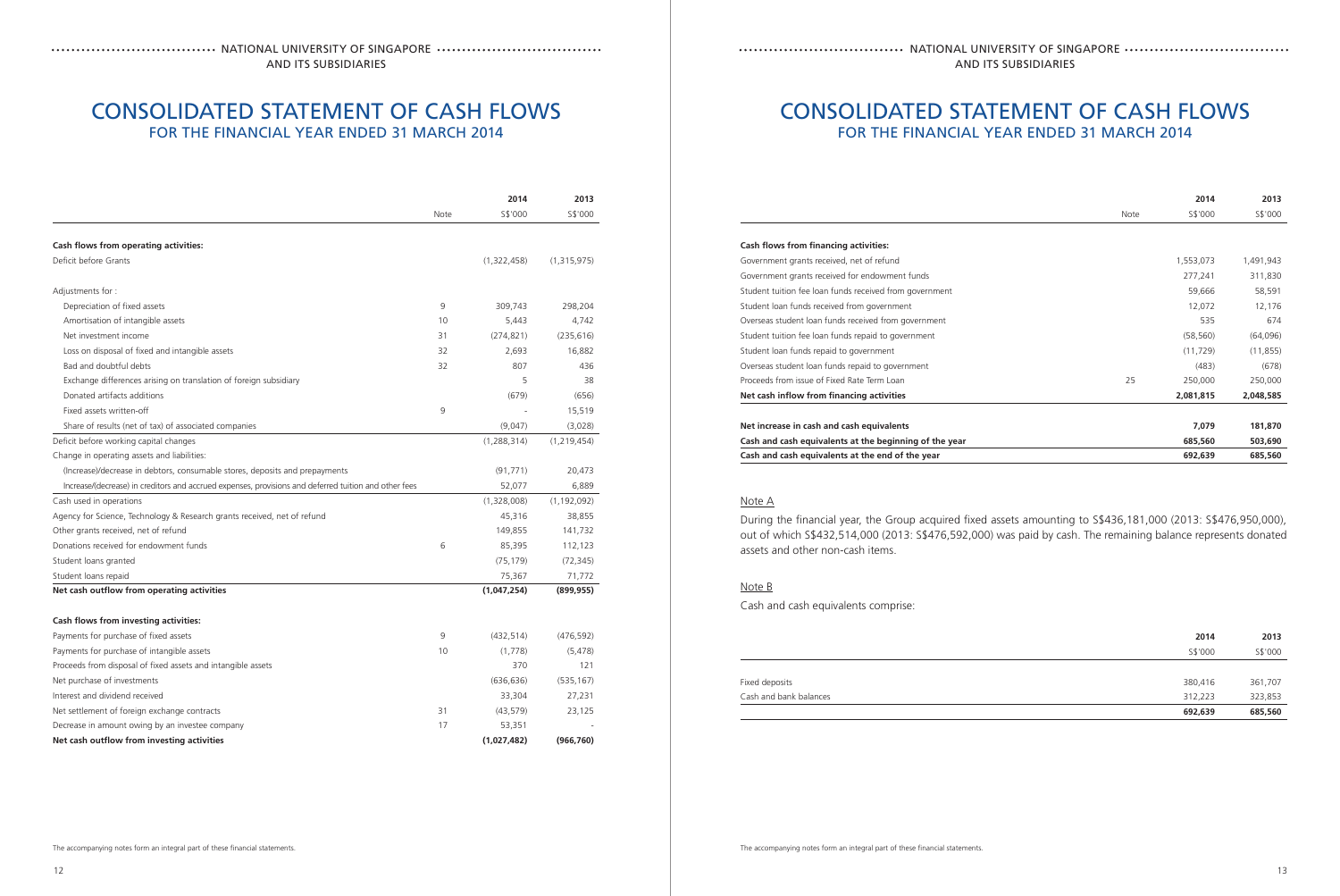## NOTES TO THE FINANCIAL STATEMENTS FOR THE FINANCIAL YEAR ENDED 31 MARCH 2014

### **1. GENERAL**

The Company (Registration Number 200604346E) is incorporated in Singapore as a public company limited by guarantee and its registered office and place of business is located at 21 Lower Kent Ridge Road Singapore 119077. The financial statements are expressed in Singapore dollars.

The Company is principally engaged in the advancement and dissemination of knowledge, and the promotion of research and scholarship.

The principal activities of the subsidiaries are disclosed in Note 7 to the financial statements.

The consolidated financial statements of the Group and the statement of financial position, statement of comprehensive income and statement of changes in funds and reserves of the Company as of and for the year ended 31 March 2014 were authorised for issue in accordance with a resolution of the Board of Trustees on 18 July 2014.

### **2. SIGNIFICANT ACCOUNTING POLICIES**

### **a. BASIS OF ACCOUNTING**

The financial statements have been prepared in accordance with the historical cost basis, except as disclosed in the accounting policies below and are drawn up in accordance with the provisions of the Singapore Companies Act and Singapore Financial Reporting Standards ("FRS"). The financial statements are presented in Singapore dollars (S\$) and all values in the table are rounded to the nearest thousand (S\$'000) as indicated.

The accounting policies adopted are consistent with those of the previous financial year except for the changes in accounting policies and adoption of new and revised standards and interpretations as disclosed below:

ADOPTION OF NEW AND REVISED STANDARDS - In the current financial year, the Group has adopted all the new and revised FRSs and Interpretations of FRS ("INT FRS") that are relevant to its operations and effective for annual periods beginning on or after 1 April 2013. The adoption of these new/revised FRSs and INT FRSs does not result in changes to the Group's and Company's accounting policies and has no material effect on the financial statements for the current or prior years.

## NOTES TO THE FINANCIAL STATEMENTS FOR THE FINANCIAL YEAR ENDED 31 MARCH 2014

## **2. SIGNIFICANT ACCOUNTING POLICIES** *(cont'd)*

### **a. BASIS OF ACCOUNTING** *(cont'd)*

The Group has not adopted the following standards that have been issued but are not yet effective:

| Description                                                                         | Effective for annual<br>periods beginning on<br>or after |
|-------------------------------------------------------------------------------------|----------------------------------------------------------|
|                                                                                     |                                                          |
| Revised FRS 27 Separate Financial Statements                                        | 1 January 2014                                           |
| Revised FRS 28 Investments in Associates and Joint Ventures                         | 1 January 2014                                           |
| <b>FRS 110 Consolidated Financial Statements</b>                                    | 1 January 2014                                           |
| FRS 111 Joint Arrangements                                                          | 1 January 2014                                           |
| FRS 112 Disclosure of Interests in Other Entities                                   | 1 January 2014                                           |
| Amendments to FRS 32 – Offsetting of Financial Assets and Financial Liabilities     | 1 January 2014                                           |
| Amendments to the transition quidance of FRS 110 Consolidated Financial Statements, |                                                          |
| FRS 111 Joint Arrangements and FRS 112 Disclosure of Interests in Other Entities    | 1 January 2014                                           |
| Amendments to FRS 110, FRS 112 and FRS 27: Investment Entities                      | 1 January 2014                                           |
| Amendments to FRS 36 Recoverable Amount Disclosures for Non-financial Assets        | 1 January 2014                                           |
| Amendments to FRS 39 Novation of Derivatives and Continuation of Hedge Accounting   | 1 January 2014                                           |
| Amendments to FRS 19: Defined Benefit Plans: Employee Contributions                 | 1 July 2014                                              |
| Improvements to FRSs (January 2014)                                                 | 1 July 2014                                              |
| Improvements to FRSs (February 2014)                                                | 1 July 2014                                              |
| INT FRS 121 Levies                                                                  | 1 January 2014                                           |

At the date of authorisation of these financial statements, the management has considered and anticipated that the adoption of the FRSs, INT FRSs and amendments to FRS that were issued but not effective until future periods will have no material impact on the financial statements of the Group and the Company in the year of their initial adoption except for:

### FRS 110 Consolidated Financial Statements

FRS 110 replaces the portion of FRS 27 Consolidated and Separate Financial Statements that addresses the accounting for consolidated financial statements. It also replaces INT FRS12 Consolidation — Special Purpose Entities. FRS 110 establishes a single control model that applies to all entities including 'special purpose entities'. The changes introduced by FRS 110 will require management to exercise significant judgement to determine which entities are controlled, and therefore required to be consolidated by a parent, compared with the requirements that were in FRS 27. This standard becomes effective for annual periods beginning on or after 1 January 2014. Management does not expect this amendment to have any significant impact on the Group's financial position or performance.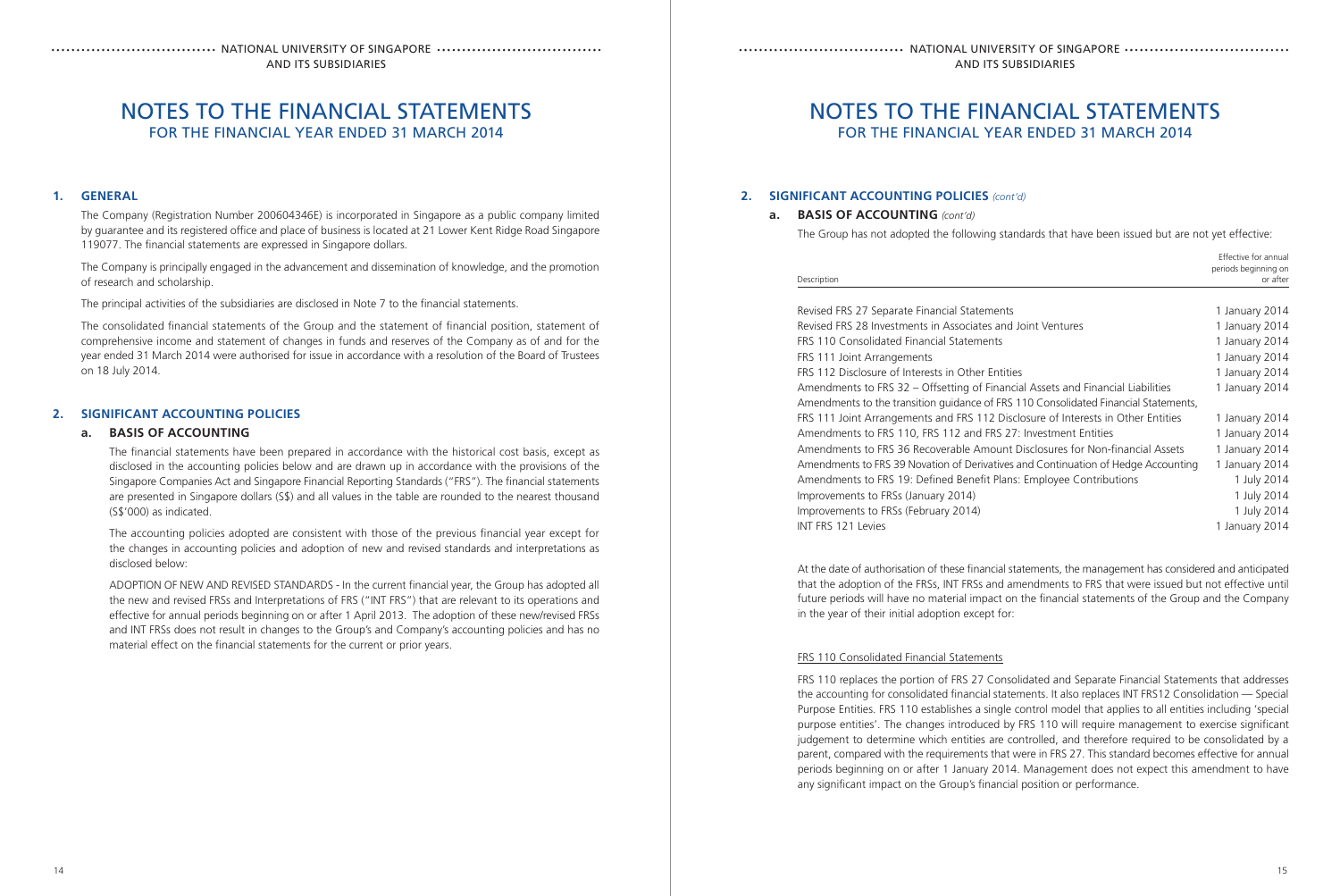## NOTES TO THE FINANCIAL STATEMENTS FOR THE FINANCIAL YEAR ENDED 31 MARCH 2014

## **2. SIGNIFICANT ACCOUNTING POLICIES** *(cont'd)*

### **a. BASIS OF ACCOUNTING** *(cont'd)*

### FRS 112 Disclosure of Interests in Other Entities

FRS 112 is effective for financial periods beginning on or after 1 January 2014.

FRS 112 is a new and comprehensive standard on disclosure requirements for all forms of interests in other entities, including joint arrangements, associates, special purpose vehicles and other off balance sheet vehicles. FRS 112 requires an entity to disclose information that helps users of its financial statements to evaluate the nature and risks associated with its interests in other entities and the effects of those interests on its financial statements. The Group is currently determining the impact of the disclosure requirements. As this is a disclosure standard, it will have no impact to the financial position and financial performance of the Group when implemented in 2014.

## **b. BASIS OF CONSOLIDATION AND BUSINESS COMBINATIONS**

### **i. Basis of consolidation**

The consolidated financial statements comprise the financial statements of the Company and its subsidiaries as at the end of the reporting period. The financial statements of the subsidiaries used in the preparation of the consolidated financial statements are prepared for the same reporting date as the Company. Consistent accounting policies are applied to like transactions and events in similar circumstances.

All intra-group balances, income and expenses and unrealised gains and losses resulting from intragroup transactions and dividends are eliminated in full.

Subsidiaries are consolidated from the date of acquisition, being the date on which the Group obtains control, and continue to be consolidated until the date that such control ceases.

Losses within a subsidiary are attributed to the non-controlling interest even if that results in a deficit balance.

## NOTES TO THE FINANCIAL STATEMENTS FOR THE FINANCIAL YEAR ENDED 31 MARCH 2014

## **2. SIGNIFICANT ACCOUNTING POLICIES** *(cont'd)*

### **b. BASIS OF CONSOLIDATION AND BUSINESS COMBINATIONS** *(cont'd)*

### **i. Basis of consolidation** *(cont'd)*

Changes in the Company's ownership interest of a subsidiary that do not result in a loss of control are accounted for as equity transactions. If the Group loses control over a subsidiary, it:

- De-recognises the assets (including goodwill) and liabilities of the subsidiary at their carrying amounts at the date when control is lost;
- De-recognises the carrying amount of any non-controlling interest;
- De-recognises the cumulative translation differences recorded in equity;
- Recognises the fair value of the consideration received;
- Recognises the fair value of any investment retained;
- Recognises any surplus or deficit in profit or loss;
- Re-classifies the Group's share of components previously recognised in other comprehensive income to profit or loss or retained earnings, as appropriate.

## **ii. Business combinations**

Business combinations are accounted for by applying the acquisition method. Identifiable assets acquired and liabilities assumed in a business combination are measured initially at their fair values at the acquisition date. Acquisition-related costs are recognised as expenses in the periods in which the costs are incurred and the services are received.

When the Group acquires a business, it assesses the financial assets and liabilities assumed for appropriate classification and designation in accordance with the contractual terms, economic circumstances and pertinent conditions as at the acquisition date. This includes the separation of embedded derivatives in host contracts by the acquiree.

Any contingent consideration to be transferred by the acquirer will be recognised at fair value at the acquisition date. Subsequent changes to the fair value of the contingent consideration which is deemed to be an asset or liability, will be recognised in accordance with FRS 39 either in profit or loss or as a change to other comprehensive income. If the contingent consideration is classified as equity, it is not be remeasured until it is finally settled within equity.

In business combinations achieved in stages, previously held equity interests in the acquiree are remeasured to fair value at the acquisition date and any corresponding gain or loss is recognised in profit or loss.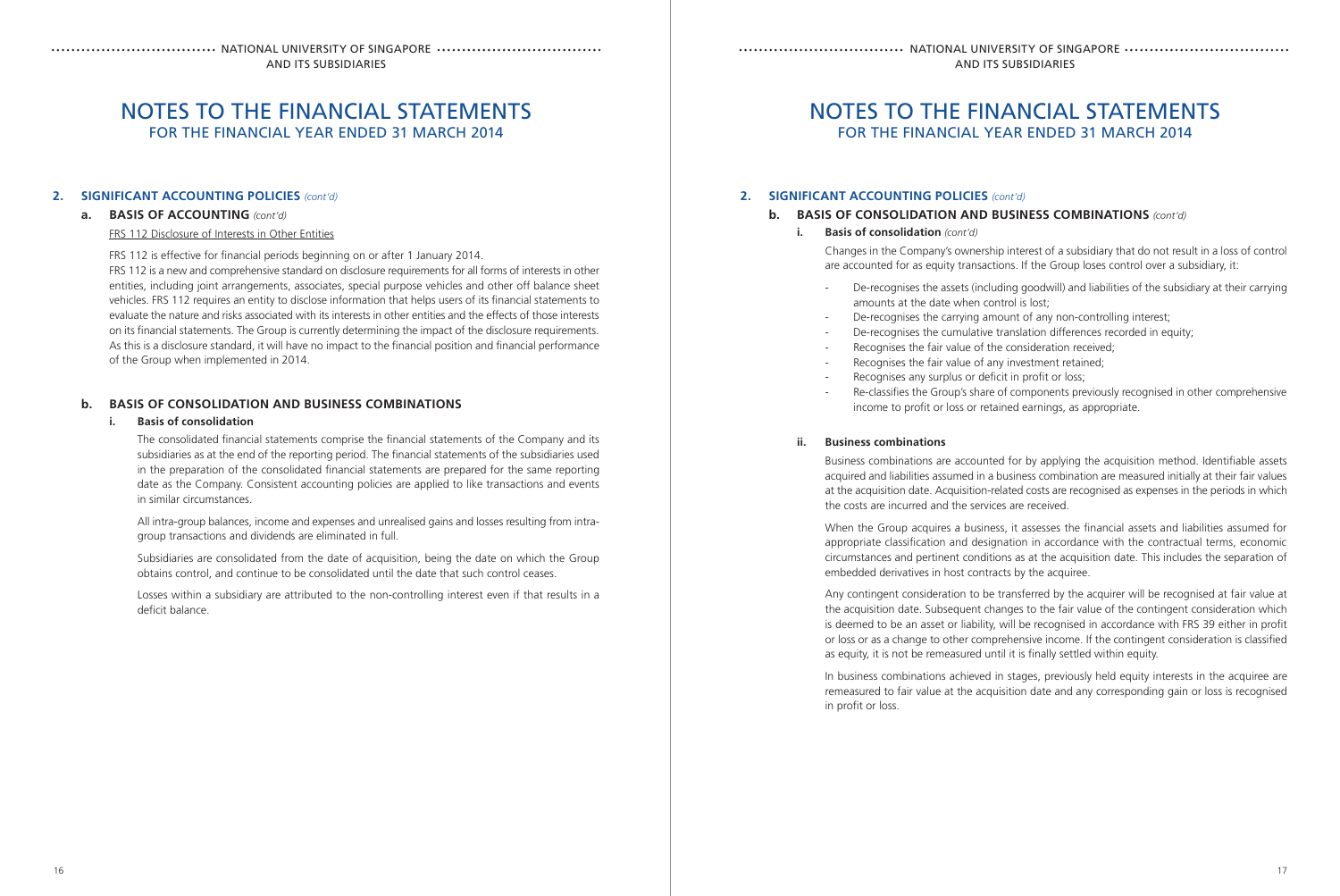## NOTES TO THE FINANCIAL STATEMENTS FOR THE FINANCIAL YEAR ENDED 31 MARCH 2014

### **2. SIGNIFICANT ACCOUNTING POLICIES** *(cont'd)*

**b. BASIS OF CONSOLIDATION AND BUSINESS COMBINATIONS** *(cont'd)*

#### **ii. Business combinations** *(cont'd)*

The Group elects for each individual business combination, whether non-controlling interest in the acquiree (if any), that are present ownership interests and entitle their holders to a proportionate share of net assets in the event of liquidation, is recognised on the acquisition date at fair value, or at the non-controlling interest's proportionate share of the acquiree's identifiable net assets. Other components of non-controlling interests are measured at their acquisition date fair value, unless another measurement basis is required by another FRS.

Any excess of the sum of the fair value of the consideration transferred in the business combination, the amount of non-controlling interest in the acquiree (if any), and the fair value of the Group's previously held equity interest in the acquiree (if any), over the net fair value of the acquiree's identifiable assets and liabilities is recorded as goodwill. In instances where the latter amount exceeds the former, the excess is recognised as gain on bargain purchase in profit or loss on the acquisition date.

## **c. SUBSIDIARIES AND ASSOCIATES**

#### **i. Subsidiaries**

A subsidiary is an entity over which the Group has the power to govern the financial and operating policies so as to obtain benefits from its activities.

In the Company's separate financial statements, investments in subsidiaries are accounted for at cost less impairment losses.

### **ii. Associates**

An associate is an entity, not being a subsidiary or a joint venture, in which the Group has significant influence. An associate is equity accounted for from the date the Group obtains significant influence until the date the Group ceases to have significant influence over the associate.

The Group's investments in associates are accounted for using the equity method. Under the equity method, the investment in associates is carried in the balance sheet at cost plus post-acquisition changes in the Group's share of net assets of the associates. Goodwill relating to associates is included in the carrying amount of the investment and is neither amortised nor tested individually for impairment. Any excess of the Group's share of the net fair value of the associate's identifiable assets, liabilities and contingent liabilities over the cost of the investment is included as income in the determination of the Group's share of results of the associate in the period in which the investment is acquired.

## NOTES TO THE FINANCIAL STATEMENTS FOR THE FINANCIAL YEAR ENDED 31 MARCH 2014

### **2. SIGNIFICANT ACCOUNTING POLICIES** *(cont'd)*

### **c. SUBSIDIARIES AND ASSOCIATES** *(cont'd)*

**ii. Associates** *(cont'd)*

The income or expenditure reflects the share of the results of operations of the associates. Where there has been a change recognised in other comprehensive income by the associates, the Group recognises its share of such changes in other comprehensive income. Unrealised gains and losses resulting from transactions between the Group and the associate are eliminated to the extent of the interest in the associates.

The Group's share of results of its associates is shown on the face of the consolidated statement of comprehensive income.

When the Group's share of losses in an associate equals or exceeds its interest in the associate, the Group does not recognise further losses, unless it has incurred obligations or made payments on behalf of the associate.

## **d. FINANCIAL INSTRUMENTS**

Financial assets and liabilities are recognised on the Group's statement of financial position when the Group becomes a party to the contractual provisions of the financial instrument.

### Effective interest method

The effective interest method is a method of calculating the amortised cost of a financial instrument and of allocating interest income or expense over the relevant period. The effective interest rate is the rate that exactly discounts estimated future cash receipts or payments (including all fees on points paid or received that form an integral part of the effective interest rate, transaction costs and other premiums or discounts) through the expected life of the financial instrument, or where appropriate, a shorter period. Income is recognised on an effective interest rate basis for debt instruments, other than those financial instruments "at fair value through income or expenditure".

#### Financial Assets

#### **i. Cash and cash equivalents**

Cash and cash equivalents comprise cash on hand, bank balances and fixed deposits.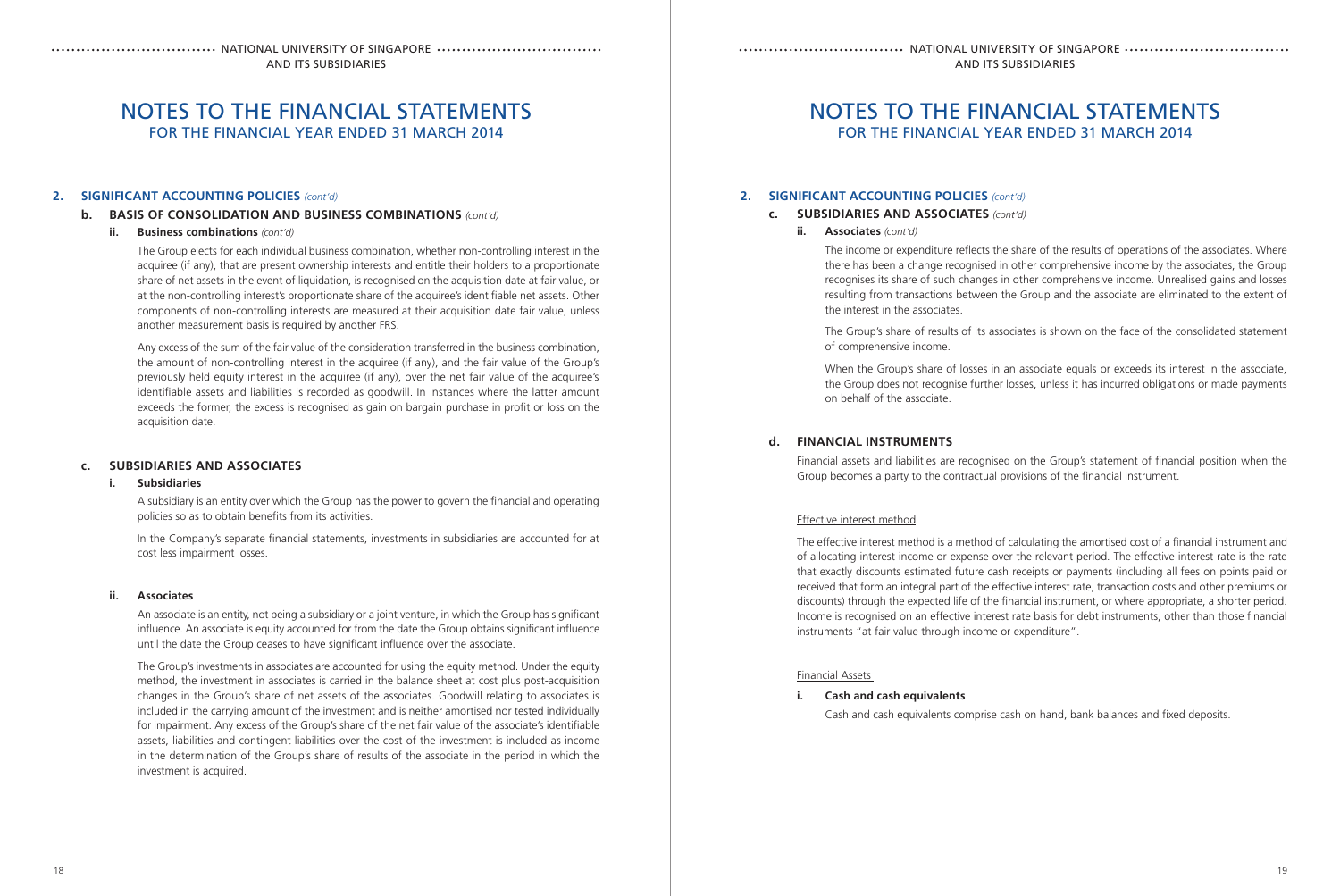## NOTES TO THE FINANCIAL STATEMENTS FOR THE FINANCIAL YEAR ENDED 31 MARCH 2014

## **2. SIGNIFICANT ACCOUNTING POLICIES** *(cont'd)*

### **d. FINANCIAL INSTRUMENTS** *(cont'd)*

### Financial Assets *(cont'd)*

### **ii. Student loans, debtors and deposits**

Student loans, debtors and deposits are classified as loans and receivables which are measured at initial recognition at fair value, and are subsequently measured at amortised cost using the effective interest rate method. Interest is recognised by applying the effective interest rate method, except for debtors when the recognition of interest would be immaterial. Appropriate allowances for doubtful debts are recognised in income or expenditure based on a review of all outstanding amounts as at the year end. Bad debts are written off during the financial year in which they are identified.

### **iii. Investments**

Investments are recognised and de-recognised on a trade date basis when the purchase or sale of an investment is under a contract whose terms require delivery of the investment within the timeframe established by the market concerned, and are initially measured at fair value plus transaction costs, except for those financial assets classified as at fair value through income or expenditure which are initially measured at fair value.

### Investments designated as at fair value through income or expenditure at inception

Investments designated as at fair value through income or expenditure at inception are those that are managed, and their performances are evaluated on a fair value basis, in accordance with a documented Group's investment strategy. Financial assets at fair value through income or expenditure are stated at fair value, with any resultant gain or loss recognised in income or expenditure. The net gain or loss recognised in income or expenditure incorporates any dividend or interest earned on the investments. Fair value is determined in the manner described in the notes to the financial statements.

## NOTES TO THE FINANCIAL STATEMENTS FOR THE FINANCIAL YEAR ENDED 31 MARCH 2014

## **2. SIGNIFICANT ACCOUNTING POLICIES** *(cont'd)*

### **d. FINANCIAL INSTRUMENTS** *(cont'd)*

## Available-for-sale investments

Certain unquoted equity securities held by the Group are classified as being available for sale as they are not classified as fair value through income or expenditure at inception and are stated at fair value. Fair value is determined in the manner described in the notes to the financial statements. Gains and losses arising from changes in fair value are recognised directly in the other comprehensive income and accumulated in the Group's fair value reserve, with the exception of impairment losses, interest calculated using the effective interest method and foreign exchange gains and losses on monetary assets which are recognised directly in income or expenditure. Where the investment is disposed of or is determined to be impaired, the cumulative gain or loss previously recognised in other comprehensive income and accumulated in fair value reserve is included in income or expenditure for the period. Dividends on available-for-sale equity instruments are recognised in income or expenditure when the Group's right to receive payments is established. The fair value of available-for-sale monetary assets denominated in a foreign currency is determined in that foreign currency and translated at the spot rate at reporting date. The change in fair value attributable to translation differences that result from a change in amortised cost of the asset is recognised in income or expenditure, and other changes are recognised in other comprehensive income.

## Impairment of financial assets

The Group assesses at each reporting date whether there is any objective evidence that a financial asset is impaired.

Financial assets, other than those at fair value through income or expenditure, are assessed for indicators of impairment at the end of each reporting period. Financial assets are impaired where there is objective evidence that, as a result of one or more events that occurred after the initial recognition of the financial asset, the estimated future cash flows of the investment have been impacted. In the case of equity investments classified as available-for-sale, objective evidence of impairment include (i) significant financial difficulty of the issuer or obligor, (ii) information about significant changes with an adverse effect that have taken place in the technological, market, economic or legal environment in which the issuer operates, and indicates that the cost of the investment in equity instrument may not be recovered; and (iii) a significant or prolonged decline in the fair value of the investment below its costs.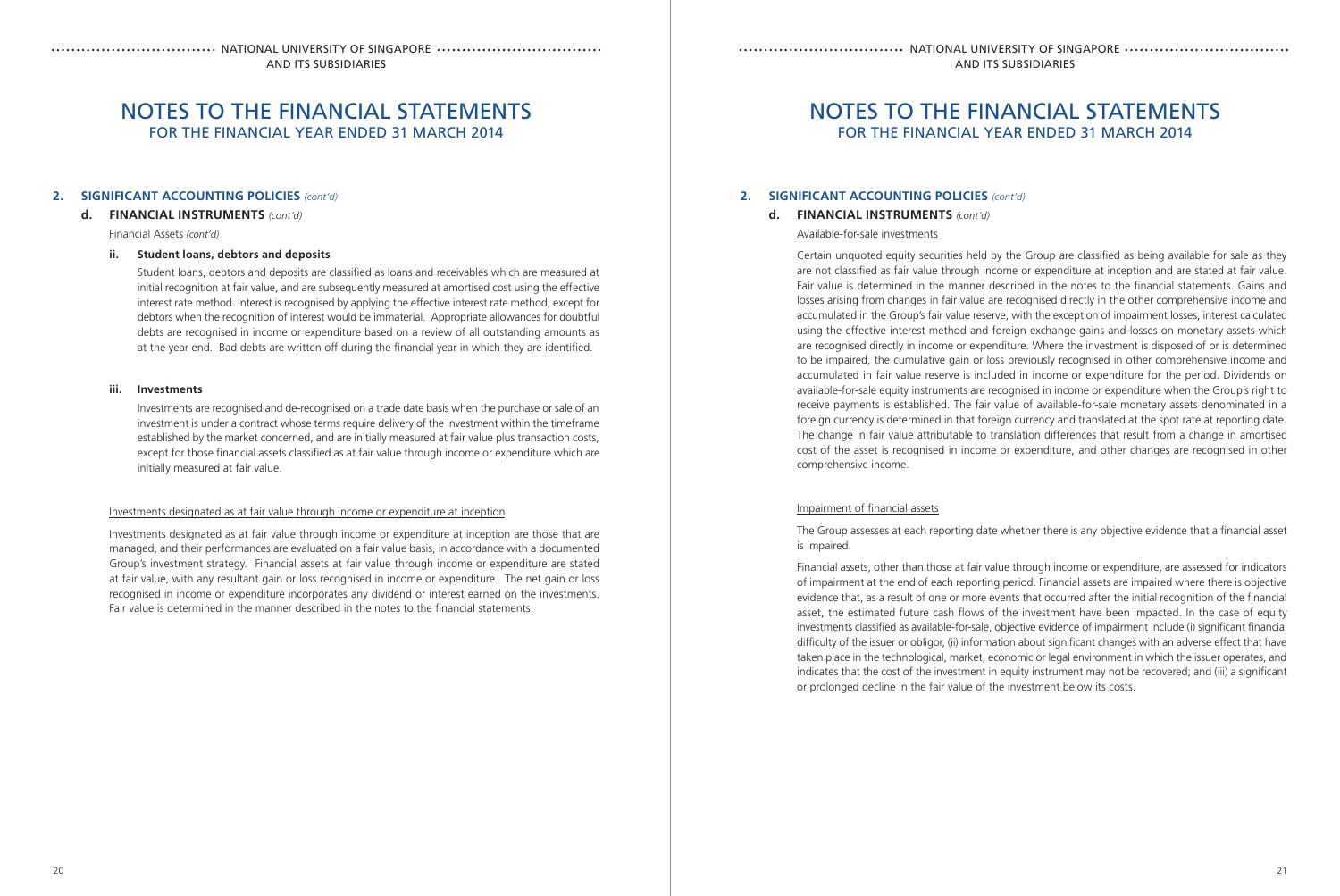## NOTES TO THE FINANCIAL STATEMENTS FOR THE FINANCIAL YEAR ENDED 31 MARCH 2014

## **2. SIGNIFICANT ACCOUNTING POLICIES** *(cont'd)*

### **d. FINANCIAL INSTRUMENTS** *(cont'd)*

### Impairment of financial assets *(cont'd)*

For financial assets carried at amortised cost, the Group first assesses whether objective evidence of impairment exists individually for financial assets that are individually significant, or collectively for financial assets that are not individually significant. If the Group determines that no objective evidence of impairment exists for an individually assessed financial asset, whether significant or not, it includes the asset in a group of financial assets with similar credit risk characteristics and collectively assesses them for impairment. Assets that are individually assessed for impairment loss, or continue to be recognized, are not included in a collective assessment of impairment.

If there is objective evidence that an impairment loss on financial assets carried at amortized costs has been incurred, the amount of the loss is measured as the difference between the asset's carrying amount and the present value of estimated future cash flows, discounted at the original effective interest rate. The carrying amount of the financial asset is reduced by the impairment loss through use of an allowance account. The impairment loss is recognized in income or expenditure.

The carrying amount of the financial asset is reduced by the impairment loss directly for all financial assets with the exception of trade receivables where the carrying amount is reduced through the use of an allowance account. When a trade receivable is uncollectible, it is written off against the allowance account. Subsequent recoveries of amounts previously written off are credited to income or expenditure. Changes in the carrying amount of the allowance account are recognised in income or expenditure.

To determine whether there is objective evidence that an impairment loss on financial assets has been incurred, the Group considers factors such as probability of insolvency or significant financial difficulties of the debtor or default or significant delay in payments.

With the exception of available-for-sale equity instruments, if, in a subsequent period, the amount of the impairment loss decreases and the decrease can be related objectively to an event occurring after the impairment loss was recognised, the previously recognised impairment loss is reversed through income or expenditure to the extent the carrying amount of the investment at the date the impairment is reversed does not exceed what the amortised cost would have been had the impairment not been recognised.

In respect of available-for-sale equity instruments, any subsequent increase in fair value after an impairment loss, is recognised directly in other comprehensive income.

## NOTES TO THE FINANCIAL STATEMENTS FOR THE FINANCIAL YEAR ENDED 31 MARCH 2014

## **2. SIGNIFICANT ACCOUNTING POLICIES** *(cont'd)*

## **d. FINANCIAL INSTRUMENTS** *(cont'd)*

### Derecognition of financial assets

The Group derecognises a financial asset only when the contractual rights to the cash flows from the asset expire, or it transfers the financial asset and substantially all the risks and rewards of ownership of the asset to another entity. If the Group neither transfers nor retains substantially all the risks and rewards of ownership and continues to control the transferred asset, the Group recognises its retained interest in the asset and an associated liability for amounts it may have to pay. If the Group retains substantially all the risks and rewards of ownership of a transferred financial asset, the Group continues to recognise the financial asset and also recognises a collateralised borrowing for the proceeds received.

### Regular way purchase or sale of financial assets

All regular way purchases and sales of financial assets are recognised or derecognised on the trade date, i.e. the date that the Group commits to purchase or sell the asset. Regular way purchases or sales of financial assets that require delivery of assets within the period are generally established by regulation or convention in the marketplace concerned.

### Financial liabilities and equity

Classification as debt or equity - Financial liabilities and equity instruments issued by the Group are classified according to the substance of the contractual arrangements entered into and the definitions of a financial liability and an equity instrument.

Equity instruments - An equity instrument is any contract that evidences a residual interest in the assets of the Group after deducting all of its liabilities. Equity instruments are recorded at the proceeds received, net of direct issue costs.

Financial liabilities - Financial liabilities are classified as either financial liabilities "at fair value through Income or expenditure" or other financial liabilities.

Derecognition of financial liabilities - The Group derecognises financial liabilities when, and only when, the Group's obligations are discharged, cancelled or they expire.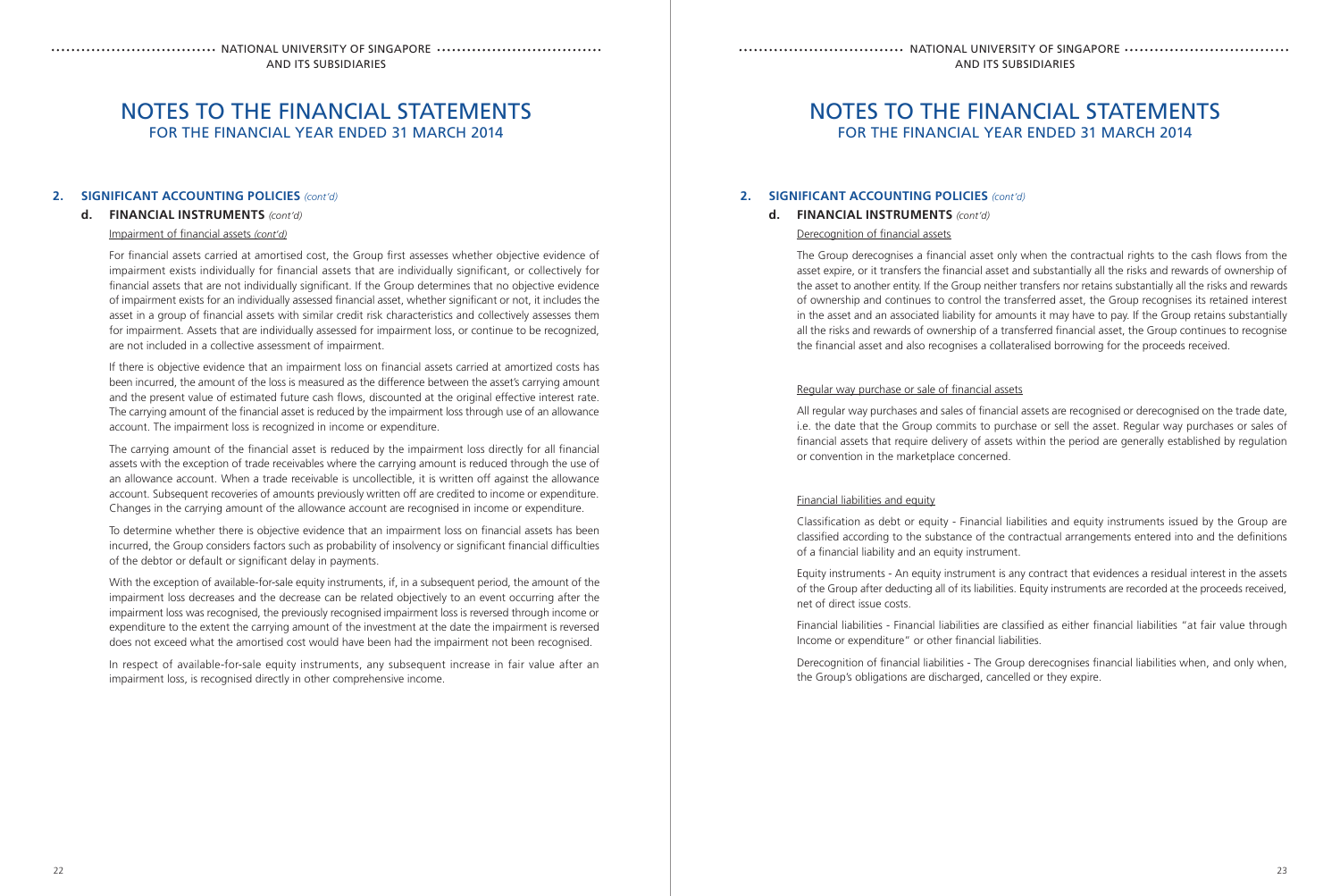## NOTES TO THE FINANCIAL STATEMENTS FOR THE FINANCIAL YEAR ENDED 31 MARCH 2014

## **2. SIGNIFICANT ACCOUNTING POLICIES** *(cont'd)*

### **d. FINANCIAL INSTRUMENTS** *(cont'd)*

## Financial liabilities and equity *(cont'd)*

The accounting policies adopted for specific financial liabilities and equity instruments are set out below.

#### **i. Creditors and accrued expenses**

Creditors and accrued expenses are measured at fair value, and are subsequently measured at amortised cost, using effective interest method.

### **ii. Fixed rate notes and term loan**

Fixed rate notes and term loan are initially recognised at fair value incurred and subsequently stated at amortised cost, using the effective interest rate method.

### **iii. Derivative financial instruments and hedge accounting**

The Group enters into a variety of derivative financial instruments to manage its exposure to interest rate and foreign exchange rate risk, including foreign exchange forward contracts and interest rate swaps. Further details of derivative financial instruments are disclosed in Note 13 to the financial statements.

Derivatives are initially recognised at fair value at the date a derivative contract is entered into and are subsequently remeasured to their fair value at the end of each reporting period. The resulting gain or loss is recognised in income or expenditure immediately unless the derivative is designated and effective as a hedging instrument, in which event the timing of the recognition in income or expenditure depends on the nature of the hedge relationship. The Group uses certain derivatives as hedges of the fair value of net investments. However, the Group does not adopt hedge accounting.

## NOTES TO THE FINANCIAL STATEMENTS FOR THE FINANCIAL YEAR ENDED 31 MARCH 2014

## **2. SIGNIFICANT ACCOUNTING POLICIES** *(cont'd)*

### **e. FOREIGN CURRENCY TRANSACTIONS AND TRANSLATION**

The individual financial statements of each Group entity are measured and presented in the currency of the primary economic environment in which the entity operates (its functional currency). The consolidated financial statements of the Group are presented in Singapore dollars, which is the functional currency of the Company and the presentation currency for the consolidated financial statements.

In preparing the financial statements of the individual entities, transactions in currencies other than the entity's functional currency are recorded at the rates of exchange prevailing on the date of the transaction. At the end of each reporting period, monetary items denominated in foreign currencies are retranslated at the rates prevailing as at the end of the reporting period. Non-monetary items carried at fair value that are denominated in foreign currencies are retranslated at the rates prevailing on the date when the fair value was determined. Non-monetary items that are measured in terms of historical costs in foreign currency are not retranslated.

Exchange differences arising on the settlement of monetary items, and on retranslation of monetary items are included in income or expenditure for the period. Exchange differences arising on the retranslation of non-monetary items carried at fair value are included in income or expenditure for the period except for differences arising on the retranslation of non-monetary items in respect of which gains and losses are recognised in other comprehensive income. For such non-monetary items, any exchange component of that gain or loss is also recognised directly in other comprehensive income.

For the purpose of presenting consolidated financial statements, the assets and liabilities of the Group's foreign subsidiaries (including comparatives) are expressed in Singapore dollars using exchange rates prevailing at the end of the reporting period. Income and expense items (including comparatives) are translated at the average exchange rates for the period, unless exchange rates fluctuated significantly during the period, in which case the exchange rates at the dates of the transactions are used. Exchange differences arising, if any, are recognised in other comprehensive income and accumulated in the Group's translation reserve in equity. Such translation differences will be reclassified from equity to income or expenditure, as a reclassification adjustment, in the period in which the foreign subsidiary is disposed of.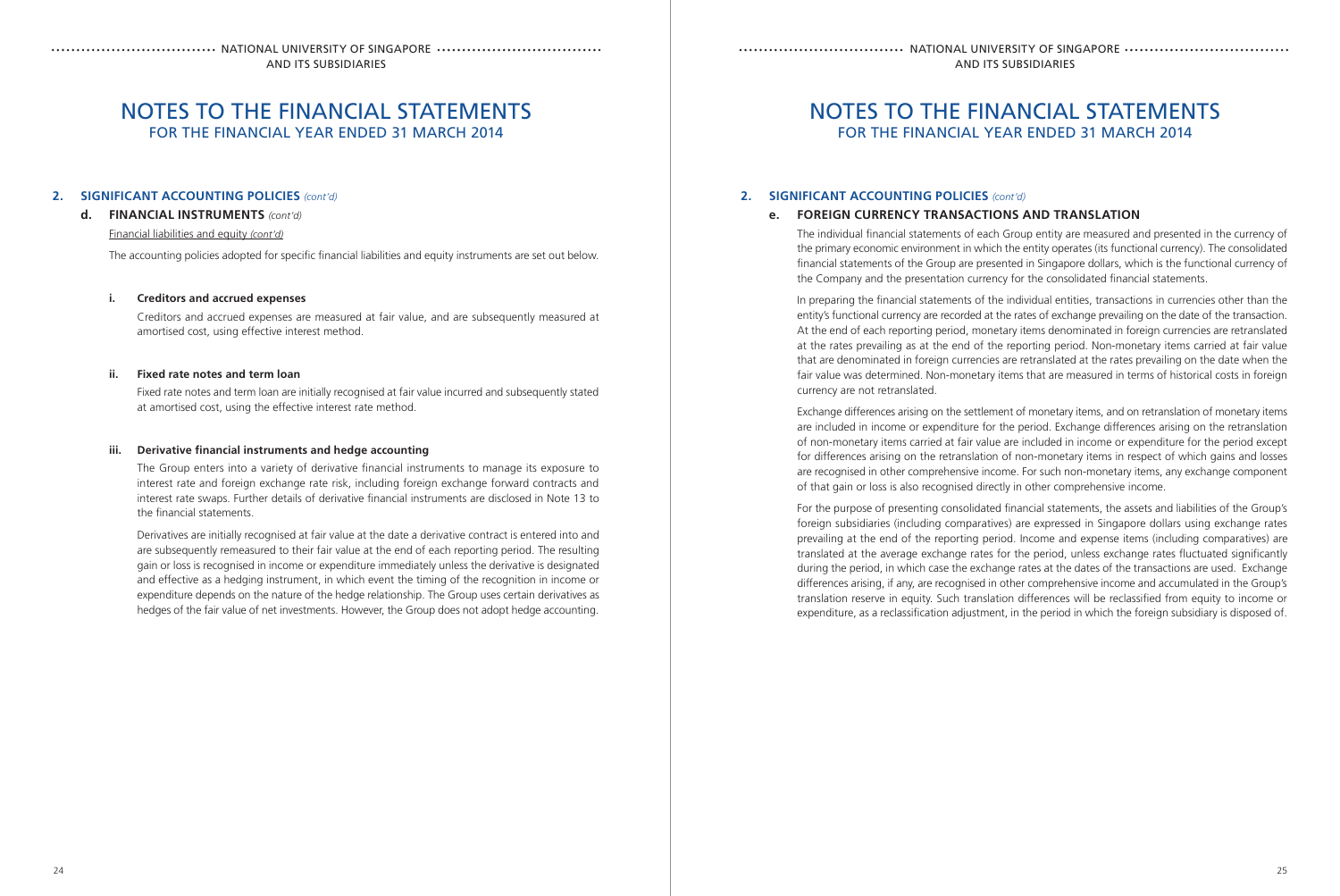## NOTES TO THE FINANCIAL STATEMENTS FOR THE FINANCIAL YEAR ENDED 31 MARCH 2014

## **2. SIGNIFICANT ACCOUNTING POLICIES** *(cont'd)*

### **f. REVENUE RECOGNITION**

Revenue is recognised to the extent that it is probable that the economic benefits will flow to the Group and the revenue can be reliably measured, regardless of when the payment is made. Revenue is measured at the fair value of consideration received or receivable, taking into account contractually defined terms of payment and excluding taxes or duty. The following specific recognition criteria must also be met before revenue is recognised:

Tuition and other related fees for the academic year and all other income (including course and conference fees and clinical and consultancy fees) are recognised in the period in which the services are rendered.

Non-endowed donations are recognised in the financial year they are received.

Interest income is recognised as it accrues in income or expenditure using the effective interest method.

Dividend income from investments is recognised when the right to receive payment has been established.

Rental income is recognised on a straight-line basis over the term of the relevant lease.

## **g. BORROWING COST**

Borrowing costs directly attributable to the acquisition, construction or production of qualifying assets, which are assets that necessarily take a substantial period of time to get ready for their intended use or sale, are added to the cost of those assets, until such time as the assets are substantially ready for their intended use or sale. All other borrowing costs are charged to income or expenditure.

## **h. GRANTS**

Government grants are recognised at their fair value where there is reasonable assurance that the grant will be received and all attaching conditions will be complied with.

Government grants and contributions from other organisations for the purchase of fixed assets or to finance capital projects are taken to the grants received in advance in the first instance. They are taken to the deferred capital grants account upon utilisation of the grants for the purchase of assets which are capitalised, or to income or expenditure for purchases of assets which are expensed off. Donated tangible fixed assets, with the exception of non-depreciable fixed assets donated for use by the Group, are valued and taken to deferred capital grants and the debit taken to the relevant fixed asset category. Donated non-depreciable assets are taken to income or expenditure.

## NOTES TO THE FINANCIAL STATEMENTS FOR THE FINANCIAL YEAR ENDED 31 MARCH 2014

## **2. SIGNIFICANT ACCOUNTING POLICIES** *(cont'd)*

### **h. GRANTS** *(cont'd)*

Deferred capital grants are recognised in the income or expenditure over the periods necessary to match the depreciation of the assets purchased with the related grants. Upon the disposal of the fixed assets, the balance of the related deferred capital grants is recognised in income or expenditure to match the net book value of fixed assets disposed off.

Government and other grants in respect of the current year's operating expenses are recognised as income in the same year. Such grants which are received but not utilised are included in the grants received in advance account.

Grants are accounted for on an accrual basis.

## **i. ENDOWMENT FUNDS**

Donations received and Government matching grants received/receivable during the year, which are required to be kept intact as capital, are taken directly to the endowment funds.

## **j. FUNDS**

## General funds

Income and expenditure of the Group are generally accounted for under General Funds in the Group's statement of comprehensive income. General Funds include funds set aside for specific purposes such as halls of residences and self-financing activities by the Group. Although set aside for specific or committed purposes, such funds may at the discretion of the Board of Trustees, be used for other purposes. Income and expenditure relating to these funds are accounted for directly in the funds to which they relate.

## Restricted funds

The income and expenditure relating to funds that are subject to legal or grantor/donor imposed stipulation are accounted for under Restricted Funds in the Group's statement of comprehensive income. The following are classified under Restricted Funds:

- i. income generated from the endowment funds;
- ii. funds created from non-endowed donations for specific purposes; and
- iii. external grants received from grantors as they are received for restricted purpose specified by grantors.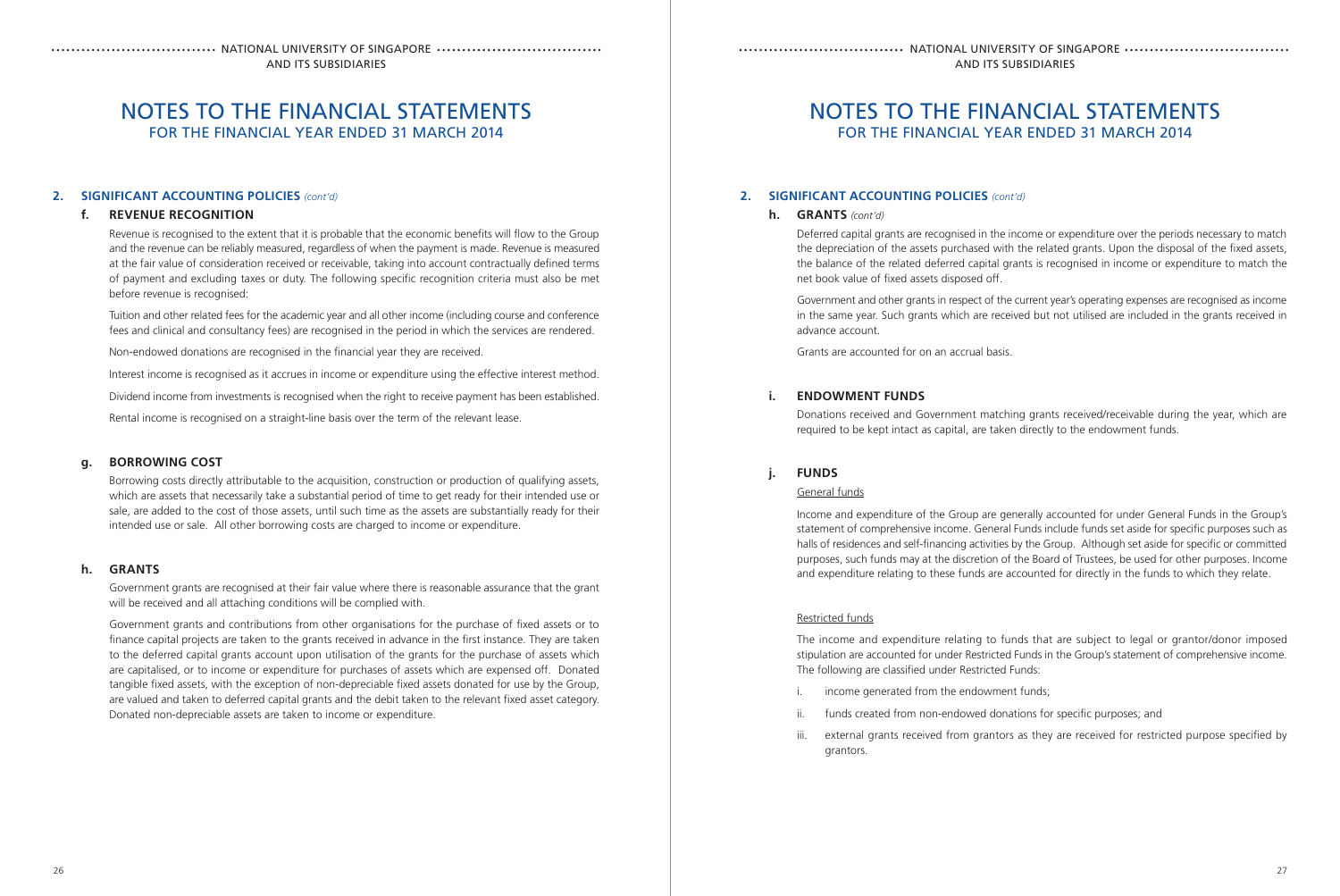## NOTES TO THE FINANCIAL STATEMENTS FOR THE FINANCIAL YEAR ENDED 31 MARCH 2014

### **2. SIGNIFICANT ACCOUNTING POLICIES** *(cont'd)*

### **k. ASSETS AND LIABILITIES HELD FOR SALE**

The Group classifies assets and liabilities as held for sale when its carrying amount will be recovered through a sale transaction. The assets and liabilities must be available for immediate sale and the Group must be committed to selling the asset either through entering into a contractual sale agreement or the activation and commitment to a program to locate a buyer and dispose of the assets or liabilities.

Upon classification as held for sale, non-current assets are not depreciated and are measured at the lower of carrying amount and fair value less costs to sell. Any difference is recognised in income or expenditure.

### **l. FIXED ASSETS AND DEPRECIATION**

Fixed assets are stated at cost less accumulated depreciation and any accumulated impairment loss. The cost includes the cost of replacing part of the fixed assets and borrowing costs that are directly attributable to the acquisition, construction and production of a qualifying fixed asset. The cost is recognised as an asset if, and only if, it is probable that future economic benefits associated with the item will flow to the Group and the cost of the item can be measured reliably.

Capital work-in-progress consists of construction costs and related expenses incurred during the period of construction.

The gain or loss arising on the disposal or retirement of an asset is determined as the difference between the sales proceeds and the carrying amount of the asset and is recognised in income or expenditure.

Depreciation is computed on a straight line basis over the shorter of period of leases or their estimated useful lives, on the following bases:

|                                                         | No. of Years |
|---------------------------------------------------------|--------------|
|                                                         |              |
| Leasehold land                                          | 30 to 90     |
| Infrastructure                                          | 30 to 90     |
| <b>Buildings</b>                                        | 30           |
| Leasehold improvements                                  | 10           |
| Equipment, furniture and fittings and library materials | 3 to 10      |

Depreciation is not provided for capital work-in-progress as the assets are not yet available for use. Artifacts and freehold land have infinite useful life and are not depreciated.

The estimated useful lives, residual values and depreciation method are reviewed at each year end, with effect of any changes in estimate accounted for on a prospective basis.

An asset is derecognised upon disposal or when no future economic benefits are expected from its use or disposal. Any gain or loss on de-recognition of the asset is included in income or expenditure in the year the asset is derecognised.

## NOTES TO THE FINANCIAL STATEMENTS FOR THE FINANCIAL YEAR ENDED 31 MARCH 2014

## **2. SIGNIFICANT ACCOUNTING POLICIES** *(cont'd)*

### **m. INTANGIBLE ASSETS**

Intangible assets acquired separately are recorded at cost less accumulated amortisation and any accumulated impairment losses. Intangible assets with finite useful lives are amortised on a straight-line basis over their estimated useful lives, on the following bases:

|                      | No. of years |
|----------------------|--------------|
|                      |              |
| Computer software    | 3 to 5       |
| Purchased curriculum |              |

The estimated useful life and amortisation method are reviewed at the end of each annual reporting period, with the effect of any changes in estimate being accounted for on a prospective basis. Intangible assets with indefinite useful lives are not amortised. Each period, the useful lives of such assets are reviewed to determine whether events and circumstances continue to support an indefinite useful life assessment for the asset. Such assets are tested for impairment in accordance with the policy below.

## **n. IMPAIRMENT OF NON-FINANCIAL ASSETS**

The Group assesses at each reporting date whether there is an indication that an asset may be impaired. If any indication exists, or when an annual impairment testing for an asset is required, the Group makes an estimate of the asset's recoverable amount.

An asset's recoverable amount is the higher of an asset's or cash-generating unit's fair value less costs to sell and its value in use and is determined for an individual asset, unless the asset does not generate cash inflows that are largely independent of those from other assets or group of assets. Where the carrying amount of an asset or cash-generating unit exceeds its recoverable amount, the asset is considered impaired and is written down to its recoverable amount. In assessing the value in use, the estimated future cash flows expected to be generated by the asset are discounted to its present value using a pre-tax discount rate that reflects current market assessments of the time value of money and the risks specific to the asset. In determining fair value less costs to sell, recent market transactions are taken into account, if available. If no such transactions can be identified, an appropriate valuation model is used. These calculations are corroborated by valuation multiples or other available fair value indicators.

Impairment losses of continuing operations are recognised in income or expenditure in those expense categories consistent with the function of the impaired asset, except for assets that are previously revalued where the revaluation was taken to other comprehensive income. In this case, the impairment is also recognised in other comprehensive income up to the amount of any previous revaluation.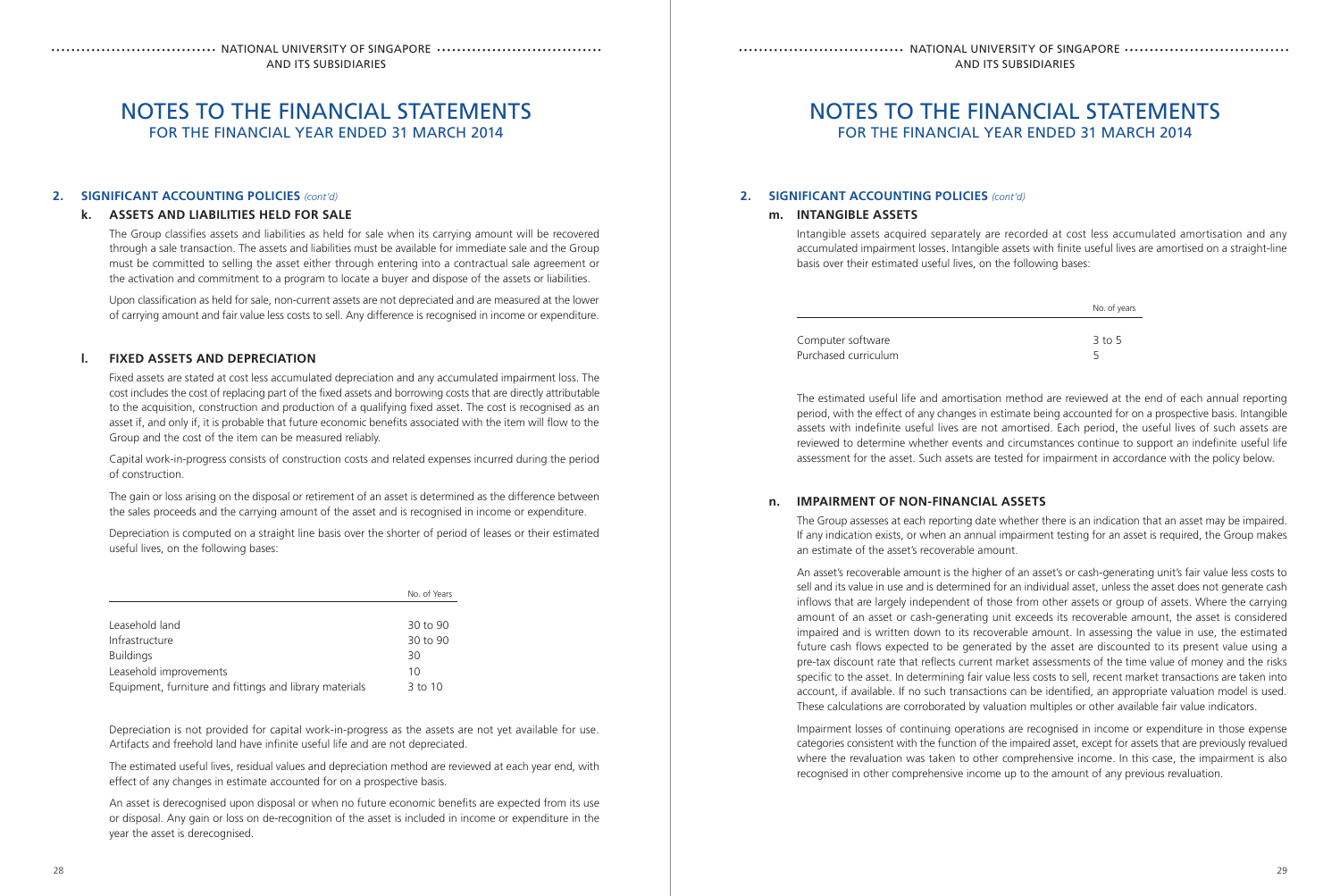## NOTES TO THE FINANCIAL STATEMENTS FOR THE FINANCIAL YEAR ENDED 31 MARCH 2014

### **2. SIGNIFICANT ACCOUNTING POLICIES** *(cont'd)*

### **n. IMPAIRMENT OF NON-FINANCIAL ASSETS** *(cont'd)*

For assets excluding goodwill, an assessment is made at each reporting date as to whether there is any indication that previously recognised impairment losses may no longer exist or may have decreased. If such indication exists, the Group estimates the asset's or cash-generating unit's recoverable amount. A previously recognised impairment loss is reversed only if there has been a change in the estimates used to determine the asset's recoverable amount since the last impairment loss was recognised. If that is the case, the carrying amount of the asset is increased to its recoverable amount. That increase cannot exceed the carrying amount that would have been determined, net of depreciation, had no impairment loss been recognised previously. Such reversal is recognised in income or expenditure unless the asset is measured at revalued amount, in which case the reversal is treated as a revaluation increase.

### **o. PROVISIONS**

Provisions are recognised when the Group has a present obligation (legal or constructive) as a result of a past event, it is probable that the Group will be required to settle the obligation, and a reliable estimate can be made of the amount of the obligation.

The amount recognised as a provision is the best estimate of the consideration required to settle the present obligation at the end of the reporting period, taking into account the risks and uncertainties surrounding the obligation. Where a provision is measured using the cash flows estimated to settle the present obligation, its carrying amount is the present value of those cash flows.

When some or all of the economic benefits required to settle a provision are expected to be recovered from a third party, the receivable is recognised as an asset if it is virtually certain that reimbursement will be received and the amount of the receivable can be measured reliably.

### **p. RETIREMENT BENEFIT COSTS**

Payments to defined contribution retirement benefit plans are charged as expenses in the period in which the related services is performed. Payments made to state-managed retirement benefit schemes, such as the Singapore Central Provident Fund, are dealt with as payments to defined contribution plans where the Group's obligation under the plans are equivalent to those arising in a defined contribution retirement benefit plan.

### **q. EMPLOYEE LEAVE ENTITLEMENT**

Employee entitlements to annual leave are recognised when they accrue to employees. A provision is made for the estimated liability for annual leave as a result of services rendered by employees up to the end of the reporting period.

## NOTES TO THE FINANCIAL STATEMENTS FOR THE FINANCIAL YEAR ENDED 31 MARCH 2014

## **2. SIGNIFICANT ACCOUNTING POLICIES** *(cont'd)*

### **r. INCOME TAX**

Income tax expense represents the sum of the tax currently payable and deferred tax.

The tax currently payable is based on taxable profit for the year. Taxable profit differs from profit as reported in the statement of comprehensive income because it excludes items of income or expense that are taxable or deductible in other years and it further excludes items that are not taxable or tax deductible. The Group's liability for current tax is calculated using tax rates (and tax laws) that have been enacted or substantively enacted in countries where the Company and subsidiaries operate by the end of the reporting period.

Deferred tax is recognised on differences between the carrying amounts of assets and liabilities in the financial statements and the corresponding tax bases used in the computation of taxable profit, and is accounted for using the balance sheet liability method. Deferred tax liabilities are generally recognised for all taxable temporary differences and deferred tax assets are recognised to the extent that it is probable that taxable profits will be available against which deductible temporary differences can be utilised. Such assets and liabilities are not recognised if the temporary difference arises from goodwill or from the initial recognition (other than in a business combination) of other assets and liabilities in a transaction that affects neither the taxable profit nor the accounting profit.

Deferred tax liabilities are recognised for taxable temporary differences arising on investments in subsidiaries and associates, and interests in joint ventures, except where the Group is able to control the reversal of the temporary difference and it is probable that the temporary difference will not reverse in the foreseeable future.

The carrying amount of deferred tax assets is reviewed at the end of each reporting period and reduced to the extent that it is no longer probable that sufficient taxable profits will be available to allow all or part of the asset to be recovered.

Deferred tax is calculated at the tax rates that are expected to apply in the period when the liability is settled or the asset realised based on the tax rates (and tax laws) that have been enacted or substantively enacted by the end of the reporting period.

Deferred tax assets and liabilities are offset when there is a legally enforceable right to set off current tax assets against current tax liabilities and when they relate to income taxes levied by the same taxation authority and the Group intends to settle its current tax assets and liabilities on a net basis.

Current and deferred tax are recognised as income or expenditure except when they relate to items credited or debited outside income or expenditure (either in other comprehensive income or directly in equity), in which case the tax is also recognised outside income or expenditure (either in other comprehensive income or directly in equity), or where they arise from the initial accounting for a business combination, the tax effect is taken into account in calculating goodwill or determining the excess of the acquirer's interest in the net fair value of the acquiree's identifiable assets, liabilities and contingent liabilities over costs.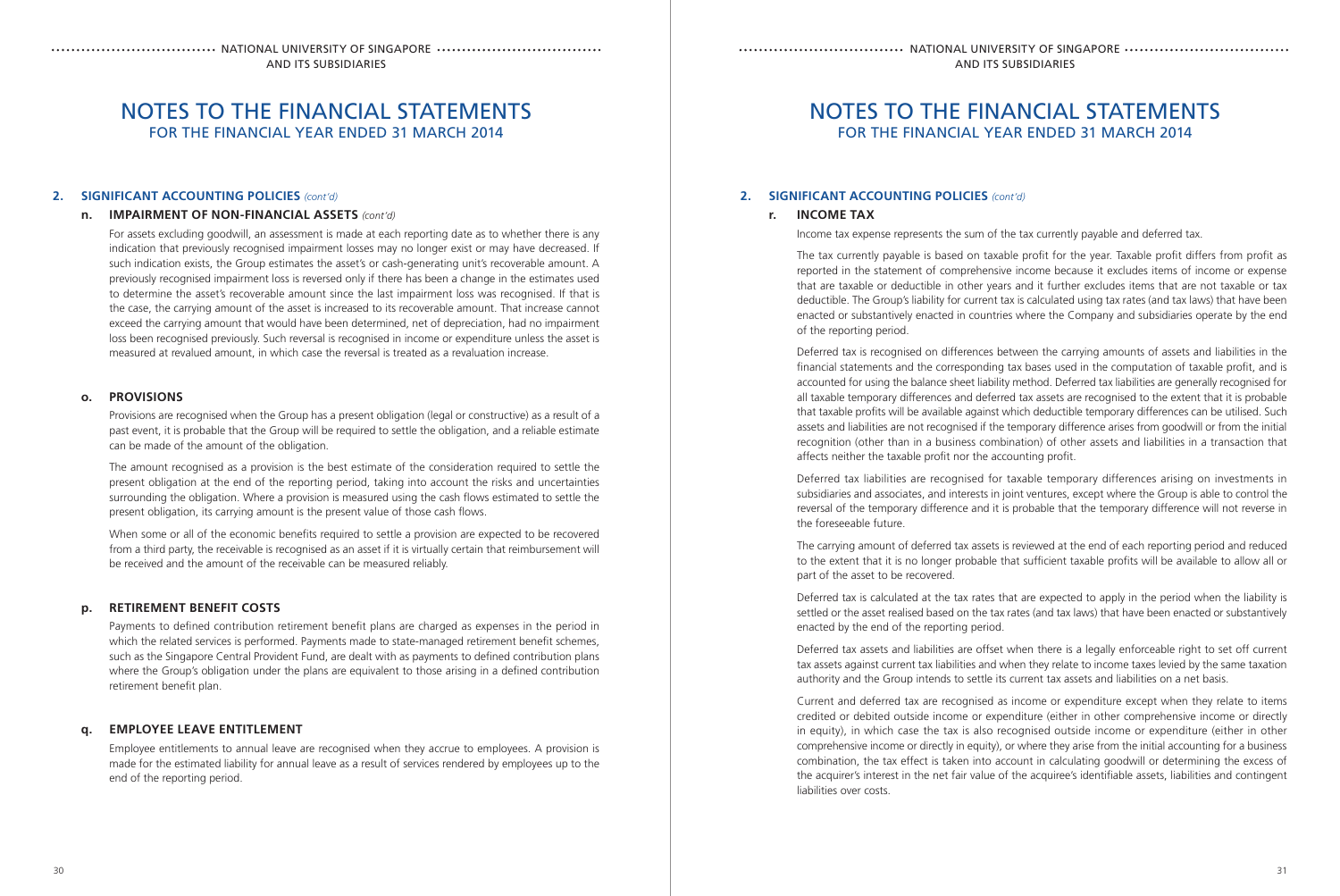## **2. SIGNIFICANT ACCOUNTING POLICIES** *(cont'd)*

### **s. RESEARCH EXPENDITURE**

Expenditure on research activities is recognised as an expense in the period in which it is incurred.

## **t. LEASES**

The determination of whether an arrangement is, or contains a lease is based on the substance of the arrangement at inception date: whether fulfilment of the arrangement is dependent on the use of a specific asset or assets or the arrangement conveys a right to use the asset, even if that right is not explicitly specified in an arrangement.

### As lessee

Operating lease payments are recognised as an expense in income or expenditure on a straight-line basis over the lease term.

#### As lessor

Leases where the Group retains substantially all the risks and rewards of ownership of the asset are classified as operating leases. Rental income is recognised on a straight-line basis over the term of the relevant lease.

## **3. CRITICAL ACCOUNTING JUDGEMENTS AND KEY SOURCES OF ESTIMATION UNCERTAINTY**

In the application of the Group's accounting policies, which are described in Note 2, Management is required to make judgments, estimates and assumptions about the carrying amounts of assets and liabilities that are not readily apparent from other sources. The estimates and associated assumptions are based on historical experience and other factors that are considered to be relevant. Actual results may differ from these estimates.

## NOTES TO THE FINANCIAL STATEMENTS FOR THE FINANCIAL YEAR ENDED 31 MARCH 2014

### **3. CRITICAL ACCOUNTING JUDGEMENTS AND KEY SOURCES OF ESTIMATION UNCERTAINTY** *(cont'd)*

The estimates and underlying assumptions are reviewed on an ongoing basis. Revisions to accounting estimates are recognised in the period in which the estimate is revised if the revision affects only that period, or in the period of the revision and future periods if the revision affects both current and future periods.

### **a. CRITICAL JUDGMENTS IN APPLYING THE GROUP'S ACCOUNTING POLICIES**

There are no critical judgements, apart from those involving estimates (see below), that Management has made in the process of applying the entity's accounting policies and that have significant effect on the amounts recognised in financial statements.

## **b. KEY SOURCES OF ESTIMATION UNCERTAINTY**

The key assumptions concerning the future, and other key sources of estimation uncertainty at the end of the reporting period, that have a significant risk of causing a material adjustment to the carrying amounts of assets and liabilities within the next financial year, are discussed below. The Group based its assumptions and estimates on parameters available when the financial statements was prepared. Existing circumstances and assumptions about future developments, however, may change due to market changes or circumstances arising beyond the control of the Group. Such changes are reflected in the assumptions when they occur.

### **i. Fair value estimation**

The Group holds unquoted equity securities that are not traded in an active market. The Group has used the net asset value disclosed in the financial statements of the entities (as these pertain mainly to funds whose investments are stated at fair value) and external valuations as the fair value for these financial assets. The carrying amounts of these unquoted securities for Group and Company at the end of the reporting period were S\$3,581,932,000 (2013: S\$2,964,446,000) and S\$3,577,977,000 (2013: S\$2,960,422,000) respectively.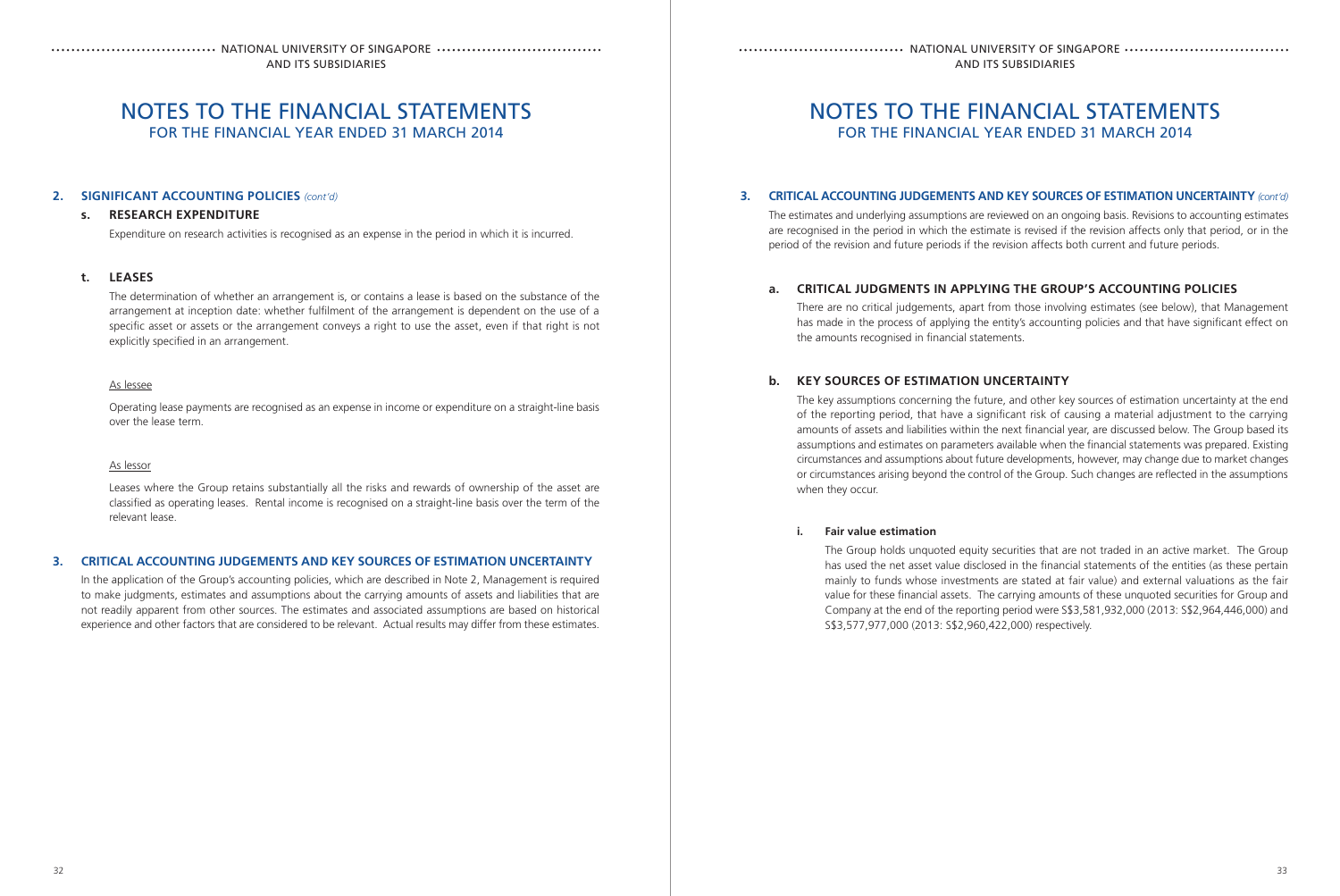## NOTES TO THE FINANCIAL STATEMENTS FOR THE FINANCIAL YEAR ENDED 31 MARCH 2014

### **4. FINANCIAL INSTRUMENTS, FINANCIAL RISKS AND CAPITAL RISK MANAGEMENT**

#### **a. CATEGORIES OF FINANCIAL INSTRUMENTS**

The following table sets out the financial instruments as at the end of the reporting period:

|                                                                                          | <b>GROUP</b> |           | <b>COMPANY</b> |           |  |
|------------------------------------------------------------------------------------------|--------------|-----------|----------------|-----------|--|
|                                                                                          | 2014         | 2013      | 2014           | 2013      |  |
|                                                                                          | S\$'000      | S\$'000   | S\$'000        | S\$'000   |  |
| <b>FINANCIAL ASSETS</b>                                                                  |              |           |                |           |  |
| At fair value through income or expenditure (FVTIE):                                     |              |           |                |           |  |
| Investments                                                                              | 5,446,205    | 4,531,682 | 5,446,214      | 4,531,681 |  |
| Derivative financial instruments                                                         | 13,845       | 578       | 13,845         | 578       |  |
| Sub-total                                                                                | 5,460,050    | 4,532,260 | 5,460,059      | 4,532,259 |  |
| Loans and receivables at amortised cost:                                                 |              |           |                |           |  |
| - Debtors                                                                                | 413,508      | 498,586   | 412,126        | 498,057   |  |
| - Student loans                                                                          | 296,820      | 297,031   | 296,820        | 297,031   |  |
| - Amount owing by an investee company                                                    |              | 53,351    |                | 53,351    |  |
| - Fixed deposits                                                                         | 380,416      | 361,107   | 380,416        | 361,707   |  |
| - Cash and bank balances                                                                 | 312,223      | 323,853   | 290,977        | 282,641   |  |
| - Purchased securities not yet settled                                                   | 75,450       | 53,352    | 75,450         | 53,352    |  |
| - Deposits                                                                               | 1,084        | 1,235     | 1,070          | 1,211     |  |
| - Long-term loan to subsidiary companies                                                 |              |           | 356            | 356       |  |
| - Amount owing by subsidiary companies                                                   |              |           | 979            | 1,048     |  |
| Sub-total                                                                                | 1,479,501    | 1,589,115 | 1,458,194      | 1,548,754 |  |
| Available-for-sale financial assets, at fair value<br>through other comprehensive income | 87,269       | 58,222    | 82,955         | 53,489    |  |
| <b>FINANCIAL LIABILITIES</b>                                                             |              |           |                |           |  |
| At fair value through income or expenditure (FVTIE):                                     |              |           |                |           |  |
| Derivative financial instruments                                                         | 3,995        | 14,171    | 3,995          | 14,171    |  |
| Financial liabilities at amortised cost:                                                 |              |           |                |           |  |
| - Creditors and accrued expenses                                                         | 256,061      | 200,523   | 251,557        | 196,129   |  |
| - Advances from Government for student loans                                             | 286,097      | 284,771   | 286,097        | 284,771   |  |
| - Fixed rate notes and term loan                                                         | 1,100,000    | 850,000   | 1,100,000      | 850,000   |  |
| - Amount owing to subsidiary company                                                     |              |           | 25,352         | 1,902     |  |
| Sub-total                                                                                | 1,642,158    | 1,335,294 | 1,663,006      | 1,332,802 |  |

## NOTES TO THE FINANCIAL STATEMENTS FOR THE FINANCIAL YEAR ENDED 31 MARCH 2014

## **4. FINANCIAL INSTRUMENTS, FINANCIAL RISKS AND CAPITAL RISK MANAGEMENT** *(cont'd)*

#### **b. FINANCIAL RISK MANAGEMENT POLICIES AND OBJECTIVES**

The Group invests in a variety of market instruments such as bonds and quoted/unquoted equities under its investment strategy. This exposes the Group to a variety of financial risks, including the effects of changes in debt and equity market prices, foreign exchange rates and interest rates. The investment mandate seeks to minimise potential adverse effects from these exposures and is carried out in accordance with the policies agreed by the Group's Investment Committee, with the advice from its investment consultant.

The Group manages its exposure to financial risks using a variety of techniques and instruments.

The Group has documented financial risk management policies. These policies set out the Group's overall business strategies and its risk management policies.

The Group invests in a variety of investments globally. These investments expose the Group to various financial risks including liquidity risk, market risk (including currency hedging risk, price risk and interest rate risk of its investments) and credit risk. The Group seeks to minimize potential adverse effects from these exposures. The Group's overall risk management strategy is to ensure adequate diversification across its investments through its long term asset allocation policy as agreed by the Group's Investment Committee. It seeks to moderate the effects of volatility on its financial performance or across financial institutions to minimise the risk of a credit event.

The long term asset allocation policy is the long-term normal asset mix of the Group's portfolio of investments and defines the assets that the Group can invest in. The long term asset allocation policy is the central tenet of endowment risk management. It sets the acceptable risk for the funds and ensures adequate diversification across asset classes. Deviation from the policy targets changes the risk and returns profile of the endowment fund, and increases the risk that the objectives of the endowment will not be met. Furthermore, any deviation from the policy targets for one asset class will result in a deviation in policy targets for another asset class.

There has been no significant change to the Group's exposure to these financial risks or the manner in which it manages and measures the risks.

### **i. Market risk - price risk management**

The Group is exposed to price risk arising from the investments, invested either directly or through externally managed funds in the various asset classes under the long term asset allocation policy. The Group manages its price risk through target weights and portfolio diversification across asset classes to control exposure risk. The investment objectives, risk tolerance threshold and constraints are approved by the Investment Committee, which is delegated with the oversight of investments of the Group. The performance of the managed funds is regularly reviewed by the Investment Office, which manages the portfolio of externally managed funds under the guidance and purview of the Investment Committee.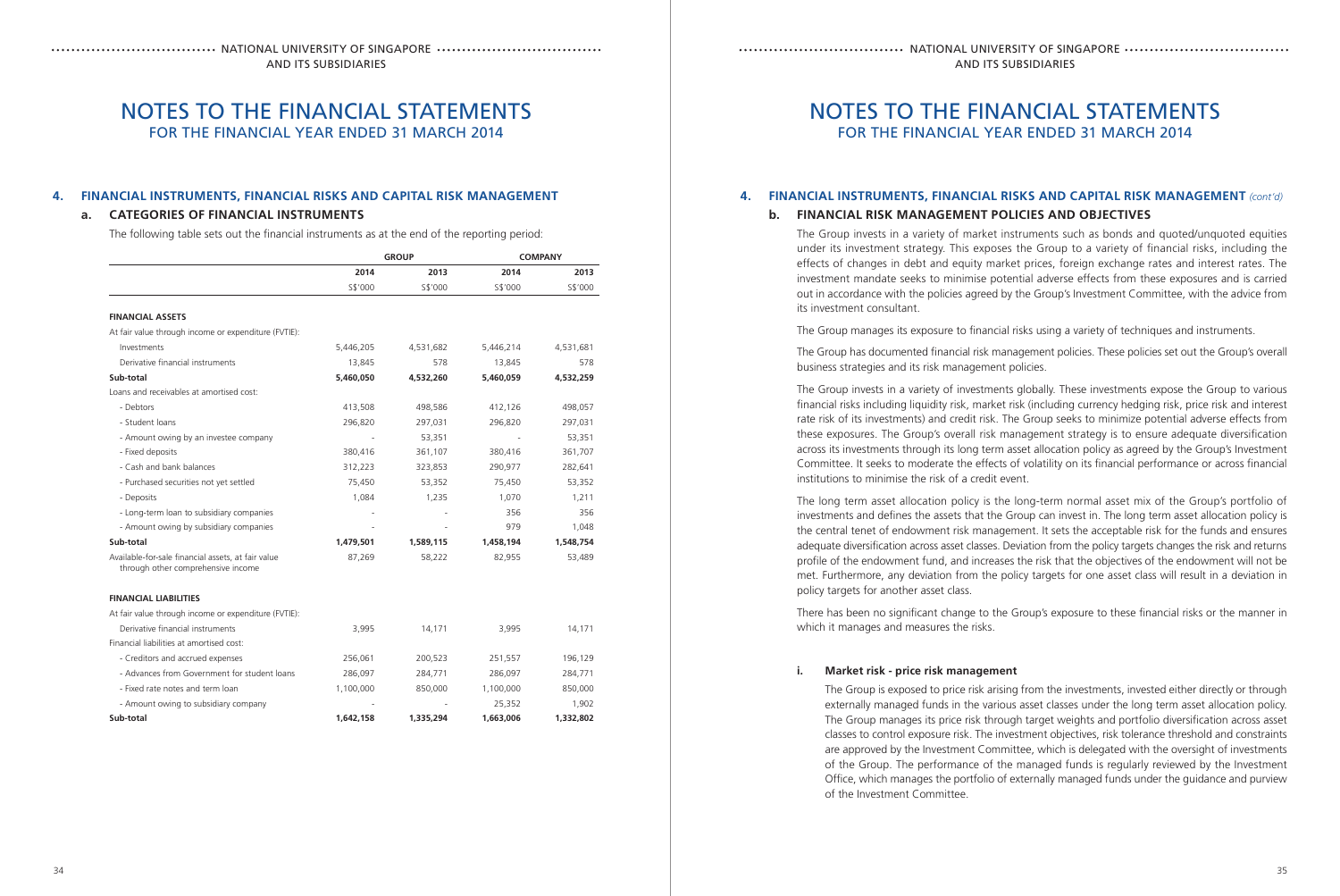## NOTES TO THE FINANCIAL STATEMENTS FOR THE FINANCIAL YEAR ENDED 31 MARCH 2014

### **4. FINANCIAL INSTRUMENTS, FINANCIAL RISKS AND CAPITAL RISK MANAGEMENT** *(cont'd)*

#### **b. FINANCIAL RISK MANAGEMENT POLICIES AND OBJECTIVES** *(cont'd)*

#### **i. Market risk - price risk management** *(cont'd)*

In respect of quoted and unquoted equity securities, a +/-5% change in investment value as at March 2014 will result in a +/- S\$204,794,000 (2013: +/- S\$165,379,000) gain / loss in net surplus for the Group and Company. This analysis has been performed for reasonably possible movements in prices with all other variables constant. The correlation between the other variables has been assumed to be constant.

The above sensitivity has been disclosed in accordance with the requirements of FRS 107. In Management's opinion, the sensitivity analysis is not fully representative of the risk considerations for its investments. The Group's investments are regularly assessed with a larger spectrum of risk considerations included in the long term asset allocation policy.

#### **ii. Interest rate risk management**

The Group's surplus and operating cash flows are mainly invested in fixed rate instruments and hence are substantially independent of changes in market interest rates. The Group monitors interest rates regularly to ensure excess funds are invested at competitive rates.

The Group's investments are subject to interest rate risk as a portion of the Group's portfolio is invested in fixed income securities, either directly or through externally managed funds. The Group's operating cash flows are invested in fixed rate instruments and hence are substantially independent of changes in market interest rates. The Group monitors interest rates regularly to ensure excess funds are invested at competitive rates.

Both market and interest rate movements will affect the target weights of asset class in the long term asset allocation policy. The sensitivity analysis below has been determined based on exposures to price and interest rate risks at the reporting date.

In respect of the quoted and unquoted Government bonds and debt securities, a +/-1% change in interest rates as at March 2014 will result in a -/+ S\$37,477,000 (2013: -/+ S\$38,431,000) gain / loss in net surplus (comprising of interest income and anticipated fair value changes) for the Group and Company. Similarly this analysis was performed for reasonably possible movements in interest rates with all other variables constant. The correlation of the other variables has been assumed to be constant.

The above sensitivity has been disclosed in accordance with the requirements of FRS 107. In Management's opinion, the sensitivity analysis is not fully representative of the risk considerations for its investments. The Group's investments are regularly assessed with a larger spectrum of risk considerations included in the long term asset allocation policy.

The Group's income, expenditure and equity are not affected by the changes in interest rates as the interest-bearing instruments carry fixed interests and are measured at amortised cost.

## NOTES TO THE FINANCIAL STATEMENTS FOR THE FINANCIAL YEAR ENDED 31 MARCH 2014

#### **4. FINANCIAL INSTRUMENTS, FINANCIAL RISKS AND CAPITAL RISK MANAGEMENT** *(cont'd)*

#### **b. FINANCIAL RISK MANAGEMENT POLICIES AND OBJECTIVES** *(cont'd)*

#### **iii. Foreign exchange risk management**

Some of the Group's transactions and investments are conducted in various foreign currencies, including United States dollars, Euro, Japanese Yen and Sterling Pounds, and therefore is exposed to foreign exchange risk. The Group manages its currency exposure by hedging its foreign currency investments through currency swap contracts as stipulated in the Group's foreign currency hedging policy.

#### a. Investments

The Group's foreign currency exposure for investments as at end of each reporting period are as follows:

|                              | 2014      |                    | 2013                                                                                  |                    |  |
|------------------------------|-----------|--------------------|---------------------------------------------------------------------------------------|--------------------|--|
|                              |           | <b>Instruments</b> | Investments at FVTIE Derivatives Financial Investments at FVTIE Derivatives Financial | <b>Instruments</b> |  |
|                              | S\$'000   | S\$'000            | S\$'000                                                                               | S\$'000            |  |
| <b>United States Dollars</b> | 3,586,200 | 1,534,660          | 2,947,858                                                                             | 1,332,418          |  |
| <b>Other Currencies</b>      | 68,243    | 128,101            | 58,487                                                                                | 47,133             |  |

If the United States dollars were to change by 1% against the Singapore dollar, the Company's surplus will increase/decrease by S\$20,515,000 (2013: increase/decrease by S\$16,154,000).

#### b. Other Financial Assets and Financial Liabilities

The Group transacts business in various currencies, including the United States dollar, Japanese Yen and the Euro and there is exposure to foreign exchange risk.

The Group's foreign currency exposures arise mainly from the exchange rate movements of the United States dollar, Japanese Yen and Euro against the Singapore dollar. Those exposures are managed primarily by using natural hedges that arise from offsetting assets and liabilities that are denominated in foreign currencies.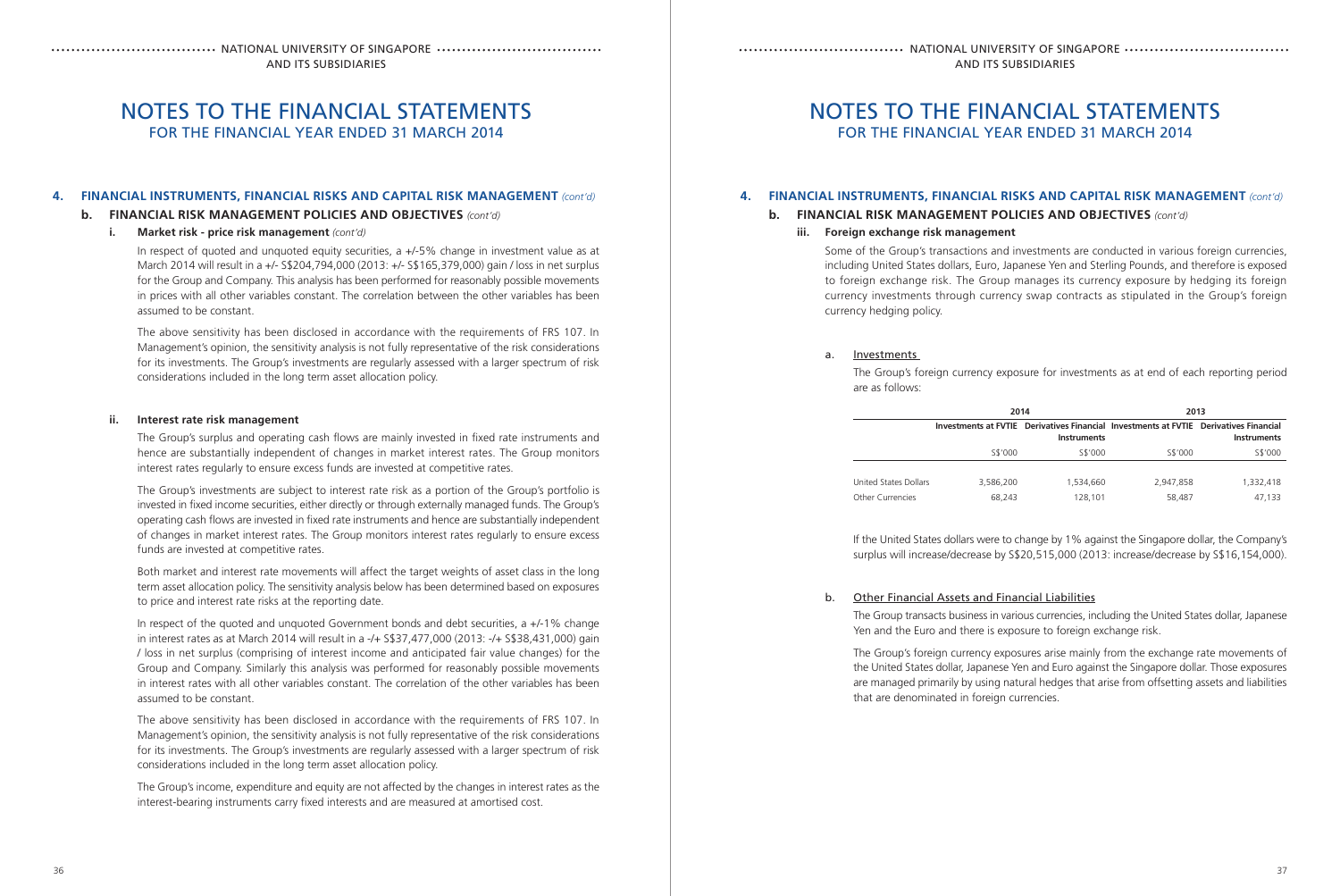## NOTES TO THE FINANCIAL STATEMENTS FOR THE FINANCIAL YEAR ENDED 31 MARCH 2014

### **4. FINANCIAL INSTRUMENTS, FINANCIAL RISKS AND CAPITAL RISK MANAGEMENT** *(cont'd)*

**b. FINANCIAL RISK MANAGEMENT POLICIES AND OBJECTIVES** *(cont'd)*

#### **iii. Foreign exchange risk management** *(cont'd)*

b. Other Financial Assets and Financial Liabilities *(cont'd)*

At the end of each reporting period, the carrying amounts of monetary assets and monetary liabilities (other than investments) denominated in foreign currencies at 31 March are as follows:

|                              | <b>GROUP</b> |               |         |                    | <b>COMPANY</b> |               |         |                    |
|------------------------------|--------------|---------------|---------|--------------------|----------------|---------------|---------|--------------------|
|                              |              | <b>ASSETS</b> |         | <b>LIABILITIES</b> |                | <b>ASSETS</b> |         | <b>LIABILITIES</b> |
|                              | 2014         | 2013          | 2014    | 2013               | 2014           | 2013          | 2014    | 2013               |
|                              | S\$'000      | S\$'000       | S\$'000 | S\$'000            | S\$'000        | S\$'000       | S\$'000 | S\$'000            |
|                              |              |               |         |                    |                |               |         |                    |
| <b>United States Dollars</b> | 89,229       | 79,340        | 1.077   | 1.193              | 88,782         | 78,859        | 814     | 876                |
| Euro                         | 8.666        | 1.692         | 76      | 17                 | 8.666          | 1.692         | 76      | 17                 |

The sensitivity rate used when reporting foreign currency risk to key management personnel is 5%, which is the change in foreign exchange rate that Management deems reasonably possible which will affect outstanding foreign currency denominated monetary items at period end.

If the United States dollars were to change by 5% against the Singapore dollar, the Group's and Company's surplus will increase/decrease by S\$4,408,000 and S\$4,398,000 (2013: increase/decrease by S\$3,907,000 and S\$3,899,000 respectively).

If the Euro were to change by 5% against the Singapore dollar, Group's and Company's surplus will increase/decrease by S\$430,000 (2013: increase/decrease by S\$84,000).

#### **iv. Liquidity risk management**

The Group manages the liquidity risk by maintaining sufficient cash, internally generated cashflows, and the availability of funding resources from borrowing facilities to fund working capital requirements and capital expenditure.

## NOTES TO THE FINANCIAL STATEMENTS FOR THE FINANCIAL YEAR ENDED 31 MARCH 2014

### **4. FINANCIAL INSTRUMENTS, FINANCIAL RISKS AND CAPITAL RISK MANAGEMENT** *(cont'd)*

#### **b. FINANCIAL RISK MANAGEMENT POLICIES AND OBJECTIVES** *(cont'd)*

- **iv. Liquidity risk management** *(cont'd)*
	- a. Non-derivative financial liabilities

The following table details the remaining contractual maturity for non-derivative financial liabilities. The table has been drawn up based on the undiscounted cash flows of financial liabilities based on the earliest date on which the Group can be required to pay. The table excludes advances for student loans from Government as the advances are for the purpose of extending loans to students (reflected as financial assets) mainly to assist them in paying their tuition fees. They are unsecured and repayable following the collection of the underlying loans by the Group from the students.

|                      | Weighted<br>average effective<br>interest rate | On demand<br>or within<br>1 year | Within<br>2-5 years | Total     |
|----------------------|------------------------------------------------|----------------------------------|---------------------|-----------|
| <b>GROUP</b>         | $\%$                                           | S\$'000                          | S\$'000             | S\$'000   |
| 2014                 |                                                |                                  |                     |           |
| Non-interest bearing | ٠                                              | 256,061                          | ۰                   | 256,061   |
| Interest bearing     | 1.9                                            | 264,744                          | 877,095             | 1,141,839 |
| <b>Total</b>         |                                                | 520,805                          | 877,095             | 1,397,900 |
| 2013                 |                                                |                                  |                     |           |
| Non-interest bearing | ۰                                              | 200,523                          | ۰                   | 200,523   |
| Interest bearing     | 2.0                                            | 16,895                           | 871,027             | 887,922   |
| <b>Total</b>         |                                                | 217,418                          | 871,027             | 1,088,445 |

|                      | Weighted<br>average effective<br>interest rate | On demand<br>or within<br>1 year | Within<br>2-5 years | Total     |
|----------------------|------------------------------------------------|----------------------------------|---------------------|-----------|
| <b>COMPANY</b>       | $\%$                                           | S\$'000                          | S\$'000             | S\$'000   |
| 2014                 |                                                |                                  |                     |           |
| Non-interest bearing | ٠                                              | 251,557                          | ٠                   | 251,557   |
| Interest bearing     | 1.9                                            | 264,744                          | 877,095             | 1,141,839 |
| Total                |                                                | 516,301                          | 877,095             | 1,393,396 |
| 2013                 |                                                |                                  |                     |           |
| Non-interest bearing | ٠                                              | 196,129                          | ۰                   | 196,129   |
| Interest bearing     | 2.0                                            | 16,895                           | 871,027             | 887,922   |
| Total                |                                                | 213,024                          | 871,027             | 1,084,051 |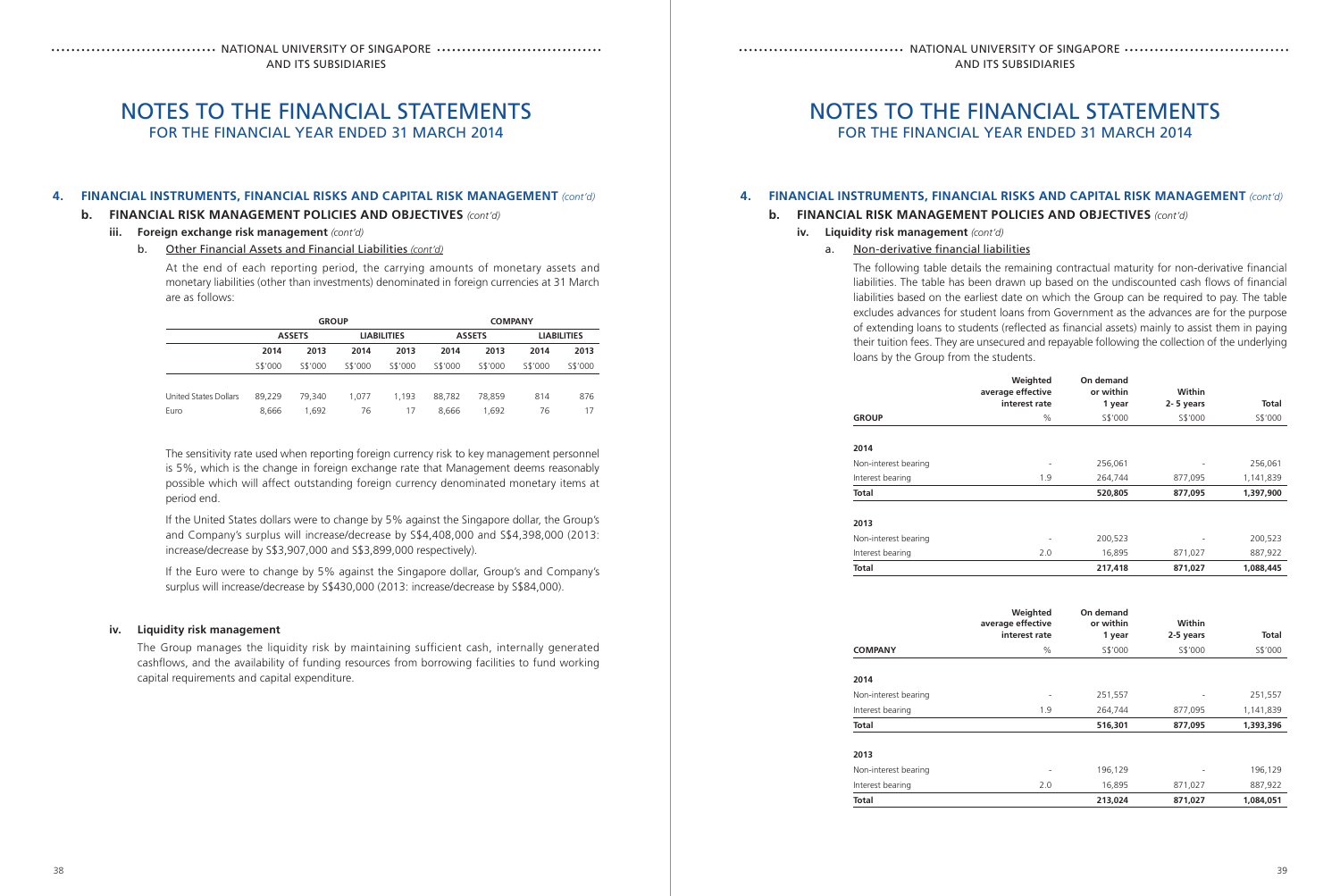### **4. FINANCIAL INSTRUMENTS, FINANCIAL RISKS AND CAPITAL RISK MANAGEMENT** *(cont'd)*

**b. FINANCIAL RISK MANAGEMENT POLICIES AND OBJECTIVES** *(cont'd)*

#### **iv. Liquidity risk management** *(cont'd)*

## b. Non-derivative financial assets

The following table details the expected maturity for non-derivative financial assets. The inclusion of information on non-derivative financial assets is necessary in order to understand the Group's liquidity risk management as the Group's liquidity risk is managed on a net asset and liability basis. The tables below exclude student loans which are mainly disbursed from advances from the Government and have been drawn up based on the undiscounted expected maturities of the financial assets.

|                                | Weighted<br>average<br>effective<br>interest rate | On demand<br>or within<br>1 year | Within<br>2-5 years | After<br>5 years | Total     |
|--------------------------------|---------------------------------------------------|----------------------------------|---------------------|------------------|-----------|
| <b>GROUP</b>                   | $\%$                                              | S\$'000                          | S\$'000             | S\$'000          | S\$'000   |
| 2014                           |                                                   |                                  |                     |                  |           |
| Non-interest bearing           |                                                   | 773,651                          |                     |                  | 773,651   |
| Interest bearing               | 0.34                                              | 420,525                          |                     |                  | 420,525   |
| Investments at FVTIE           | $\overline{\phantom{a}}$                          | 4,392,088                        | 483,219             | 570,898          | 5,446,205 |
| Available-for-sale investments |                                                   |                                  |                     | 87,269           | 87,269    |
| Total                          |                                                   | 5,586,264                        | 483,219             | 658,167          | 6,727,650 |
| 2013                           |                                                   |                                  |                     |                  |           |
| Non-interest bearing           |                                                   | 871,163                          |                     |                  | 871,163   |
| Interest bearing               | 0.70                                              | 370,341                          | 63,559              |                  | 433,900   |
| Investments at FVTIE           |                                                   | 3,524,786                        | 287,813             | 719,083          | 4,531,682 |
| Available-for-sale investments |                                                   |                                  |                     | 58,222           | 58,222    |
| Total                          |                                                   | 4,766,290                        | 351,372             | 777,305          | 5,894,967 |

## NOTES TO THE FINANCIAL STATEMENTS FOR THE FINANCIAL YEAR ENDED 31 MARCH 2014

#### **4. FINANCIAL INSTRUMENTS, FINANCIAL RISKS AND CAPITAL RISK MANAGEMENT** *(cont'd)*

#### **b. FINANCIAL RISK MANAGEMENT POLICIES AND OBJECTIVES** *(cont'd)*

- **iv. Liquidity risk management** *(cont'd)*
	- b. Non-derivative financial assets *(cont'd)*

|                                | Weighted<br>average<br>effective<br>interest rate | On demand<br>or within<br>1 year | Within<br>2-5 years | After<br>5 years | <b>Total</b> |
|--------------------------------|---------------------------------------------------|----------------------------------|---------------------|------------------|--------------|
| <b>COMPANY</b>                 | $\%$                                              | S\$'000                          | S\$'000             | S\$'000          | S\$'000      |
| 2014                           |                                                   |                                  |                     |                  |              |
| Non-interest bearing           |                                                   | 751,988                          | 356                 |                  | 752,344      |
| Interest bearing               | 0.34                                              | 420,372                          |                     |                  | 420,372      |
| Investments at FVTIE           | ٠                                                 | 4,392,097                        | 483,219             | 570,898          | 5,446,214    |
| Available-for-sale investments | ٠                                                 |                                  |                     | 82,955           | 82,955       |
| Total                          |                                                   | 5,564,457                        | 483,575             | 653,853          | 6,701,855    |
| 2013                           |                                                   |                                  |                     |                  |              |
| Non-interest bearing           |                                                   | 830,446                          | 356                 |                  | 830,802      |
| Interest bearing               | 0.70                                              | 370,340                          | 63,559              |                  | 433,899      |
| Investments at FVTIE           |                                                   | 3,524,785                        | 287,813             | 719,083          | 4,531,681    |
| Available-for-sale investments | ٠                                                 |                                  |                     | 53,489           | 53,489       |
| Total                          |                                                   | 4,725,571                        | 351,728             | 772,572          | 5,849,871    |

Investments at fair value through income or expenditure (FVTIE) are actively managed on a portfolio basis by the Group's Investment Office. For investments without lock up clauses, the expected maturity of these investments are categorised as on demand or within 1 year. For those investments with lock up clauses, their expected maturities are categorised based on the expiration of their lock up periods. The above categorisation is in accordance with the disclosure requirements of FRS 107 and does not necessarily represent the period in which the investments classified as FVTIE are expected to be realised. The Investment Office manages these investments under the long term asset allocation policy described in Note 4 (b) financial risk management policies and objectives and the actual realisation of these investments is dependent on several factors, which include performance of the investments, prevailing market conditions and the funding needs of the Group.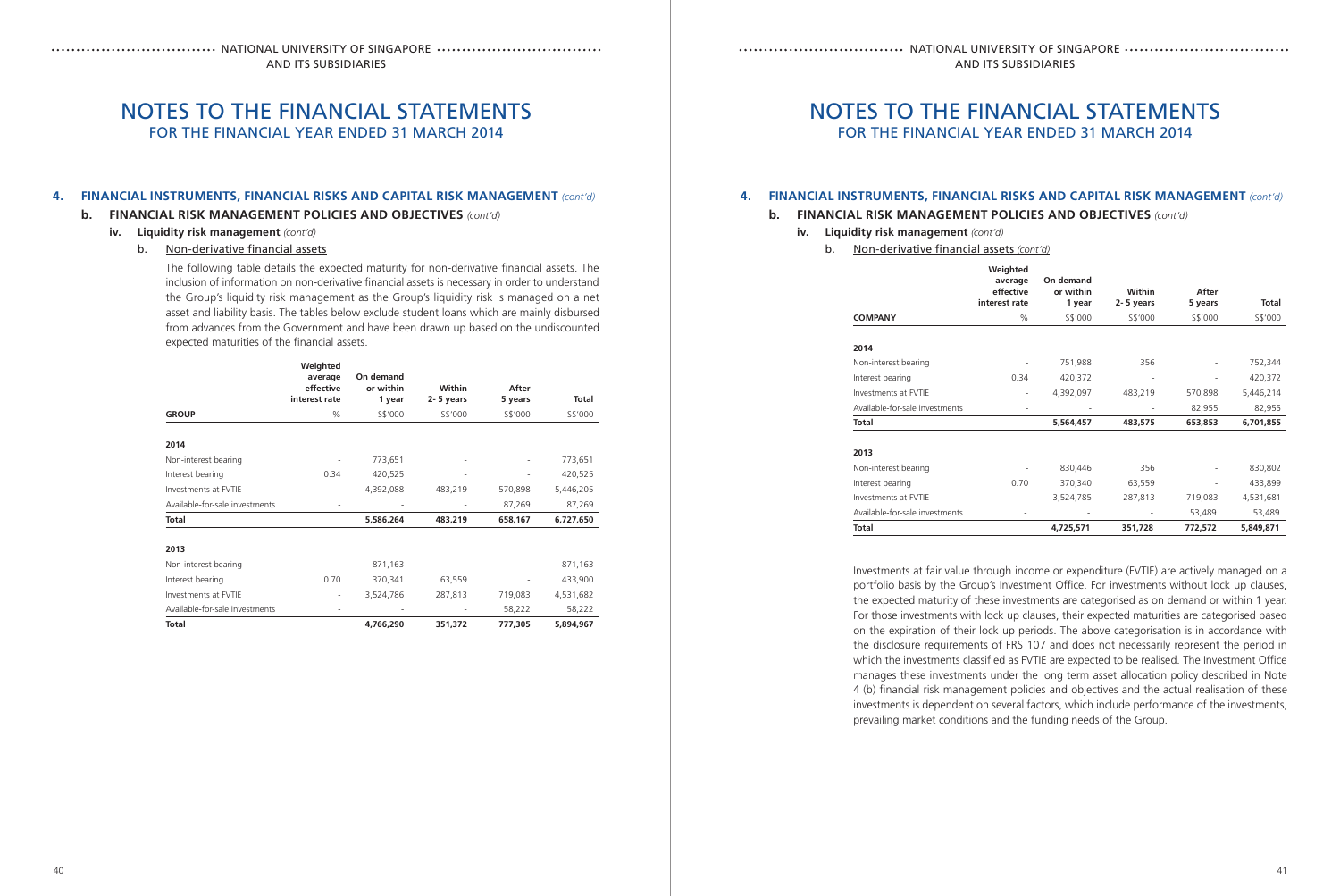## **4. FINANCIAL INSTRUMENTS, FINANCIAL RISKS AND CAPITAL RISK MANAGEMENT** *(cont'd)*

**b. FINANCIAL RISK MANAGEMENT POLICIES AND OBJECTIVES** *(cont'd)*

## **iv. Liquidity risk management** *(cont'd)*

c. Derivative financial instruments

The following table details the liquidity analysis for derivative financial instruments. The table has been drawn up based on the undiscounted net cash inflows/(outflows) on the derivative instrument that settle on a net basis and the undiscounted gross inflows and (outflows) on those derivatives that require gross settlement. When the amount payable or receivable is not fixed, the amount disclosed has been determined by reference to the projected interest rates as illustrated by the yield curves existing at the end of the reporting period.

|                                    | On demand or within 1 year |
|------------------------------------|----------------------------|
| <b>GROUP AND COMPANY</b>           | S\$'000                    |
| 2014                               |                            |
| Net settled:                       |                            |
| Foreign exchange forward contracts | 9,314                      |
| Options                            | 536                        |
| 2013                               |                            |
| Net settled:                       |                            |
| Foreign exchange forward contracts | 13,593                     |

## **v. Counterparty and credit risk management**

The Group has no significant concentrations of credit risk. Measures are in place to ensure that loans or debts are collected on a timely basis. Cash and fixed deposits are held with creditworthy financial institutions.

The Group has adopted a risk capital based methodology for limiting counterparty exposure. The Group will only transact with counterparties with a minimum credit rating of at least an A- credit rating by Standard & Poor's and Fitch and A3 credit rating by Moody's.

The maximum exposure to credit risk in the event that the counterparties fail to perform their obligations as at the end of the financial year in relation to each class of recognised financial assets is the carrying amount of those assets as stated in the statement of comprehensive income.

The Group has also adopted procedures in extending credit terms to customers and in monitoring its credit risk for miscellaneous sales. The Group only grants credit to creditworthy customers based on the credit evaluation process performed by Management.

As any impairment for student tuition fee loans and study loans is funded by the Government, there is no exposure to credit risk for these 2 categories of student loans. For notebook computer loans and other student loans, the maximum exposure to credit risk is the carrying amount of the loans.

## NOTES TO THE FINANCIAL STATEMENTS FOR THE FINANCIAL YEAR ENDED 31 MARCH 2014

## **4. FINANCIAL INSTRUMENTS, FINANCIAL RISKS AND CAPITAL RISK MANAGEMENT** *(cont'd)*

## **b. FINANCIAL RISK MANAGEMENT POLICIES AND OBJECTIVES** *(cont'd)*

**vi. Fair Value of financial assets and liabilities**

The carrying amounts of short-term financial assets and liabilities approximate their respective fair values due to the relatively short term maturity of these financial instruments. The fair values of other classes of financial assets and liabilities are disclosed in the respective notes to the financial statements.

The Group's valuation policy and procedures sets out the valuation methodologies and assumptions to be adopted for all investments. Management reviews for reasonableness of the valuation policy and procedures on a regular basis.

The following describes the hierarchy of inputs used to measure the fair value and the primary valuation methodologies used by the Group for investments measured at fair value on a recurring basis. The three levels of inputs are as follows:

### Level 1

Fair values are measured based on quoted prices (unadjusted) from active markets for identical financial instruments. Prices are generally obtained from relevant exchange or dealer markets. The Group does not adjust the quoted prices for such investments.

### Level 2

Inputs other than Level 1 that are observable, either directly or indirectly, such as quoted prices for similar assets or liabilities and quoted prices in markets that are not active. Inputs are obtained from various sources including market participants, dealers, and brokers.

## Level 3

Unobservable inputs that are supported by little or no market activity and that are significant to the fair value of the assets or liabilities. Investments in Level 3 primarily consist of the Group's ownership in alternative investments (principally limited partnership interests in hedge, private equity, real estate, and other similar funds). The fair value of certain alternative investments represents the ownership interest in the net asset value (NAV) of the respective funds. The fair values of such funds that do not have readily determinable fair values may be determined by the alternative investment managers.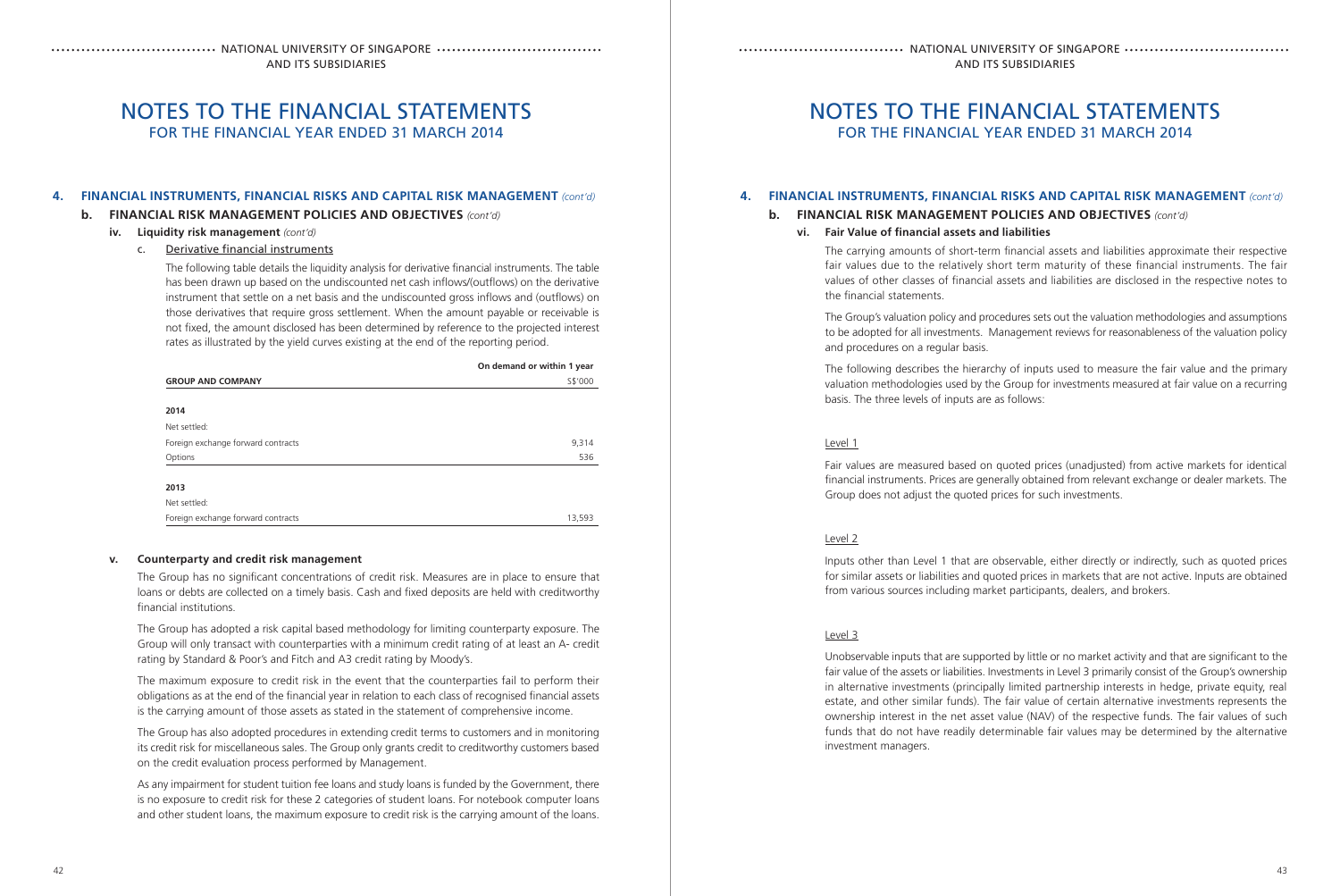#### **4. FINANCIAL INSTRUMENTS, FINANCIAL RISKS AND CAPITAL RISK MANAGEMENT** *(cont'd)*

### **b. FINANCIAL RISK MANAGEMENT POLICIES AND OBJECTIVES** *(cont'd)*

#### **vi. Fair Value of financial assets and liabilities** *(cont'd)*

There were no transfers between Level 1, 2 and 3 of the fair value hierarchy during the financial year ended 31 March 2014.

Financial instruments carried at fair value as at the end of the reporting period:

|                                                         |      | Level 1   | Level 2                  | Level 3        | <b>Total</b> |
|---------------------------------------------------------|------|-----------|--------------------------|----------------|--------------|
| <b>GROUP</b>                                            | Note | \$'000    | \$'000                   | \$'000         | \$'000       |
|                                                         |      |           |                          |                |              |
| 2014                                                    |      |           |                          |                |              |
| <b>Recurring fair value measurements</b>                |      |           |                          |                |              |
| <b>Financial Assets</b>                                 |      |           |                          |                |              |
| Available-for-sale investments                          |      |           |                          |                |              |
| Unquoted equity securities                              |      | ä,        | 3,665                    | 83,245         | 86,910       |
| Redeemable convertible loan stocks                      |      | ä,        |                          | 359            | 359          |
| Sub-total                                               | 11   | ÷,        | 3,665                    | 83,604         | 87,269       |
| Investments at fair value through income or expenditure |      |           |                          |                |              |
| Quoted Government bonds                                 |      | 1,375,841 |                          |                | 1,375,841    |
| Quoted debt securities                                  |      | 57,450    |                          |                | 57,450       |
| Quoted equity securities                                |      | 517,892   |                          | ÷,             | 517,892      |
| Unquoted equity securities                              |      |           | $\overline{\phantom{a}}$ | 3,495,022      | 3,495,022    |
| Sub-total                                               | 12   | 1,951,183 | $\blacksquare$           | 3,495,022      | 5,446,205    |
|                                                         |      |           |                          |                |              |
| Derivative financial instruments                        |      |           |                          |                |              |
| Forward foreign exchange contracts                      |      | 13,309    |                          |                | 13,309       |
| Options                                                 |      | 536       |                          |                | 536          |
| Sub-total                                               | 13   | 13,845    | $\blacksquare$           | $\blacksquare$ | 13,845       |
| <b>Total</b>                                            |      | 1,965,028 | 3,665                    | 3,578,626      | 5,547,319    |
| <b>Financial Liabilities</b>                            |      |           |                          |                |              |
| Derivative financial instruments                        |      |           |                          |                |              |
|                                                         |      |           |                          |                |              |
| Forward foreign exchange contracts                      |      | (3,995)   | $\overline{\phantom{a}}$ | $\frac{1}{2}$  | (3,995)      |
| <b>Total</b>                                            | 13   | (3,995)   | ÷,                       | ÷,             | (3,995)      |
| Non-recurring fair value measurements                   |      |           |                          |                |              |
| Assets held for sale                                    |      |           | 12,500                   |                | 12,500       |
| Total                                                   | 21   | L,        | 12,500                   | ÷,             | 12,500       |

## NOTES TO THE FINANCIAL STATEMENTS FOR THE FINANCIAL YEAR ENDED 31 MARCH 2014

#### **4. FINANCIAL INSTRUMENTS, FINANCIAL RISKS AND CAPITAL RISK MANAGEMENT** *(cont'd)*

### **b. FINANCIAL RISK MANAGEMENT POLICIES AND OBJECTIVES** *(cont'd)*

**vi. Fair Value of financial assets and liabilities** *(cont'd)*

|                                                         |      | Level 1   | Level 2 | Level 3                  | <b>Total</b> |
|---------------------------------------------------------|------|-----------|---------|--------------------------|--------------|
| <b>GROUP</b>                                            | Note | \$'000    | \$'000  | \$'000                   | \$'000       |
| 2013                                                    |      |           |         |                          |              |
| <b>Recurring fair value measurements</b>                |      |           |         |                          |              |
| <b>Financial Assets</b>                                 |      |           |         |                          |              |
| Available-for-sale investments                          |      |           |         |                          |              |
| Unquoted equity securities                              |      |           | 3,923   | 53,590                   | 57,513       |
| Redeemable convertible loan stocks                      |      |           |         | 709                      | 709          |
| Sub-total                                               | 11   | ÷         | 3,923   | 54,299                   | 58,222       |
|                                                         |      |           |         |                          |              |
| Investments at fair value through income or expenditure |      |           |         |                          |              |
| <b>Ouoted Government bonds</b>                          |      | 1,240,447 |         |                          | 1,240,447    |
| Quoted debt securities                                  |      | 37,133    |         |                          | 37,133       |
| Quoted equity securities                                |      | 347,169   |         | $\overline{\phantom{a}}$ | 347,169      |
| Unquoted equity securities                              |      |           | $\sim$  | 2,906,933                | 2,906,933    |
| Sub-total                                               | 12   | 1,624,749 |         | 2,906,933                | 4,531,682    |
| Derivative financial instruments                        |      |           |         |                          |              |
| Forward foreign exchange contracts                      |      | 578       | ٠       | ٠                        | 578          |
| Sub-total                                               | 13   | 578       |         | $\overline{\phantom{0}}$ | 578          |
| <b>Total</b>                                            |      | 1,625,327 | 3,923   | 2,961,232                | 4,590,482    |
| <b>Financial Liabilities</b>                            |      |           |         |                          |              |
| Derivative financial instruments                        |      |           |         |                          |              |
| Forward foreign exchange contracts                      |      | (14, 171) |         | $\overline{\phantom{0}}$ | (14, 171)    |
| Total                                                   | 13   | (14, 171) |         | ٠                        | (14, 171)    |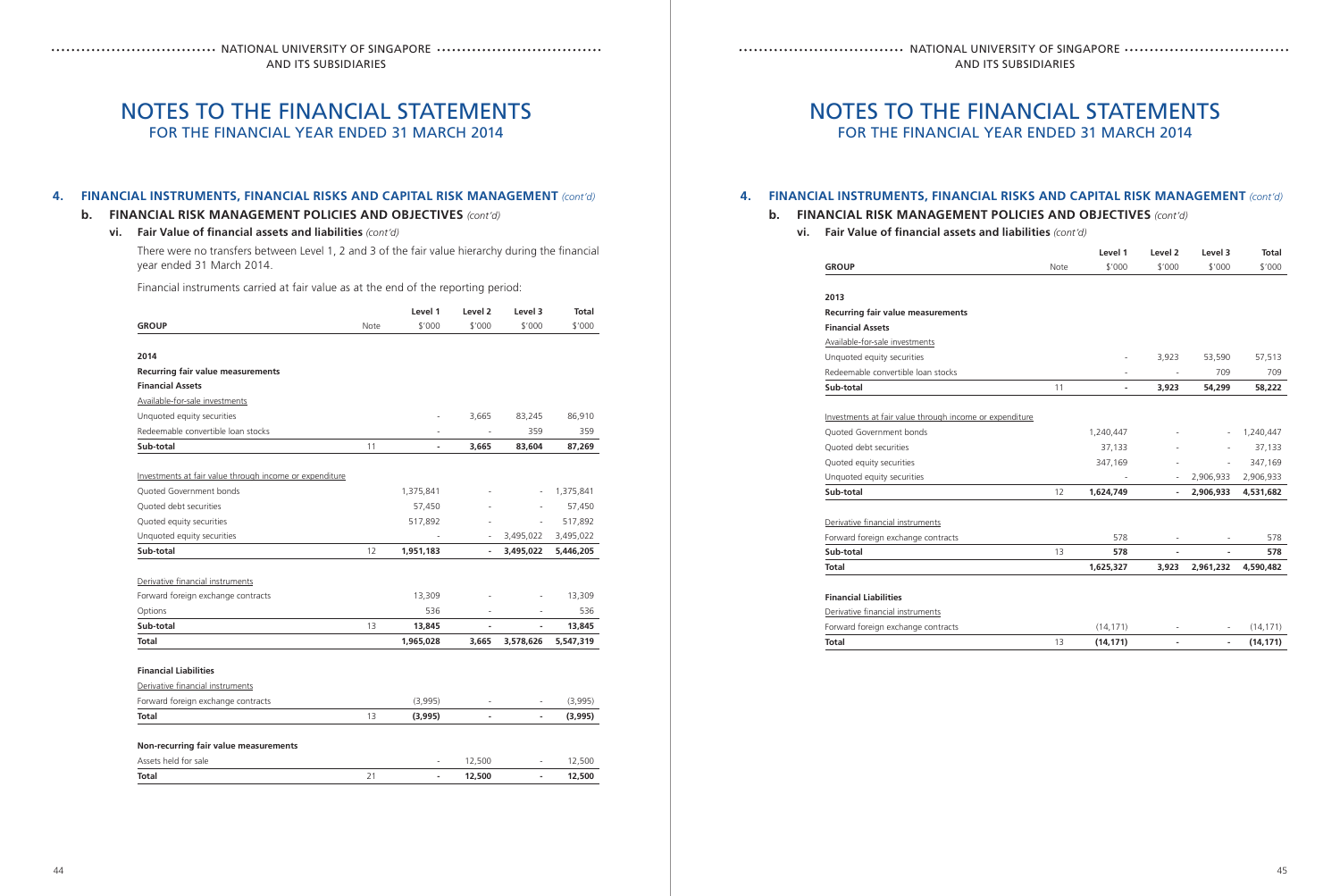### **4. FINANCIAL INSTRUMENTS, FINANCIAL RISKS AND CAPITAL RISK MANAGEMENT** *(cont'd)*

#### **b. FINANCIAL RISK MANAGEMENT POLICIES AND OBJECTIVES** *(cont'd)*

**vi. Fair Value of financial assets and liabilities** *(cont'd)*

|                                                         |      | Level 1   | Level <sub>2</sub>       | Level 3   | <b>Total</b> |
|---------------------------------------------------------|------|-----------|--------------------------|-----------|--------------|
| <b>COMPANY</b>                                          | Note | \$'000    | \$'000                   | \$'000    | \$'000       |
| 2014                                                    |      |           |                          |           |              |
| <b>Recurring fair value measurements</b>                |      |           |                          |           |              |
| <b>Financial Assets</b>                                 |      |           |                          |           |              |
| Available-for-sale investments                          |      |           |                          |           |              |
| Unquoted equity securities                              |      | ä,        | 3,665                    | 79,290    | 82,955       |
| Sub-total                                               | 11   | ä,        | 3,665                    | 79,290    | 82,955       |
| Investments at fair value through income or expenditure |      |           |                          |           |              |
| Quoted Government bonds                                 |      | 1,375,841 |                          | ä,        | 1,375,841    |
| Quoted debt securities                                  |      | 57,450    |                          |           | 57,450       |
| Quoted equity securities                                |      | 517,901   |                          | ÷,        | 517,901      |
| Unquoted equity securities                              |      | ä,        | $\overline{\phantom{a}}$ | 3,495,022 | 3,495,022    |
| Sub-total                                               | 12   | 1,951,192 | $\overline{a}$           | 3,495,022 | 5,446,214    |
| Derivative financial instruments                        |      |           |                          |           |              |
| Forward foreign exchange contracts                      |      | 13,309    |                          |           | 13,309       |
| Options                                                 |      | 536       | ä,                       | ä,        | 536          |
| Sub-total                                               | 13   | 13,845    | ÷,                       | ÷,        | 13,845       |
| Total                                                   |      | 1,965,037 | 3,665                    | 3,574,312 | 5,543,014    |
| <b>Financial Liabilities</b>                            |      |           |                          |           |              |
| Derivative financial instruments                        |      |           |                          |           |              |
| Forward foreign exchange contracts                      |      | (3,995)   |                          |           | (3,995)      |
| Total                                                   | 13   | (3,995)   |                          | ä,        | (3,995)      |
| Non-recurring fair value measurements                   |      |           |                          |           |              |
| Assets held for sale                                    |      |           | 12,500                   |           | 12,500       |
| Total                                                   | 21   | ٠         | 12,500                   | -         | 12,500       |

## NOTES TO THE FINANCIAL STATEMENTS FOR THE FINANCIAL YEAR ENDED 31 MARCH 2014

#### **4. FINANCIAL INSTRUMENTS, FINANCIAL RISKS AND CAPITAL RISK MANAGEMENT** *(cont'd)*

### **b. FINANCIAL RISK MANAGEMENT POLICIES AND OBJECTIVES** *(cont'd)*

**vi. Fair Value of financial assets and liabilities** *(cont'd)*

|                                                                  |      | Level 1   | Level 2        | Level 3   | Total     |
|------------------------------------------------------------------|------|-----------|----------------|-----------|-----------|
| <b>COMPANY</b>                                                   | Note | \$'000    | \$'000         | \$'000    | \$'000    |
| 2013                                                             |      |           |                |           |           |
| <b>Recurring fair value measurements</b>                         |      |           |                |           |           |
| <b>Financial Assets</b>                                          |      |           |                |           |           |
| Available-for-sale investments                                   |      |           |                |           |           |
| Unquoted equity securities                                       |      |           | 3,923          | 49,566    | 53,489    |
| Sub-total                                                        | 11   | ٠         | 3,923          | 49,566    | 53,489    |
|                                                                  |      |           |                |           |           |
| Investments at fair value through income or expenditure          |      |           |                |           |           |
| <b>Ouoted Government bonds</b>                                   |      | 1,240,447 |                | ÷         | 1,240,447 |
| Quoted debt securities                                           |      | 37,133    |                |           | 37,133    |
| Quoted equity securities                                         |      | 347,168   |                |           | 347,168   |
| Unquoted equity securities                                       |      |           |                | 2,906,933 | 2,906,933 |
| Sub-total                                                        | 12   | 1,624,748 | $\blacksquare$ | 2,906,933 | 4,531,681 |
| Derivative financial instruments                                 |      |           |                |           |           |
| Forward foreign exchange contracts                               |      | 578       |                |           |           |
| Sub-total                                                        | 13   | 578       |                |           |           |
| Total                                                            |      | 1,625,326 | 3,923          | 2,956,499 | 4,585,748 |
| <b>Financial Liabilities</b><br>Derivative financial instruments |      |           |                |           |           |
| Forward foreign exchange contracts                               |      | (14, 171) |                |           | (14, 171) |
|                                                                  |      |           |                |           |           |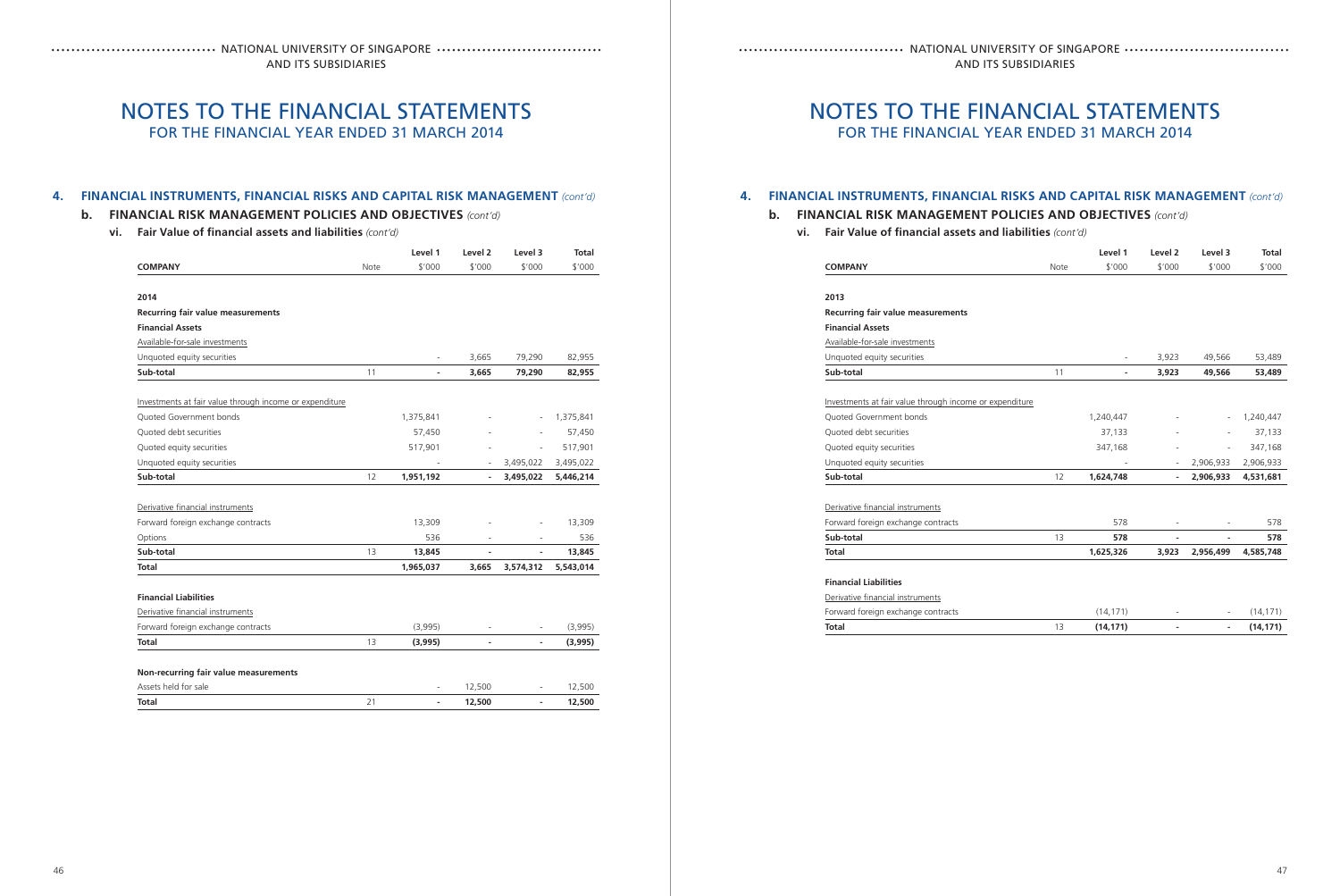#### **4. FINANCIAL INSTRUMENTS, FINANCIAL RISKS AND CAPITAL RISK MANAGEMENT** *(cont'd)*

#### **b. FINANCIAL RISK MANAGEMENT POLICIES AND OBJECTIVES** *(cont'd)*

#### **vi. Fair Value of financial assets and liabilities** *(cont'd)*

The following table summarizes the valuation techniques used in the fair value measurements of the Company's Level 3 investments.

Quantitative Information about the Level 3 Fair Value Measurement

|                            | <b>Fair Value</b> | <b>Valuation</b> | Significant<br>Technique Unobservable input (weighted average) | Range           |
|----------------------------|-------------------|------------------|----------------------------------------------------------------|-----------------|
|                            | \$'000            |                  |                                                                |                 |
| Unquoted Equity Securities | 3.574.312         | Net Asset Value  | Not applicable*                                                | Not applicable* |

 \* As the net asset values are determined by the alternative investment managers without any adjustment, quantitative information on the unobservable inputs are not presented.

#### Movements of the Level 3 financial assets during the reporting period

|                                                           | <b>GROUP</b> | <b>COMPANY</b> |
|-----------------------------------------------------------|--------------|----------------|
|                                                           | \$'000       | \$'000         |
| Fair value as at 1 April 2013                             | 2,961,232    | 2,956,499      |
| Realised gains – included in Income or Expenditure        | 34,647       | 31,196         |
| Unrealised gains – included in Income or Expenditure      | 207,141      | 207,141        |
| Unrealised gains – included in Other Comprehensive Income | 26,874       | 26,874         |
| Purchases during the year                                 | 840,693      | 840,693        |
| Sale during the year                                      | (491, 961)   | (488,091)      |
| Fair value as at 31 March 2014                            | 3,578,626    | 3,574,312      |
|                                                           |              |                |
| Fair value as at 1 April 2012                             | 2,490,379    | 2,485,892      |
| Realised losses – included in Income or Expenditure       | (5, 564)     | (5, 564)       |
| Unrealised gains – included in Income or Expenditure      | 178,950      | 178,950        |
| Unrealised gains – included in Other Comprehensive Income | 12,385       | 12,385         |
| Impairment loss                                           | (45)         |                |
| Purchases during the year                                 | 516,489      | 516,198        |
| Sale during the year                                      | (231, 362)   | (231, 362)     |
| Fair value as at 31 March 2013                            | 2,961,232    | 2,956,499      |

#### **c. CAPITAL RISK MANAGEMENT POLICIES AND OBJECTIVES**

The Group reviews its capital structure at least annually to ensure that the Group will be able to continue as a going concern. The capital structure of the Group comprises reserves as disclosed in Notes 5 and 6 and fixed rate notes and fixed rate term loan disclosed in Note 25. The Group is required to maintain a ratio where the total liabilities to total assets shall not at any time be more than 0.65:1. The Group is in compliance with externally imposed capital requirements for the reporting period ended 31 March 2014. The Group's overall strategy remains unchanged from 2013.

## NOTES TO THE FINANCIAL STATEMENTS FOR THE FINANCIAL YEAR ENDED 31 MARCH 2014

#### **5. ACCUMULATED SURPLUS, FAIR VALUE RESERVE AND TRANSLATION RESERVE**

#### **Accumulated Surplus**

Accumulated surplus under the statements of financial position comprise General Funds and Restricted Funds. Income and expenditure of the Group are generally accounted for under General Funds in the Group's statement of comprehensive income. General Funds include funds set aside for specific purposes such as halls of residences and self-financing activities by the Group. Although set aside for specific or committed purposes, such funds may at the discretion of the Board of Trustees, be used for other purposes. Restricted Funds relate to funds that are subject to legal or grantor/donor imposed stipulation.

Total accumulated surplus of the Group of S\$3,333,794,000 (2013: S\$3,016,455,000) and the Company of S\$3,259,780,000 (2013: S\$2,955,813,000) comprise the following:

|                                                                                                                        |             |           | <b>GROUP</b> | <b>COMPANY</b> |           |
|------------------------------------------------------------------------------------------------------------------------|-------------|-----------|--------------|----------------|-----------|
|                                                                                                                        |             | 31 March  | 31 March     | 31 March       | 31 March  |
|                                                                                                                        |             | 2014      | 2013         | 2014           | 2013      |
|                                                                                                                        | <b>Note</b> | S\$'000   | S\$'000      | S\$'000        | S\$'000   |
| <b>General Funds under Accumulated Surplus</b>                                                                         |             |           |              |                |           |
| Funds set aside for specific purposes and commitments <sup>(a)</sup>                                                   |             | 1,556,016 | 1,416,498    | 1,482,118      | 1,355,956 |
| Funds utilised to acquire assets, which will be amortised<br>to match future depreciation when assets are put into use |             | 481,264   | 481,611      | 481,264        | 481,611   |
| Accumulated surplus from non-endowed donations                                                                         | 6           | 116       | 100          |                |           |
|                                                                                                                        |             | 2,037,396 | 1,898,209    | 1,963,382      | 1,837,567 |
| <b>Restricted Funds under Accumulated Surplus</b>                                                                      |             |           |              |                |           |
| Accumulated surplus from non-endowed donations                                                                         | 6           | 512,857   | 497,960      | 512,857        | 497,960   |
| Accumulated surplus from endowment funds                                                                               | 6           | 783,541   | 620,286      | 783,541        | 620,286   |
|                                                                                                                        |             | 1,296,398 | 1,118,246    | 1,296,398      | 1,118,246 |
| <b>Total Accumulated Surplus</b>                                                                                       |             | 3,333,794 | 3,016,455    | 3,259,780      | 2,955,813 |

(a) These are funds allocated for planned operational activities of faculties, departments and halls of residences.

### **Fair Value Reserve**

Fair value reserve represents the cumulative fair value changes, net of tax, of available-for-sale financial assets until they are disposed of or impaired.

#### **Translation Reserve**

Translation reserve represents exchange differences arising from the translation of the financial statements of foreign operations whose functional currencies are different from that of the Group's presentation currency.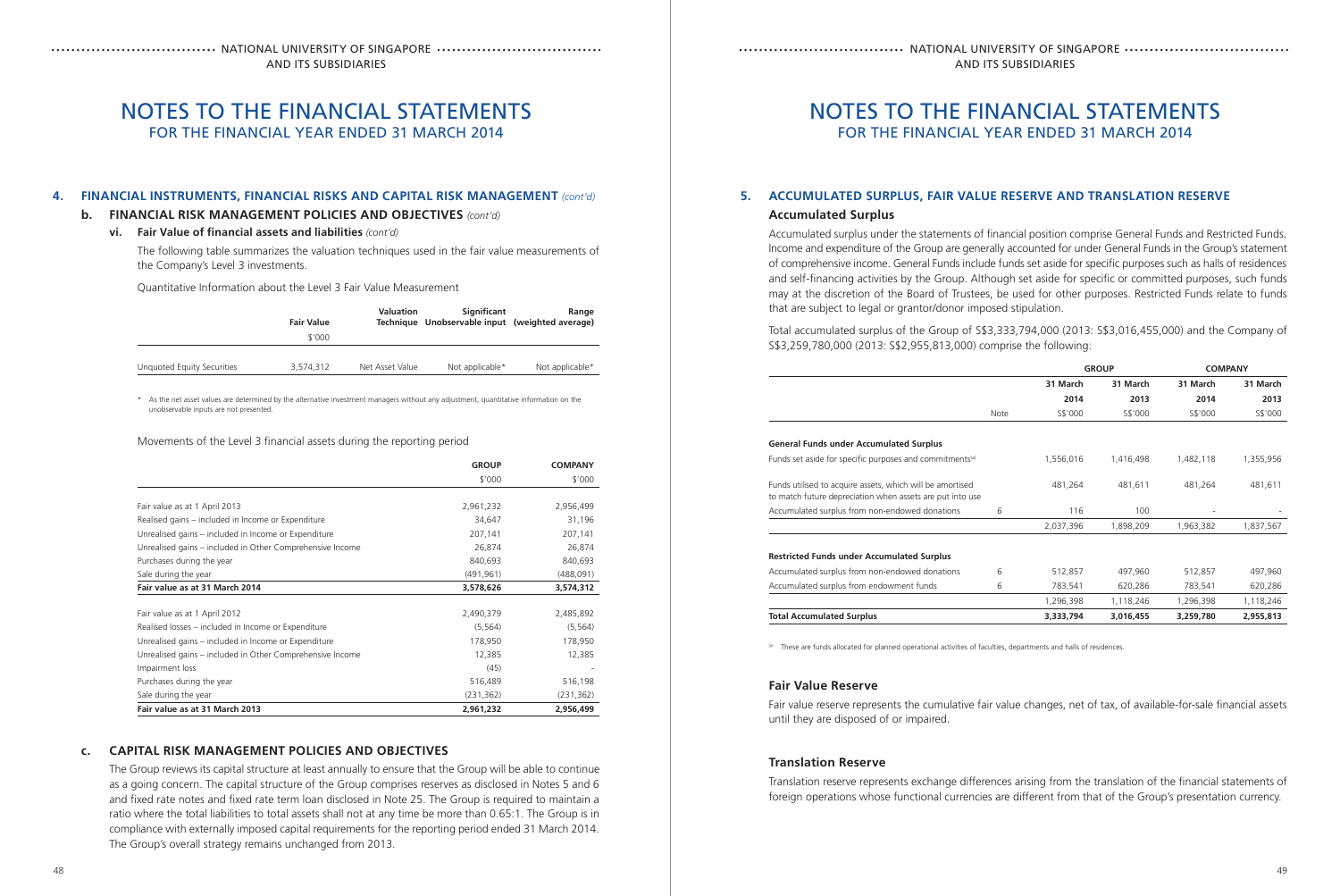## NOTES TO THE FINANCIAL STATEMENTS FOR THE FINANCIAL YEAR ENDED 31 MARCH 2014

#### **6. ENDOWED AND NON-ENDOWED DONATIONS**

The Company is registered as a charity and is given Institution of a Public Character (IPC) status under the Education Sector. The financial position of the Company's endowed and non-endowed donations has been disclosed separately below to facilitate the submission of the Company's IPC returns to its Sector Administrator, Ministry of Education.

During the financial year, total donations received by the Group and the Company amounted to S\$144,428,000 (2013: S\$184,914,000) and S\$144,403,000 (2013: S\$184,903,000) respectively, of which S\$144,413,000 (2013: S\$173,921,000) of the Group and S\$144,403,000 (2013: S\$173,920,000) of the Company are tax-deductible. Of the total donations received, S\$85,395,000 (2013: S\$112,123,000) for the Group and S\$85,388,000 (2013: S\$112,113,000) for the Company represent endowed donations while the balance represents non-endowed donations. Endowed donations received are recognised directly to the endowment funds. The non-endowed donations are received for specific purposes and cannot be used towards the general operating expenses of the Group and Company.

|                                                            |      |                  | 2014             |              |                  | 2013             |           |
|------------------------------------------------------------|------|------------------|------------------|--------------|------------------|------------------|-----------|
|                                                            |      |                  | Non-             |              |                  | Non-             |           |
|                                                            |      | Endowed          | endowed          |              | <b>Endowed</b>   | endowed          |           |
|                                                            |      | <b>Donations</b> | <b>Donations</b> | <b>Total</b> | <b>Donations</b> | <b>Donations</b> | Total     |
| <b>GROUP</b>                                               | Note | S\$'000          | S\$'000          | S\$'000      | S\$'000          | S\$'000          | S\$'000   |
|                                                            |      |                  |                  |              |                  |                  |           |
| <b>Accumulated Surplus</b>                                 | 5    | 783,541          | 512,973          | 1,296,514    | 620,286          | 498,060          | 1,118,346 |
| <b>Endowment Funds</b>                                     |      | 2,843,069        |                  | 2,843,069    | 2,577,359        |                  | 2,577,359 |
| <b>Fair Value Reserve</b>                                  |      | 53,598           |                  | 53,598       | 26,876           |                  | 26,876    |
|                                                            |      | 3,680,208        | 512,973          | 4,193,181    | 3,224,521        | 498,060          | 3,722,581 |
| Represented by:                                            |      |                  |                  |              |                  |                  |           |
| <b>Non-Current Assets</b>                                  |      |                  |                  |              |                  |                  |           |
| Fixed assets                                               |      | 30,474           | 388,502          | 418,976      | 25,992           | 375,402          | 401,394   |
| Available-for-sale investments                             |      | 75,529           |                  | 75,529       | 48,806           | ÷.               | 48,806    |
| Student loans                                              |      | 2,924            | 19,878           | 22,802       | 2,209            | 19,971           | 22,180    |
|                                                            |      | 108,927          | 408,380          | 517,307      | 77,007           | 395,373          | 472,380   |
| <b>Current Assets</b>                                      |      |                  |                  |              |                  |                  |           |
| Debtors                                                    |      | 48,317           | 10               | 48,327       | 156,608          | 16               | 156,624   |
| Investments at fair value through<br>income or expenditure |      | 3,522,143        | 375,131          | 3,897,274    | 3,010,325        | 353,746          | 3,364,071 |
| Derivative financial instruments                           |      | 10,953           | ×,               | 10,953       | 527              |                  | 527       |
| Cash and cash equivalents                                  |      | 862              | 8,616            | 9,478        | 848              | 25,372           | 26,220    |
|                                                            |      | 3,582,275        | 383,757          | 3,966,032    | 3,168,308        | 379,134          | 3,547,442 |
| <b>Total Assets</b>                                        |      | 3,691,202        | 792,137          | 4,483,339    | 3,245,315        | 774,507          | 4,019,822 |
| <b>Current Liabilities</b>                                 |      |                  |                  |              |                  |                  |           |
| Creditors and accrued expenses                             |      | 7,998            |                  | 7,998        | 11,000           |                  | 11,000    |
| Derivative financial instruments                           |      | 2,996            |                  | 2,996        | 9,794            |                  | 9,794     |
|                                                            |      | 10,994           |                  | 10,994       | 20,794           |                  | 20,794    |
| <b>Non-Current Liabilities</b>                             |      |                  |                  |              |                  |                  |           |
| Deferred capital grants                                    |      |                  | 279,164          | 279,164      |                  | 276,447          | 276,447   |
| <b>Total Liabilities</b>                                   |      | 10,994           | 279,164          | 290,158      | 20,794           | 276,447          | 297,241   |
| <b>Net Assets</b>                                          |      | 3,680,208        | 512,973          | 4,193,181    | 3,224,521        | 498,060          | 3,722,581 |

## NOTES TO THE FINANCIAL STATEMENTS FOR THE FINANCIAL YEAR ENDED 31 MARCH 2014

#### **6. ENDOWED AND NON-ENDOWED DONATIONS** *(cont'd)*

|                                                                         |                                    | 2014                                |              |                                    | 2013                                |           |
|-------------------------------------------------------------------------|------------------------------------|-------------------------------------|--------------|------------------------------------|-------------------------------------|-----------|
|                                                                         | <b>Endowed</b><br><b>Donations</b> | Non-<br>endowed<br><b>Donations</b> | <b>Total</b> | <b>Endowed</b><br><b>Donations</b> | Non-<br>endowed<br><b>Donations</b> | Total     |
| <b>GROUP</b>                                                            | S\$'000                            | S\$'000                             | S\$'000      | S\$'000                            | S\$'000                             | S\$'000   |
|                                                                         |                                    |                                     |              |                                    |                                     |           |
| <b>Accumulated Surplus:</b><br>Balance as at 1 April                    | 620,286                            | 498,060                             | 1,118,346    | 489,397                            | 455,725                             | 945,122   |
| Donations received                                                      |                                    | 59,033                              | 59,033       | 51                                 | 72.740                              | 72,791    |
| Donated artifacts additions                                             |                                    | 679                                 | 679          |                                    | 656                                 | 656       |
| Investment income (including change<br>in fair value of investment held |                                    |                                     |              |                                    |                                     |           |
| for trading)                                                            | 224,516                            | 10,447                              | 234,963      | 182,816<br>×.                      | 11,088                              | 193,904   |
| Other operating income                                                  | 7,238                              | 244                                 | 7,482        |                                    | 202                                 | 202       |
| Expenditure on manpower                                                 | (29, 398)                          | (11, 375)                           | (40, 773)    | (20, 975)                          | (11, 235)                           | (32, 210) |
| Depreciation                                                            | (4,682)                            | (6, 446)                            | (11, 128)    | (4,223)                            | (6,430)                             | (10, 653) |
| Other operating expenditure                                             | (30, 782)                          | (37, 669)                           | (68, 451)    | (26, 628)                          | (24, 686)                           | (51, 314) |
| Amount transferred to endowment funds (a)                               | (3,637)                            | ÷.                                  | (3,637)      | (152)                              |                                     | (152)     |
| Balance as at 31 March                                                  | 783,541                            | 512,973                             | 1,296,514    | 620,286                            | 498,060                             | 1,118,346 |
| Endowment Funds:                                                        |                                    |                                     |              |                                    |                                     |           |
| Balance as at 1 April                                                   | 2,577,359                          |                                     | 2,577,359    | 2,223,803                          |                                     | 2,223,803 |
| Matching grants received/accrued                                        | 176,678                            |                                     | 176,678      | 241,281                            |                                     | 241,281   |
| Donations received                                                      | 85,395                             |                                     | 85,395       | 112,123                            |                                     | 112,123   |
| Amount transferred from accumulated<br>surplus <sup>(a)</sup>           | 3,637                              |                                     | 3,637        | 152                                |                                     | 152       |
| Balance as at 31 March                                                  | 2,843,069                          | $\sim$                              | 2,843,069    | 2,577,359                          | $\overline{\phantom{a}}$            | 2,577,359 |
|                                                                         |                                    |                                     |              |                                    |                                     |           |
| Fair Value Reserve:                                                     |                                    |                                     |              |                                    |                                     |           |
| Balance as at 1 April                                                   | 26,876                             |                                     | 26,876       | 14,526                             |                                     | 14,526    |
| Net movement for the year                                               | 26,722                             |                                     | 26,722       | 12,350                             |                                     | 12,350    |
| Balance as at 31 March                                                  | 53,598                             | ÷.                                  | 53,598       | 26,876                             | ä,                                  | 26,876    |
| <b>Balance as at 31 March</b>                                           | 3,680,208                          | 512,973                             | 4,193,181    | 3,224,521                          | 498,060                             | 3,722,581 |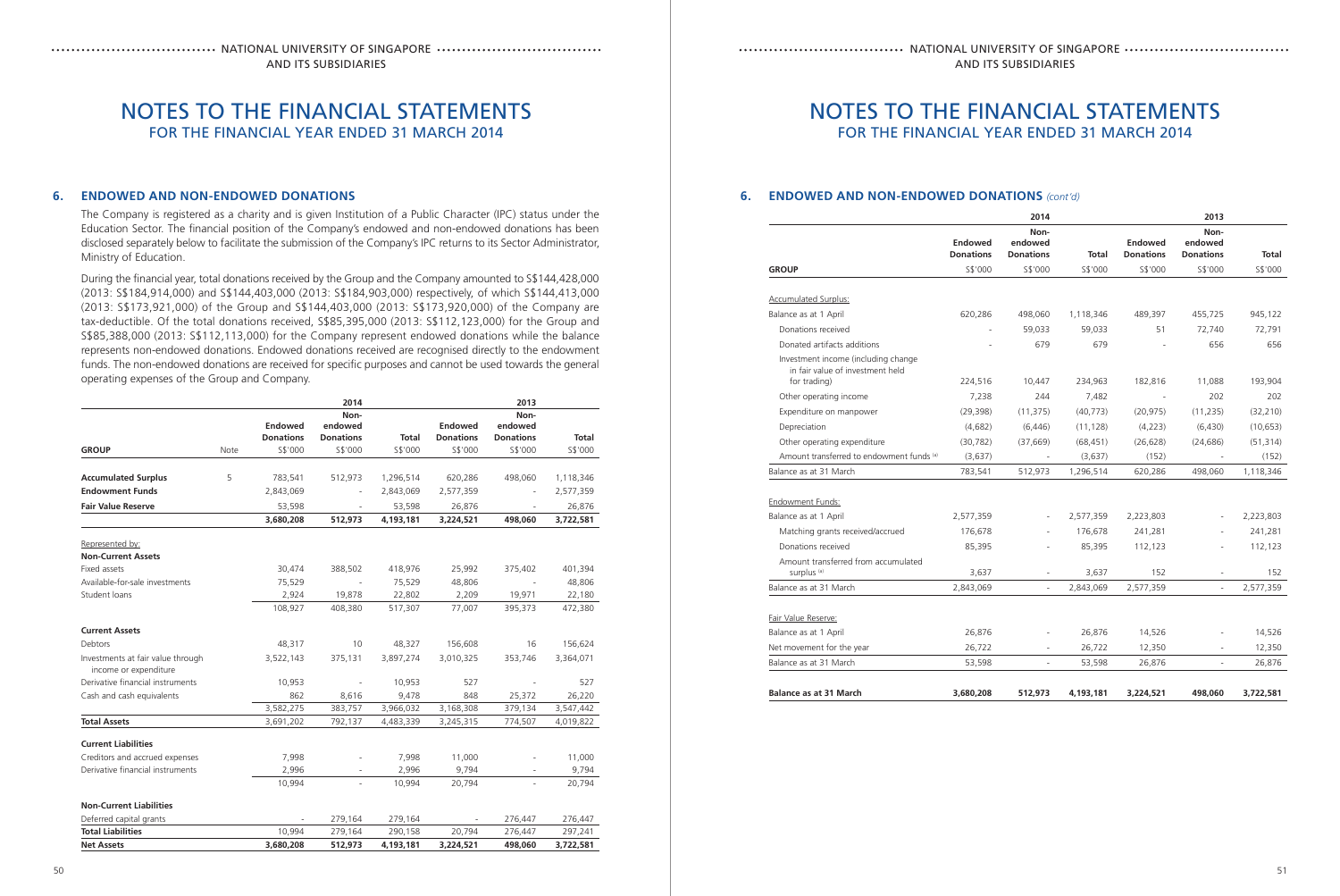## NOTES TO THE FINANCIAL STATEMENTS FOR THE FINANCIAL YEAR ENDED 31 MARCH 2014

## **6. ENDOWED AND NON-ENDOWED DONATIONS** *(cont'd)*

|                                   |      |                                    | 2014                                |              |                                    | 2013                                |              |
|-----------------------------------|------|------------------------------------|-------------------------------------|--------------|------------------------------------|-------------------------------------|--------------|
|                                   |      | <b>Endowed</b><br><b>Donations</b> | Non-<br>endowed<br><b>Donations</b> | <b>Total</b> | <b>Endowed</b><br><b>Donations</b> | Non-<br>endowed<br><b>Donations</b> | <b>Total</b> |
| <b>COMPANY</b>                    | Note | S\$'000                            | S\$'000                             | S\$'000      | S\$'000                            | S\$'000                             | S\$'000      |
|                                   |      |                                    |                                     |              |                                    |                                     |              |
| <b>Accumulated Surplus</b>        | 5    | 783,541                            | 512,857                             | 1,296,398    | 620,286                            | 497,960                             | 1,118,246    |
| <b>Endowment Funds</b>            |      | 2,842,657                          |                                     | 2,842,657    | 2,576,961                          |                                     | 2,576,961    |
| <b>Fair Value Reserve</b>         |      | 53,598                             |                                     | 53,598       | 26,876                             |                                     | 26,876       |
|                                   |      | 3,679,796                          | 512,857                             | 4,192,653    | 3,224,123                          | 497,960                             | 3,722,083    |
| Represented by:                   |      |                                    |                                     |              |                                    |                                     |              |
| <b>Non-Current Assets</b>         |      |                                    |                                     |              |                                    |                                     |              |
| Fixed assets                      |      | 30,474                             | 388,502                             | 418,976      | 25,992                             | 375,402                             | 401,394      |
| Available-for-sale investments    |      | 75,529                             | ÷                                   | 75,529       | 48,806                             | $\overline{\phantom{a}}$            | 48,806       |
| Student loans                     |      | 2,924                              | 19,878                              | 22,802       | 2,209                              | 19,971                              | 22,180       |
|                                   |      | 108,927                            | 408,380                             | 517,307      | 77,007                             | 395,373                             | 472,380      |
| <b>Current Assets</b>             |      |                                    |                                     |              |                                    |                                     |              |
| Debtors                           |      | 48,317                             | 10                                  | 48,327       | 156,608                            | 16                                  | 156,624      |
| Investments at fair value through |      |                                    |                                     |              |                                    |                                     |              |
| income or expenditure             |      | 3,522,143                          | 375,131                             | 3,897,274    | 3,010,325                          | 353,746                             | 3,364,071    |
| Derivative financial instruments  |      | 10,953                             |                                     | 10,953       | 527                                | ÷,                                  | 527          |
| Cash and cash equivalents         |      | 450                                | 8,500                               | 8,950        | 450                                | 25,272                              | 25,722       |
|                                   |      | 3,581,863                          | 383,641                             | 3,965,504    | 3,167,910                          | 379,034                             | 3,546,944    |
| <b>Total Assets</b>               |      | 3,690,790                          | 792,021                             | 4,482,811    | 3,244,917                          | 774,407                             | 4,019,324    |
| <b>Current Liabilities</b>        |      |                                    |                                     |              |                                    |                                     |              |
| Creditors and accrued expenses    |      | 7,998                              |                                     | 7,998        | 11,000                             | ä,                                  | 11,000       |
| Derivative financial instruments  |      | 2,996                              |                                     | 2,996        | 9,794                              |                                     | 9,794        |
|                                   |      | 10,994                             | ÷.                                  | 10,994       | 20,794                             | ÷.                                  | 20,794       |
| <b>Non-Current Liabilities</b>    |      |                                    |                                     |              |                                    |                                     |              |
| Deferred capital grants           |      |                                    | 279,164                             | 279,164      |                                    | 276,447                             | 276,447      |
| <b>Total Liabilities</b>          |      | 10,994                             | 279,164                             | 290,158      | 20,794                             | 276,447                             | 297,241      |
| <b>Net Assets</b>                 |      | 3,679,796                          | 512,857                             | 4,192,653    | 3,224,123                          | 497,960                             | 3,722,083    |

## NOTES TO THE FINANCIAL STATEMENTS FOR THE FINANCIAL YEAR ENDED 31 MARCH 2014

## **6. ENDOWED AND NON-ENDOWED DONATIONS** *(cont'd)*

|                                                                         |                                    | 2014                                |              |                                    | 2013                                |           |
|-------------------------------------------------------------------------|------------------------------------|-------------------------------------|--------------|------------------------------------|-------------------------------------|-----------|
|                                                                         | <b>Endowed</b><br><b>Donations</b> | Non-<br>endowed<br><b>Donations</b> | <b>Total</b> | <b>Endowed</b><br><b>Donations</b> | Non-<br>endowed<br><b>Donations</b> | Total     |
| <b>COMPANY</b>                                                          | S\$'000                            | S\$'000                             | S\$'000      | S\$'000                            | S\$'000                             | S\$'000   |
| <b>Accumulated Surplus:</b>                                             |                                    |                                     |              |                                    |                                     |           |
| Balance as at 1 April                                                   | 620,286                            | 497,960                             | 1,118,246    | 489,397                            | 455,624                             | 945,021   |
| Donations received                                                      |                                    | 59,015                              | 59,015       | 51                                 | 72.739                              | 72,790    |
| Donated artifacts additions                                             |                                    | 679                                 | 679          |                                    | 656                                 | 656       |
| Investment income (including change<br>in fair value of investment held |                                    |                                     |              |                                    |                                     |           |
| for trading)                                                            | 224,516                            | 10,447                              | 234,963      | 182,816                            | 11,088                              | 193,904   |
| Other operating income                                                  | 7,238                              | 244                                 | 7,482        | ×.                                 | 202                                 | 202       |
| Expenditure on manpower                                                 | (29,398)                           | (11, 375)                           | (40, 773)    | (20, 975)                          | (11, 235)                           | (32, 210) |
| Depreciation                                                            | (4,682)                            | (6, 446)                            | (11, 128)    | (4,223)                            | (6,430)                             | (10, 653) |
| Other operating expenditure                                             | (30, 782)                          | (37, 667)                           | (68, 449)    | (26, 628)                          | (24, 684)                           | (51, 312) |
| Amount transferred to endowment funds (a)                               | (3,637)                            |                                     | (3,637)      | (152)                              |                                     | (152)     |
| Balance as at 31 March                                                  | 783,541                            | 512,857                             | 1,296,398    | 620,286                            | 497,960                             | 1,118,246 |
| Endowment Funds:                                                        |                                    |                                     |              |                                    |                                     |           |
| Balance as at 1 April                                                   | 2,576,961                          |                                     | 2,576,961    | 2,223,426                          |                                     | 2,223,426 |
| Matching grants received/accrued                                        | 176,671                            |                                     | 176,671      | 241,270                            |                                     | 241,270   |
| Donations received                                                      | 85,388                             |                                     | 85,388       | 112,113                            |                                     | 112,113   |
| Amount transferred from accumulated<br>surplus <sup>(a)</sup>           | 3,637                              | $\overline{\phantom{a}}$            | 3,637        | 152                                | ÷                                   | 152       |
| Balance as at 31 March                                                  | 2,842,657                          |                                     | 2,842,657    | 2,576,961                          | ÷.                                  | 2,576,961 |
| Fair Value Reserve:                                                     |                                    |                                     |              |                                    |                                     |           |
| Balance as at 1 April                                                   | 26,876                             | $\overline{\phantom{m}}$            | 26,876       | 14,526                             |                                     | 14,526    |
| Net movement for the year                                               | 26,722                             |                                     | 26,722       | 12,350                             |                                     | 12,350    |
| Balance as at 31 March                                                  | 53,598                             |                                     | 53,598       | 26,876                             |                                     | 26,876    |
| <b>Balance as at 31 March</b>                                           | 3,679,796                          | 512,857                             | 4,192,653    | 3,224,123                          | 497,960                             | 3,722,083 |

(a) This represents mainly change in gift purpose for amounts received by the Group and Company in prior years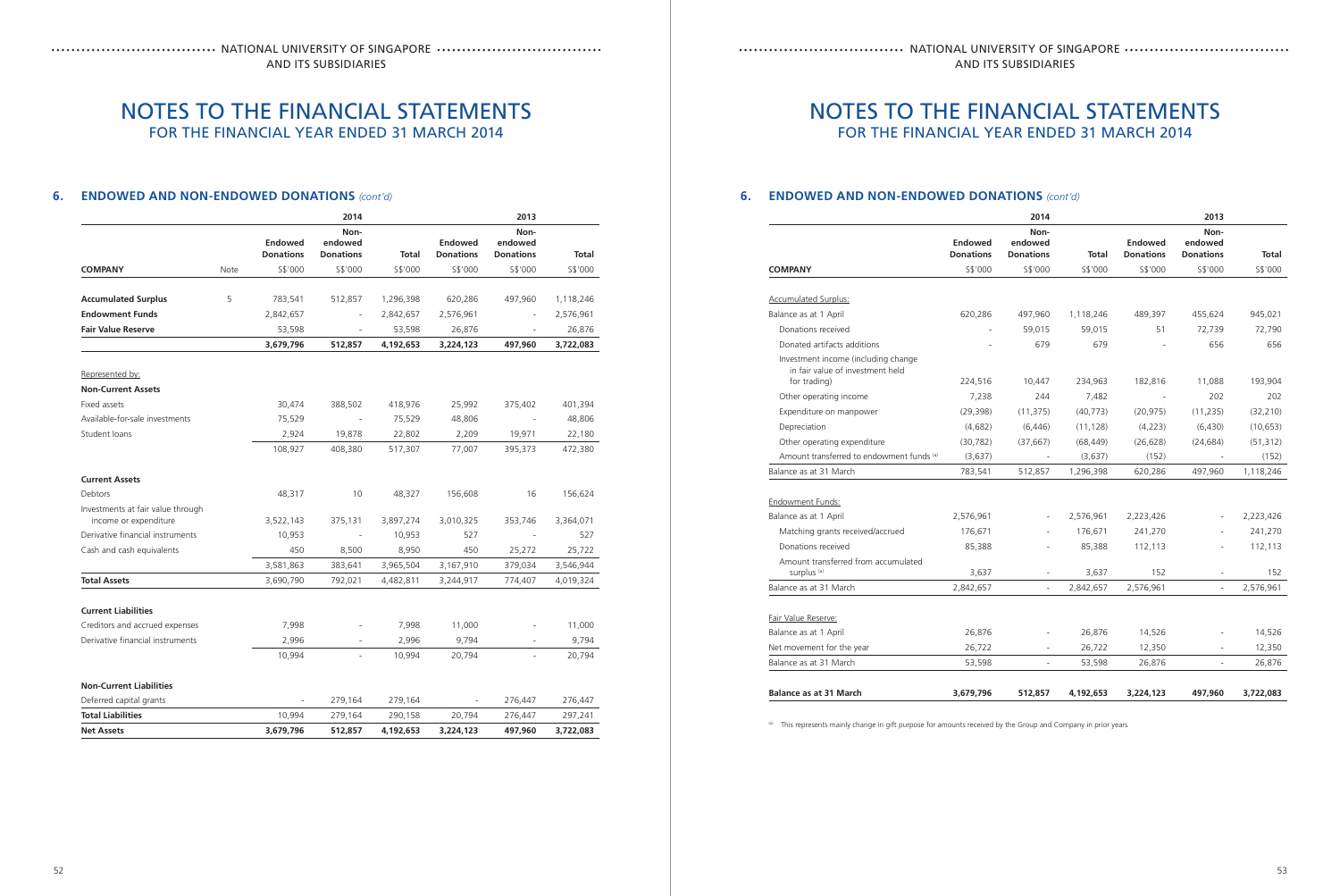## **7. SUBSIDIARY COMPANIES**

|                                |         | <b>COMPANY</b> |  |  |
|--------------------------------|---------|----------------|--|--|
|                                | 2014    | 2013           |  |  |
|                                | S\$'000 | S\$'000        |  |  |
| Unquoted equity shares at cost | 428     | 326            |  |  |
| Impairment loss                | (100)   | (100)          |  |  |
| Carrying amount                | 328     | 226            |  |  |

|                                                                 |                                                                                                                                                                                                                                                                                                                                                        | Country of<br>incorporation<br>(or registration) | Proportion of<br>ownership interest and<br>voting power held |      |
|-----------------------------------------------------------------|--------------------------------------------------------------------------------------------------------------------------------------------------------------------------------------------------------------------------------------------------------------------------------------------------------------------------------------------------------|--------------------------------------------------|--------------------------------------------------------------|------|
| <b>Name of Company</b>                                          | <b>Principal Activities</b>                                                                                                                                                                                                                                                                                                                            | and operation                                    | 2014                                                         | 2013 |
| Singapore University<br>Press Pte Ltd (a)                       | Publisher                                                                                                                                                                                                                                                                                                                                              | Singapore                                        | 100%                                                         | 100% |
| NUS Technology<br>Holdings Pte Ltd (a)                          | To carry out research and development, to own and exploit all<br>forms of intellectual property interests and to engage in the<br>acquisition, dissemination and transfer of technologies.                                                                                                                                                             | Singapore                                        | 100%                                                         | 100% |
| NUS High School<br>of Mathematics<br>and Science <sup>(a)</sup> | To promote and undertake the advancement of education,<br>with particular emphasis on mathematics and science at<br>secondary and junior college levels and to participate in<br>schemes established to promote research, development and<br>education, in particular in relation to mathematics and science<br>and to a high school for that purpose. | Singapore                                        | #                                                            | #    |
| NUS America, Inc (d)                                            | This is a nonprofit public benefit corporation organised under<br>the Nonprofit Public Corporation Law for public and charitable<br>purposes. It performs the functions of or to carry out the<br>purposes of the National University of Singapore.                                                                                                    | <b>United States</b><br>of America               | #                                                            | #    |
| <b>NUSSU Enterprise</b><br>Pte Ltd (a, c)                       | To manage the commercial activities of NUS Student Union.                                                                                                                                                                                                                                                                                              | Singapore                                        | 100%                                                         | 100% |
| Lanthanum Pte Ltd (f)                                           | Investment holding company to hold NUS' direct investments.                                                                                                                                                                                                                                                                                            | Singapore                                        |                                                              | 100% |
| <b>CAMRI Managed</b><br>Portfolio Pte Ltd (a)                   | To provide platform to the NUS Business School's students to<br>have a hands-on investment management experience.                                                                                                                                                                                                                                      | Singapore                                        | 100%                                                         | 100% |
| Suzhou NUSRI<br>Management Co Ltd (e)                           | To manage the Suzhou NUS Research Institute.                                                                                                                                                                                                                                                                                                           | People's Republic<br>of China                    | 100%                                                         | 100% |

## NOTES TO THE FINANCIAL STATEMENTS FOR THE FINANCIAL YEAR ENDED 31 MARCH 2014

### **7. SUBSIDIARY COMPANIES** *(cont'd)*

|                                                                     |                                                                                                                                                             | Country of<br>incorporation<br>(or registration) | Proportion of<br>ownership interest and<br>voting power held |      |
|---------------------------------------------------------------------|-------------------------------------------------------------------------------------------------------------------------------------------------------------|--------------------------------------------------|--------------------------------------------------------------|------|
| Name of Company                                                     | <b>Principal Activities</b>                                                                                                                                 | and operation                                    | 2014                                                         | 2013 |
| <b>Held by Subsidiaries</b>                                         |                                                                                                                                                             |                                                  |                                                              |      |
| NUS Press Pte Ltd (a)                                               | <b>Publishers</b>                                                                                                                                           | Singapore                                        | 100%                                                         | 100% |
| <b>NUS Ventures</b><br>Pte Ltd <sup>(a)</sup>                       | Distributor of new telecommunication technologies via direct<br>selling and licensing.                                                                      | Singapore                                        | 100%                                                         | 100% |
| <b>Bioinformatics</b><br>Technology Group<br>Pte Ltd <sup>(a)</sup> | IT development, IT services, research and experimental<br>development on technology.                                                                        | Singapore                                        | 100%                                                         | 100% |
| Shanghai NUS<br><b>Enterprise Services</b><br>$Co$ Ltd $(e)$        | Sourcing of student internship opportunities with Shanghai<br>companies and developing increased research opportunities<br>and forging closer partnerships. | People's Republic<br>of China                    | 100%                                                         | 100% |
| <b>KR Consulting</b><br>Pte Ltd <sup>(a)</sup>                      | Provide consulting services                                                                                                                                 | Singapore                                        | 100%                                                         | 100% |
| Star Incubator<br>Sdn Bhd (b)                                       | Management of incubator activities                                                                                                                          | <b>Brunei</b><br>Darussalam                      | 100%                                                         | 100% |

# These corporations do not have share capital. NUS High School of Mathematics and Science is a company limited by guarantee.

- (a) Audited by Ernst & Young LLP, Singapore
- (b) Audited by overseas practices of Ernst & Young LLP
- (c) Held in trust by NUS Technology Holdings Pte Ltd on behalf of the Company.
- (d) Not required to be audited in country of incorporation.
- (e) Audited by other auditors in country of incorporation.
- (f) Wound up on 7 June 2013.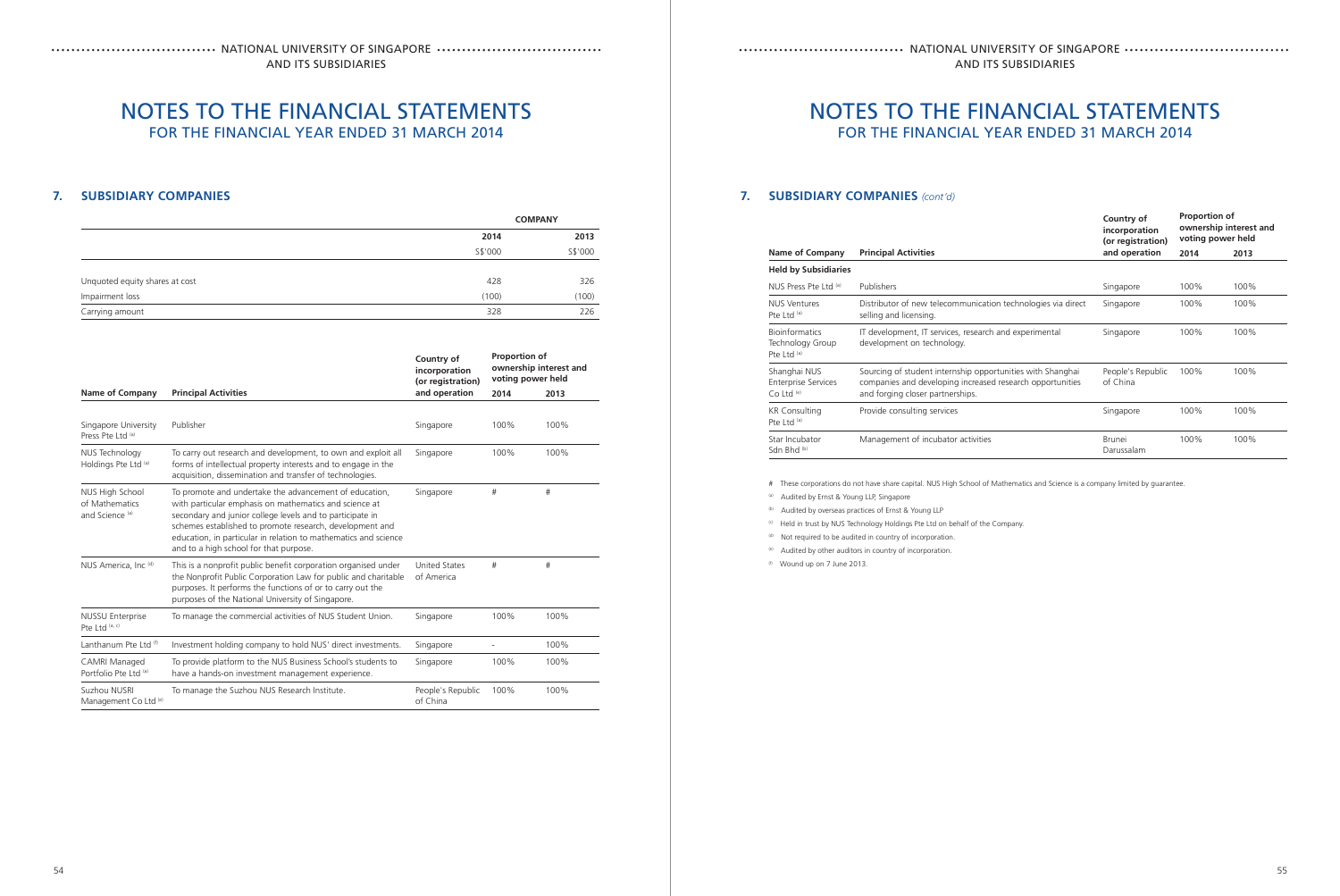## **8. ASSOCIATED COMPANIES**

|                                              |                                                             |                                                                                                                  | <b>GROUP</b>  |                          | <b>COMPANY</b> |
|----------------------------------------------|-------------------------------------------------------------|------------------------------------------------------------------------------------------------------------------|---------------|--------------------------|----------------|
|                                              |                                                             | 2014                                                                                                             | 2013          | 2014                     | 2013           |
|                                              |                                                             | S\$'000                                                                                                          | S\$'000       | S\$'000                  | S\$'000        |
| Unquoted equity shares at cost               |                                                             | 500                                                                                                              | 550           | 500                      | 500            |
|                                              | Share of post-acquisition profits, net of dividend received | 33,215                                                                                                           | 24,118        | $\overline{\phantom{a}}$ |                |
|                                              |                                                             | 33,715                                                                                                           | 24,668        | 500                      | 500            |
|                                              |                                                             | Proportion of<br>Country of<br>ownership interest and<br>incorporation<br>voting power held<br>(or registration) |               |                          |                |
| <b>Name of Company</b>                       | <b>Principal Activities</b>                                 |                                                                                                                  | and operation | 2014                     | 2013           |
| National University Health<br>System Pte Ltd | Clinical service, education and research                    |                                                                                                                  | Singapore     | 33%                      | 33%            |
| <b>Held by Subsidiaries</b>                  |                                                             |                                                                                                                  |               |                          |                |
| Munchie Monkey Pte Ltd (a)                   | Café operator                                               |                                                                                                                  | Singapore     |                          | 50%            |

All of the above associates are audited by other auditors.

Summarised financial information in respect of the Group's associates is set out below:

|                                             | 2014       | 2013        |
|---------------------------------------------|------------|-------------|
|                                             | S\$'000    | S\$'000     |
|                                             |            | (Restated)* |
| Total assets                                | 1,496,164  | 1,454,903   |
| Total liabilities                           | (986, 153) | (955, 885)  |
| Net assets                                  | 510,011    | 499,018     |
|                                             |            |             |
| Total equity attributable to equity holders | 102,498    | 90,884      |

Only the equity interest attributable to equity holders is equity accounted for in arriving at the Group's share of net assets.

|                               | 2014      | 2013        |
|-------------------------------|-----------|-------------|
|                               | S\$'000   | S\$'000     |
|                               |           | (Restated)* |
| Revenue                       | 667,336   | 599,056     |
| Government subvention income  | 493,819   | 430,672     |
|                               | 1,161,155 | 1,029,728   |
|                               |           |             |
| Profit after tax for the year | 10,993    | 16,267      |

(a) Wound up on 9 October 2013

\* Associate's financial statements were restated on early adoption of new standard.

## NOTES TO THE FINANCIAL STATEMENTS FOR THE FINANCIAL YEAR ENDED 31 MARCH 2014

## **9. FIXED ASSETS**

|                                           | Land    | Freehold Leasehold | Land Buildings    | Leasehold<br>Improve-<br>ments | Infra-  | Equipment,<br><b>Furniture</b><br>& Fittings,<br>Library<br>structure Materials | <b>Artifacts</b> | Capital<br>Work-in-<br><b>Progress</b> | Total             |
|-------------------------------------------|---------|--------------------|-------------------|--------------------------------|---------|---------------------------------------------------------------------------------|------------------|----------------------------------------|-------------------|
| <b>GROUP</b>                              | S\$'000 | S\$'000            | S\$'000           | S\$'000                        | S\$'000 | S\$'000                                                                         | S\$'000          | S\$'000                                | S\$'000           |
| <b>COST</b>                               |         |                    |                   |                                |         |                                                                                 |                  |                                        |                   |
| At 1 April 2012                           | 2.007   |                    | 286,520 2,460,008 | 705,116                        |         | 39,508 1,620,670                                                                | 15,378           |                                        | 377,147 5,506,354 |
| Additions                                 |         | 46,308             | 132,326           | 53,705                         | ×,      | 104,014                                                                         | 6,068            | 134,529                                | 476,950           |
| Transfers                                 |         |                    | 230,540           | 9,415                          | ×,      | 74,799                                                                          | ä,               | (314, 754)                             |                   |
| <b>Disposals</b>                          | L,      | (11, 654)          | (31, 536)         | (2,018)                        | ×.      | (26, 036)                                                                       |                  | ÷,                                     | (71, 244)         |
| Written-off                               |         |                    |                   |                                |         | (21, 612)                                                                       |                  | ÷,                                     | (21, 612)         |
| Cost adjustment                           |         |                    | (36)              | (307)                          |         | (370)                                                                           |                  | (15,607)                               | (16,320)          |
| At 31 March and 1 April 2013              | 2,007   |                    | 321,174 2,791,302 | 765,911                        |         | 39,508 1,751,465                                                                | 21,446           |                                        | 181,315 5,874,128 |
| Additions                                 |         |                    | 22,311            | 55,000                         | ÷,      | 114,336                                                                         | 2,765            | 241,769                                | 436,181           |
| Transfers                                 |         |                    | 2,201             | 35,491                         | ×,      | 19,511                                                                          | ä,               | (57, 203)                              |                   |
| Reclassification to intangible<br>assets  |         |                    | ×,                |                                |         | (9)                                                                             |                  |                                        | (9)               |
| Disposals                                 |         |                    | (9,260)           | (3,422)                        |         | (63, 656)                                                                       |                  | ä,                                     | (76, 338)         |
| Cost adjustment                           | J.      | ÷.                 | (4,663)           | (4,651)                        | (18)    | (52)                                                                            | ÷,               | (964)                                  | (10, 348)         |
| At 31 March 2014                          | 2,007   |                    | 321,174 2,801,891 | 848,329                        | 39,490  | 1,821,595                                                                       | 24,211           |                                        | 364,917 6,223,614 |
| <b>ACCUMULATED</b><br><b>DEPRECIATION</b> |         |                    |                   |                                |         |                                                                                 |                  |                                        |                   |
| At 1 April 2012                           |         | 41,765             | 883,261           | 371,484                        |         | 807 1,120,678                                                                   |                  |                                        | - 2,417,995       |
| Depreciation                              |         | 5,287              | 83,561            | 66,402                         | 659     | 142,295                                                                         |                  |                                        | 298,204           |
| Transfers                                 |         |                    | (4)               | (92)                           | ä,      | 96                                                                              |                  |                                        |                   |
| <b>Disposals</b>                          |         | (7, 381)           | (19, 238)         | (2,009)                        |         | (25, 615)                                                                       |                  |                                        | (54, 243)         |
| Written-off                               |         |                    |                   |                                |         | (6,093)                                                                         |                  |                                        | (6,093)           |
| Cost adjustment                           |         |                    | (4)               | (6)                            | ×.      | (168)                                                                           |                  |                                        | (178)             |
| At 31 March and 1 April 2013              | ÷,      | 39,671             | 947,576           | 435,779                        |         | 1,466 1,231,193                                                                 | ä,               | $\overline{\phantom{a}}$               | 2,655,685         |
| Depreciation                              | ä,      | 6,153              | 86,807            | 69,495                         | 658     | 146,630                                                                         |                  |                                        | 309,743           |
| <b>Transfers</b>                          |         |                    | 357               | (366)                          |         | 9                                                                               |                  |                                        |                   |
| Reclassification to intangible<br>assets  |         |                    |                   |                                |         | (4)                                                                             |                  |                                        | (4)               |
| <b>Disposals</b>                          |         |                    | (9,180)           | (2,875)                        |         | (61, 230)                                                                       |                  |                                        | (73, 285)         |
| Cost adjustment                           |         |                    | (271)             | (252)                          | (1)     | (10)                                                                            |                  |                                        | (534)             |
| At 31 March 2014                          | L.      |                    | 45,824 1,025,289  | 501,781                        |         | 2,123 1,316,588                                                                 | L.               |                                        | $-2,891,605$      |
| <b>CARRYING AMOUNT</b>                    |         |                    |                   |                                |         |                                                                                 |                  |                                        |                   |
| At 31 March 2014                          | 2,007   |                    | 275,350 1,776,602 | 346,548                        | 37,367  | 505,007                                                                         | 24,211           |                                        | 364,917 3,332,009 |
| At 31 March 2013                          | 2,007   | 281,503            | 1,843,726         | 330,132                        | 38,042  | 520,272                                                                         | 21,446           |                                        | 181,315 3,218,443 |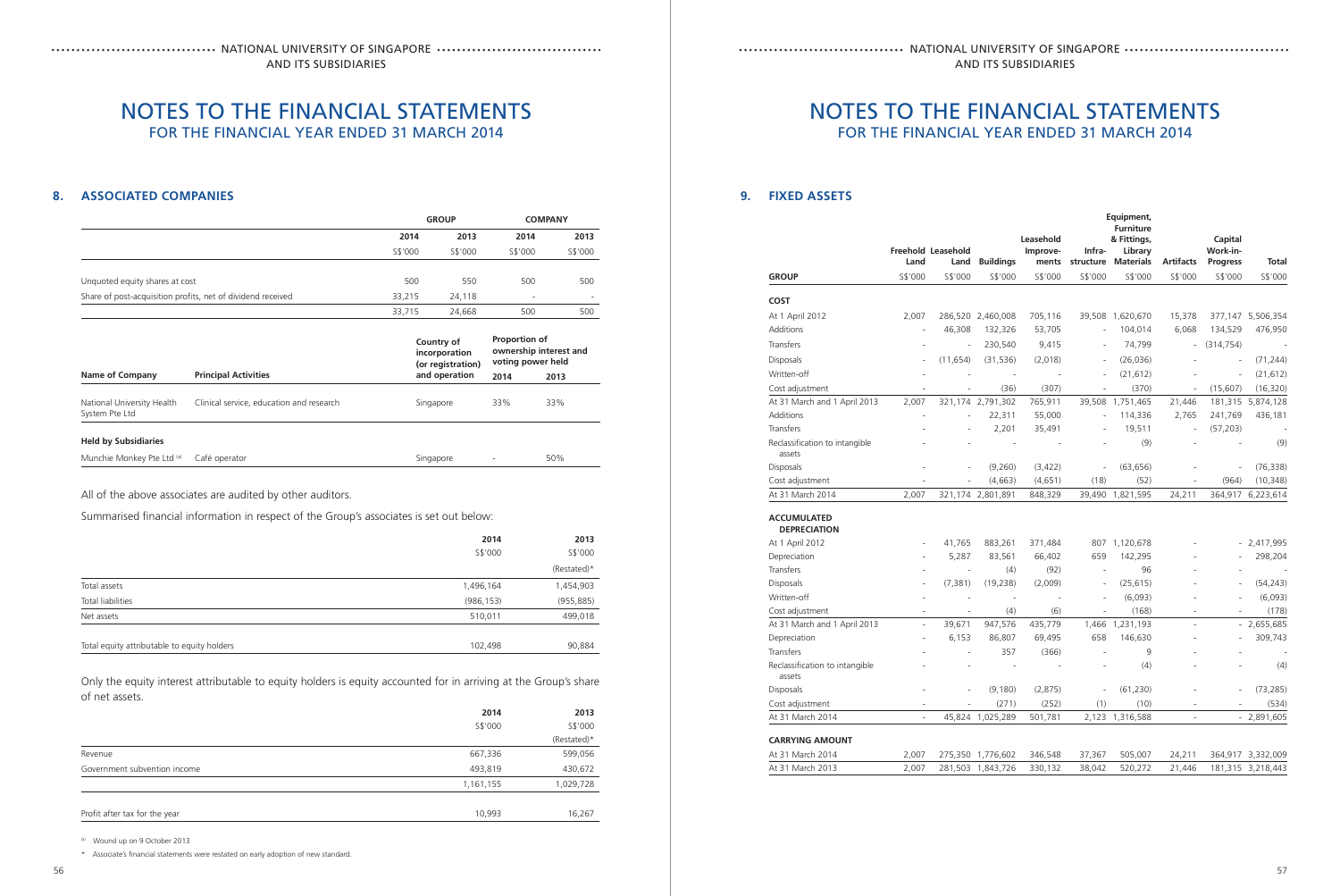## **9. FIXED ASSETS** *(cont'd)*

|                                          |         |                                   |                   |                   |                          | Equipment,<br><b>Furniture</b> |                          |                             |                   |
|------------------------------------------|---------|-----------------------------------|-------------------|-------------------|--------------------------|--------------------------------|--------------------------|-----------------------------|-------------------|
|                                          |         |                                   |                   | Leasehold         |                          | & Fittings,                    |                          | Capital                     |                   |
|                                          | Land    | <b>Freehold Leasehold</b><br>Land | <b>Buildings</b>  | Improve-<br>ments | Infra-<br>structure      | Library<br><b>Materials</b>    | <b>Artifacts</b>         | Work-in-<br><b>Progress</b> | Total             |
| <b>COMPANY</b>                           | S\$'000 | S\$'000                           | S\$'000           | S\$'000           | S\$'000                  | S\$'000                        | S\$'000                  | S\$'000                     | S\$'000           |
|                                          |         |                                   |                   |                   |                          |                                |                          |                             |                   |
| <b>COST</b>                              |         |                                   |                   |                   |                          |                                |                          |                             |                   |
| At 1 April 2012                          | 2,007   |                                   | 286,520 2,459,303 | 704,349           |                          | 39,508 1,616,099               | 15,378                   |                             | 377,147 5,500,311 |
| Additions                                | ä,      | 46,308                            | 132,326           | 53,444            |                          | 103,615                        | 6,068                    | 134,529                     | 476,290           |
| Transfers                                |         | ÷,                                | 230,540           | 9,415             |                          | 74,799                         | ÷,                       | (314, 754)                  |                   |
| Disposals                                |         | (11, 654)                         | (31, 536)         | (2,018)           |                          | (25, 876)                      |                          | ÷,                          | (71, 084)         |
| Written-off                              |         |                                   |                   |                   |                          | (21, 612)                      |                          | ÷,                          | (21, 612)         |
| Cost adjustment                          | ×,      | ×,                                | (36)              | (307)             | $\overline{\phantom{a}}$ | (370)                          | $\overline{\phantom{a}}$ | (15,607)                    | (16,320)          |
| At 31 March and 1 April 2013             | 2,007   |                                   | 321,174 2,790,597 | 764,883           |                          | 39,508 1,746,655               | 21,446                   |                             | 181,315 5,867,585 |
| Additions                                |         |                                   | 22,311            | 54,996            |                          | 113,699                        | 2,765                    | 241,769                     | 435,540           |
| Transfers                                |         |                                   | 2,201             | 35,491            |                          | 19,511                         | L,                       | (57, 203)                   |                   |
| Reclassification to intangible<br>assets |         |                                   |                   |                   |                          | (9)                            |                          |                             | (9)               |
| <b>Disposals</b>                         |         |                                   | (9,260)           | (3,422)           |                          | (63, 471)                      |                          | ł,                          | (76, 153)         |
| Cost adjustment                          |         |                                   | (4,663)           | (4,651)           | (18)                     | (52)                           |                          | (964)                       | (10, 348)         |
| At 31 March 2014                         | 2,007   |                                   | 321,174 2,801,186 | 847,297           | 39,490                   | 1,816,333                      | 24,211                   | 364,917                     | 6,216,615         |
| <b>ACCUMULATED</b>                       |         |                                   |                   |                   |                          |                                |                          |                             |                   |
| <b>DEPRECIATION</b>                      |         |                                   |                   |                   |                          |                                |                          |                             |                   |
| At 1 April 2012                          |         | 41,765                            | 883,109           | 371,343           |                          | 807 1,117,554                  |                          | $\overline{\phantom{m}}$    | 2,414,578         |
| Depreciation                             |         | 5,287                             | 83,537            | 66,315            | 659                      | 141,667                        |                          |                             | 297,465           |
| Transfers                                |         | ÷,                                | (4)               | (92)              |                          | 96                             |                          |                             |                   |
| Disposals                                |         | (7, 381)                          | (19, 238)         | (2,009)           |                          | (25, 455)                      |                          |                             | (54,083)          |
| Written-off                              | ×.      | ÷.                                | ×.                | J.                | ÷.                       | (6,093)                        |                          | J.                          | (6,093)           |
| Cost adjustment                          |         | ÷                                 | (4)               | (6)               |                          | (168)                          |                          |                             | (178)             |
| At 31 March and 1 April 2013             | ä,      | 39,671                            | 947,400           | 435,551           | 1,466                    | 1,227,601                      | ä,                       | $\overline{\phantom{a}}$    | 2,651,689         |
| Depreciation                             |         | 6,153                             | 86,783            | 69,392            | 658                      | 146,069                        |                          |                             | 309,055           |
| Transfers                                |         | ä,                                | 357               | (366)             |                          | 9                              |                          |                             |                   |
| Reclassification to intangible<br>assets |         |                                   | ä,                | ä,                |                          | (4)                            |                          |                             | (4)               |
| Disposals                                |         |                                   | (9,180)           | (2,875)           |                          | (61, 055)                      |                          |                             | (73, 110)         |
| Cost adjustment                          |         | ÷,                                | (271)             | (252)             | (1)                      | (10)                           | ÷,                       |                             | (534)             |
| At 31 March 2014                         | ä,      |                                   | 45,824 1,025,089  | 501,450           |                          | 2,123 1,312,610                | $\overline{\phantom{a}}$ |                             | $-2,887,096$      |
| <b>CARRYING AMOUNT</b>                   |         |                                   |                   |                   |                          |                                |                          |                             |                   |
| At 31 March 2014                         | 2,007   |                                   | 275,350 1,776,097 | 345,847           | 37,367                   | 503,723                        | 24,211                   |                             | 364,917 3,329,519 |
| At 31 March 2013                         | 2.007   |                                   | 281,503 1,843,197 | 329,332           | 38.042                   | 519,054                        | 21.446                   |                             | 181,315 3,215,896 |

## NOTES TO THE FINANCIAL STATEMENTS FOR THE FINANCIAL YEAR ENDED 31 MARCH 2014

## **10. INTANGIBLE ASSETS**

|                                    | Computer<br>Software | Purchased<br>Curriculum  | <b>Total</b> |
|------------------------------------|----------------------|--------------------------|--------------|
| <b>GROUP</b>                       | S\$'000              | S\$'000                  | S\$'000      |
| <b>COST</b>                        |                      |                          |              |
| At 1 April 2012                    | 23,222               | 11,878                   | 35,100       |
| Additions                          | 5,478                |                          | 5,478        |
| Disposals                          | (126)                |                          | (126)        |
| Cost adjustment                    | (13)                 |                          | (13)         |
| At 31 March and 1 April 2013       | 28,561               | 11,878                   | 40,439       |
| Additions                          | 1,778                |                          | 1,778        |
| Reclassification from fixed assets | 9                    | ٠                        | 9            |
| Disposals                          | (211)                |                          | (211)        |
| Cost adjustment                    | (30)                 | ٠                        | (30)         |
| At 31 March 2014                   | 30,107               | 11,878                   | 41,985       |
| <b>ACCUMULATED AMORTISATION</b>    |                      |                          |              |
| At 1 April 2012                    | 7,070                | 11,878                   | 18,948       |
| Amortisation                       | 4,742                |                          | 4,742        |
| Disposals                          | (124)                |                          | (124)        |
| Cost adjustment                    | (1)                  |                          | (1)          |
| At 31 March and 1 April 2013       | 11,687               | 11,878                   | 23,565       |
| Amortisation                       | 5,443                |                          | 5,443        |
| Reclassification from fixed assets | $\overline{4}$       |                          | 4            |
| Disposals                          | (201)                | $\overline{\phantom{a}}$ | (201)        |
| At 31 March 2014                   | 16,933               | 11,878                   | 28,811       |
| <b>CARRYING AMOUNT</b>             |                      |                          |              |
| At 31 March 2014                   | 13,174               | $\overline{\phantom{a}}$ | 13,174       |
| At 31 March 2013                   | 16,874               | ×.                       | 16,874       |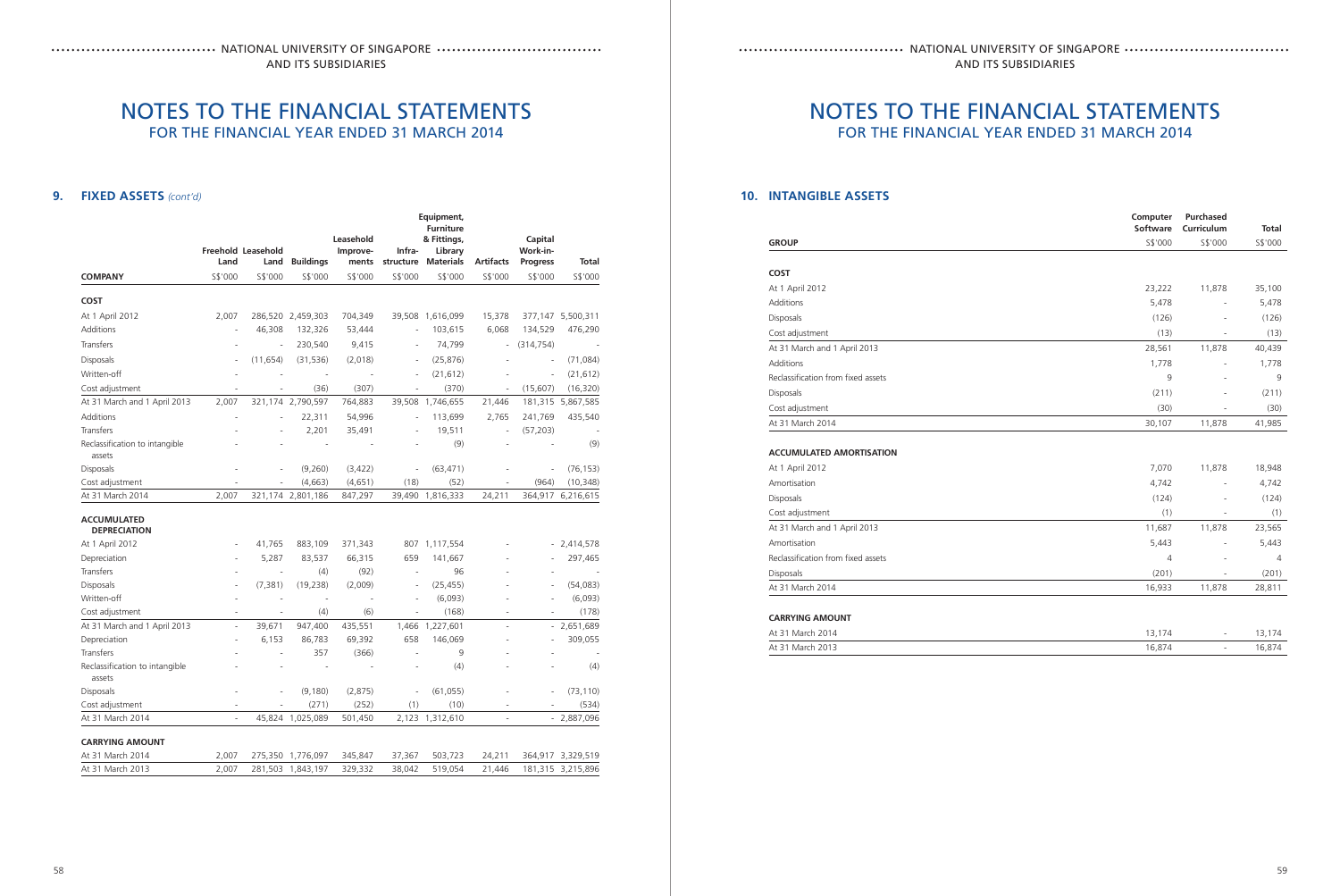### **10. INTANGIBLE ASSETS** *(cont'd)*

|                                    | Computer<br>Software | Purchased<br>Curriculum | Total           |
|------------------------------------|----------------------|-------------------------|-----------------|
| <b>COMPANY</b>                     | S\$'000              | S\$'000                 | S\$'000         |
| COST                               |                      |                         |                 |
| At 1 April 2012                    | 22,712               | 11,878                  | 34,590          |
| Additions                          | 5,478                |                         | 5,478           |
| <b>Disposals</b>                   | (126)                | ä,                      | (126)           |
| Cost adjustment                    | (13)                 |                         | (13)            |
| At 31 March and 1 April 2013       | 28,051               | 11,878                  | 39,929          |
| <b>Additions</b>                   | 1,778                | ×,                      | 1,778           |
| Reclassification from fixed assets | 9                    | $\sim$                  | 9               |
| Disposals                          | (211)                |                         | (211)           |
| Cost adjustment                    | (30)                 | ٠                       | (30)            |
| At 31 March 2014                   | 29,597               | 11,878                  | 41,475          |
| <b>ACCUMULATED AMORTISATION</b>    |                      |                         |                 |
|                                    |                      |                         |                 |
| At 1 April 2012<br>Amortisation    | 6,799<br>4,641       | 11,878                  | 18,677<br>4,641 |
| <b>Disposals</b>                   | (124)                | $\overline{a}$          | (124)           |
| Cost adjustment                    | (1)                  | ×,                      | (1)             |
| At 31 March and 1 April 2013       | 11,315               | 11,878                  | 23,193          |
| Amortisation                       | 5,343                | $\overline{a}$          | 5,343           |
| Reclassification from fixed assets | $\overline{4}$       |                         | 4               |
| <b>Disposals</b>                   | (201)                |                         | (201)           |
| At 31 March 2014                   | 16,461               | 11,878                  | 28,339          |
| <b>CARRYING AMOUNT</b>             |                      |                         |                 |
| At 31 March 2014                   | 13,136               | ä,                      | 13,136          |
| At 31 March 2013                   | 16,736               | ÷,                      | 16,736          |

Computer software includes computer software work-in-progress of S\$825,000 (2013: S\$1,872,000) for the Group and Company, which amortisation is not provided for. The average remaining amortisation period of intangible assets is 1 year 2 months (2013: 2 years).

### **11. AVAILABLE-FOR-SALE INVESTMENTS**

|         | <b>GROUP</b> |         |                |
|---------|--------------|---------|----------------|
| 2014    | 2013         | 2014    | 2013           |
| S\$'000 | S\$'000      | S\$'000 | S\$'000        |
|         |              |         |                |
| 86,910  | 57,513       | 82.955  | 53,489         |
| 359     | 709          | ٠       |                |
| 87,269  | 58,222       | 82,955  | 53,489         |
|         |              |         | <b>COMPANY</b> |

## NOTES TO THE FINANCIAL STATEMENTS FOR THE FINANCIAL YEAR ENDED 31 MARCH 2014

#### **11. AVAILABLE-FOR-SALE INVESTMENTS** *(cont'd)*

The fair value of unquoted equity securities available for sale is estimated based on the net asset values disclosed in the financial statements of the entities.

#### **12. INVESTMENTS AT FAIR VALUE THROUGH INCOME OR EXPENDITURE**

|                            |           | <b>GROUP</b> |           | <b>COMPANY</b> |
|----------------------------|-----------|--------------|-----------|----------------|
|                            | 2014      | 2013         | 2014      | 2013           |
|                            | S\$'000   | S\$'000      | S\$'000   | S\$'000        |
| <b>AT FAIR VALUE</b>       |           |              |           |                |
| Ouoted Government bonds    | 1,375,841 | 1,240,447    | 1,375,841 | 1,240,447      |
| Ouoted debt securities     | 57,450    | 37.133       | 57,450    | 37,133         |
| Quoted equity securities   | 517,892   | 347.169      | 517.901   | 347,168        |
| Unquoted equity securities | 3,495,022 | 2,906,933    | 3,495,022 | 2,906,933      |
|                            | 5,446,205 | 4,531,682    | 5,446,214 | 4,531,681      |

These investments are actively managed and monitored by the Investment Office of the Group under the guidance and purview of the Group's Investment Committee. They are classified as investments designated at fair value through income or expenditure at inception.

The weighted average effective interest rate of debt securities including Government bonds designated at fair value through income or expenditure at the end of the reporting period was 0.99% (2013: 0.78%) per annum. The fair value of quoted equity securities and quoted debt securities are based on the last bid quoted market prices on the last market day of the financial year.

The investments in unquoted equity securities represent investments in venture capital funds and hedge funds which are carried at fair value. The fair values of these unquoted equity securities are estimated by reference to the net asset values disclosed in the financial statements of venture funds (as these pertain mainly to funds whose investments are stated at fair value) and external valuations. Changes in fair value of the above investments amounting to positive S\$237,430,000 (2013: positive S\$160,541,000) for the Group and S\$237,438,000 (2013: positive S\$160,541,000) for the Company have been included in income or expenditure (Note 31).

Under the terms of certain limited partnership agreements, the Group is obligated to make additional capital contributions up to contractual levels. As at the reporting period ended 31 March 2014, the Group has commitments of S\$547,783,000 (2013: S\$272,772,000) for which capital calls had not been exercised. Such commitments generally have fixed expiration dates or other termination clauses.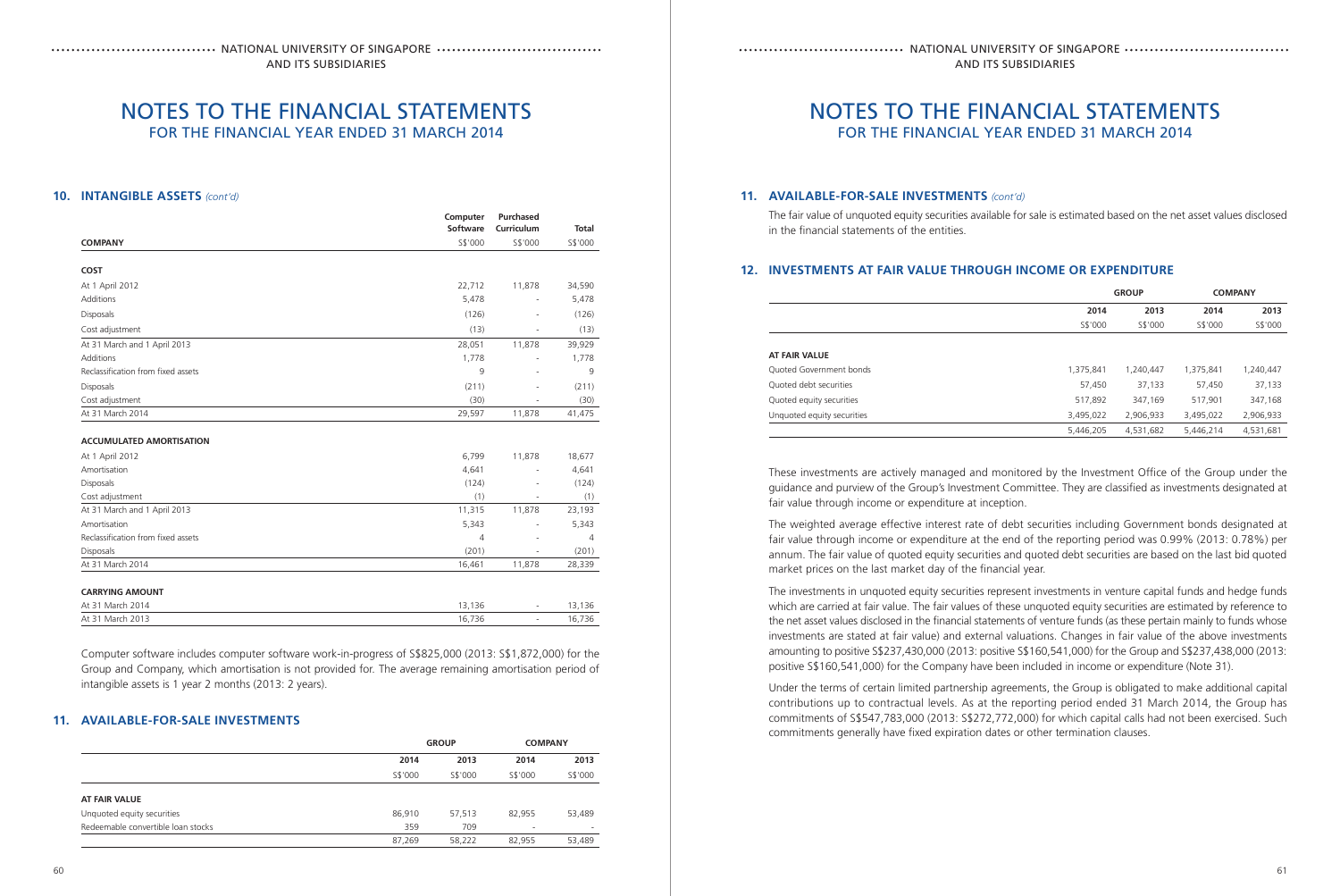### **12. INVESTMENTS AT FAIR VALUE THROUGH INCOME OR EXPENDITURE** *(cont'd)*

Investments at fair value through income or expenditure denominated in foreign currencies at 31 March are as follows:

|                       |                          | <b>GROUP</b> |           | <b>COMPANY</b> |
|-----------------------|--------------------------|--------------|-----------|----------------|
|                       | 2014                     | 2013         | 2014      | 2013           |
|                       | S\$'000                  | S\$'000      | S\$'000   | S\$'000        |
|                       |                          |              |           |                |
| United States dollars | 3,586,200                | 2,947,858    | 3,586,209 | 2,947,857      |
| Euro                  | 41,953                   | 41,065       | 41,953    | 41,065         |
| Swedish krona         | 8,970                    | 2,944        | 8,970     | 2,944          |
| Japanese yen          | 7,733                    | 7,530        | 7,733     | 7,530          |
| Canadian dollars      | 5,077                    | 1,260        | 5,077     | 1,260          |
| Sterling pounds       | 1,500                    | 1,649        | 1,500     | 1,649          |
| Australian dollars    | $\overline{\phantom{a}}$ | 1,172        | ٠         | 1,172          |
| Others                | 3,010                    | 2,867        | 3,010     | 2,867          |
|                       | 3,654,443                | 3,006,345    | 3,654,452 | 3,006,344      |

### **13. DERIVATIVE FINANCIAL INSTRUMENTS**

|                                    | <b>GROUP AND COMPANY</b> |                          |               |                          |
|------------------------------------|--------------------------|--------------------------|---------------|--------------------------|
|                                    |                          | 2014                     |               | 2013                     |
|                                    | Assets                   | <b>Liabilities</b>       | <b>Assets</b> | <b>Liabilities</b>       |
|                                    | S\$'000                  | S\$'000                  | S\$'000       | S\$'000                  |
| Forward foreign exchange contracts | 13,309                   | (3,995)                  | 578           | (14, 171)                |
| Options                            | 536                      | $\overline{\phantom{a}}$ | ۰             | $\overline{\phantom{a}}$ |
|                                    | 13,845                   | (3,995)                  | 578           | (14, 171)                |
| Analysed as:                       |                          |                          |               |                          |
| Current                            | 13,845                   | (3,995)                  | 578           | (14, 171)                |

Forward foreign exchange contracts are entered into mainly for hedging purposes to manage exposure to fluctuations in foreign currency exchange rates and interest rates of investments respectively.

At 31 March 2014, the settlement dates on open forward contracts ranged from between one month to up to a year (2013: one month to up to a year).

The fair values of forward foreign exchange contracts have been calculated using rates quoted by the Group's fund administrator up to the terminal dates of the contracts at the end of the reporting period.

## NOTES TO THE FINANCIAL STATEMENTS FOR THE FINANCIAL YEAR ENDED 31 MARCH 2014

#### **13. DERIVATIVE FINANCIAL INSTRUMENTS** *(cont'd)*

At 31 March 2014, the contractual/notional amount of outstanding forward foreign exchange contracts to which the Group is committed are as follows:

|                                    |           | <b>GROUP AND COMPANY</b> |
|------------------------------------|-----------|--------------------------|
|                                    | 2014      | 2013                     |
|                                    | S\$'000   | S\$'000                  |
|                                    |           |                          |
| Forward foreign exchange contracts | 1,675,308 | 1,446,737                |
| Options                            | 67.491    | ٠                        |
|                                    | 1,742,799 | 1,446,737                |

### **14. MOVEMENTS IN FAIR VALUE OF INVESTMENTS AND DERIVATIVE FINANCIAL INSTRUMENTS** *(For Information Only)*

|                                          | <b>GROUP</b> |           | <b>COMPANY</b> |           |
|------------------------------------------|--------------|-----------|----------------|-----------|
|                                          | 2014         | 2013      | 2014           | 2013      |
|                                          | S\$'000      | S\$'000   | S\$'000        | S\$'000   |
| <b>Non-current investments</b>           |              |           |                |           |
| Fair value as at 1 April                 | 58,222       | 51,155    | 53,489         | 46,668    |
| Increase due to net (sales) purchases    | (1,015)      | (5,771)   | 2,855          | (6,062)   |
| Realised gain on sale of investments     | 3,451        |           |                |           |
| Impairment loss                          |              | (45)      |                |           |
| Gain arising from changes in fair values | 26,611       | 12,883    | 26,611         | 12,883    |
| Fair value at 31 March                   | 87,269       | 58,222    | 82,955         | 53,489    |
|                                          |              |           |                |           |
| <b>Current investments</b>               |              |           |                |           |
| Fair value as at 1 April                 | 4,518,089    | 3,789,060 | 4,518,088      | 3,789,060 |
| Increase due to net purchases            | 656,321      | 543,724   | 656,327        | 543,723   |
| Realised gain on sale of investments     | 44,215       | 24,764    | 44,211         | 24,764    |
| Gain arising from changes in fair values | 237,430      | 160,541   | 237,438        | 160,541   |
| Fair value at 31 March                   | 5,456,055    | 4,518,089 | 5,456,064      | 4,518,088 |
|                                          |              |           |                |           |
| <b>Total</b>                             |              |           |                |           |
| Fair value as at 1 April                 | 4,576,311    | 3,840,215 | 4,571,577      | 3,835,728 |
| Increase due to net purchases            | 655,306      | 537,953   | 659,182        | 537,661   |
| Realised gain on sale of investments     | 47,666       | 24,764    | 44,211         | 24,764    |
| Impairment loss                          |              | (45)      |                |           |
| Gain arising from changes in fair values | 264,041      | 173,424   | 264,049        | 173,424   |
| Fair value at 31 March                   | 5,543,324    | 4,576,311 | 5,539,019      | 4,571,577 |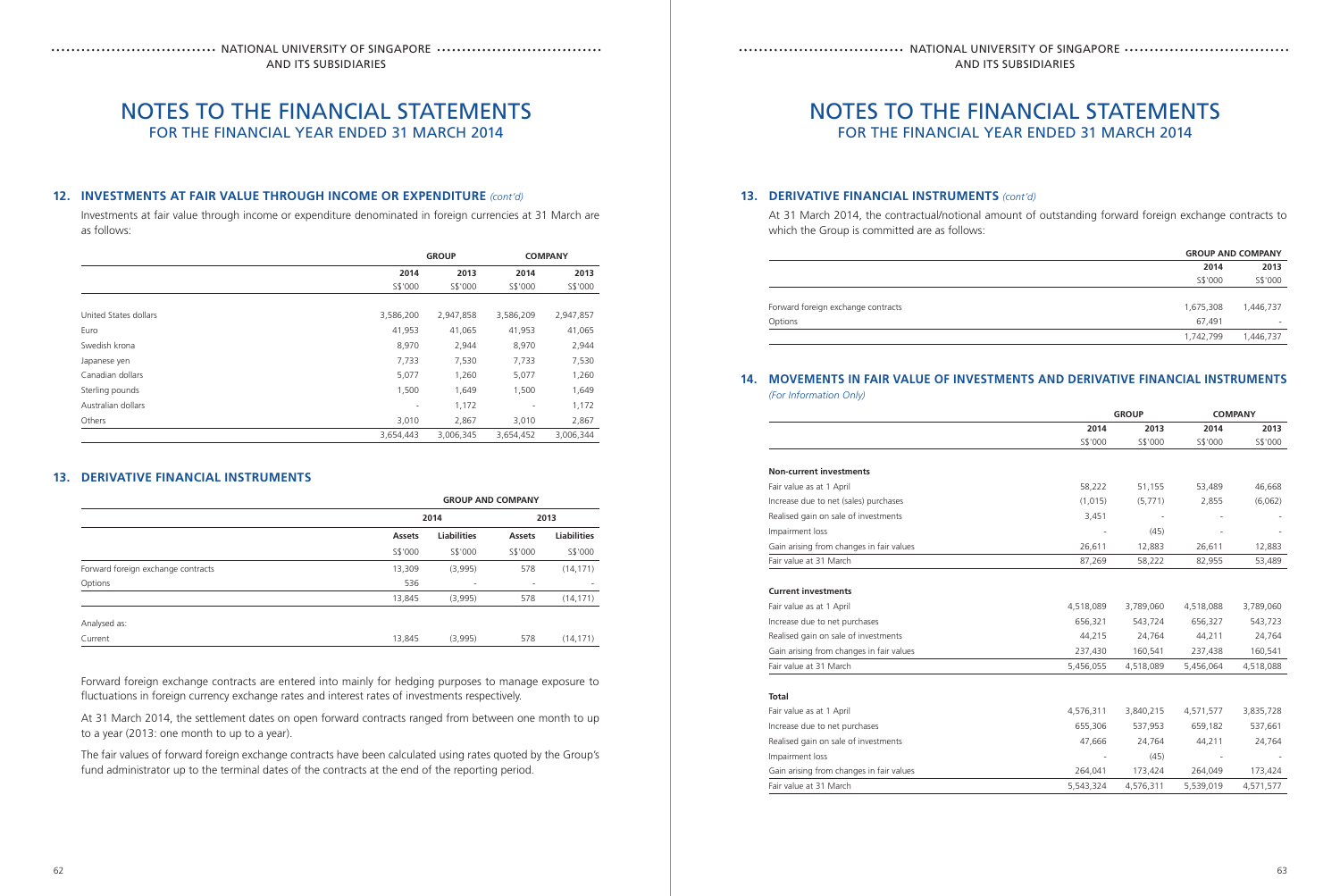### **14. MOVEMENTS IN FAIR VALUE OF INVESTMENTS AND DERIVATIVE FINANCIAL INSTRUMENTS**

*(For Information Only) (cont'd)*

|                                                         | <b>GROUP</b> |           | <b>COMPANY</b> |           |
|---------------------------------------------------------|--------------|-----------|----------------|-----------|
|                                                         | 2014         | 2013      | 2014           | 2013      |
|                                                         | S\$'000      | S\$'000   | S\$'000        | S\$'000   |
| Represented by:                                         |              |           |                |           |
| Available-for-sale investments                          | 87.269       | 58,222    | 82.955         | 53,489    |
| Investments at fair value through income or expenditure | 5,446,205    | 4,531,682 | 5,446,214      | 4,531,681 |
| Derivative financial instruments - assets               | 13,845       | 578       | 13,845         | 578       |
| Derivative financial instruments - liabilities          | (3,995)      | (14, 171) | (3,995)        | (14, 171) |
|                                                         | 5,543,324    | 4,576,311 | 5,539,019      | 4,571,577 |
|                                                         |              |           |                |           |

## **15. STUDENT LOANS**

|                                                       | <b>GROUP AND COMPANY</b> |         |
|-------------------------------------------------------|--------------------------|---------|
|                                                       | 2014                     | 2013    |
|                                                       | S\$'000                  | S\$'000 |
| Student tuition fee loans (a)                         | 224,281                  | 224,746 |
| Study loans (a)                                       | 58,898                   | 59,392  |
| Notebook computer loans (b)                           | 1,515                    | 2,583   |
| Overseas student programme loans (c)                  | 1,970                    | 2,091   |
| Other student loans (d)                               | 10,156                   | 8,219   |
|                                                       | 296,820                  | 297,031 |
| Represented by:                                       |                          |         |
| Amount repayable within 12 months - current assets    | 70,622                   | 73,618  |
| Amount repayable after 12 months - non-current assets | 226,198                  | 223,413 |
|                                                       | 296,820                  | 297,031 |

(a) The student tuition fee and study loans are repayable by monthly instalments over periods of up to 20 years. The interest at 4.75% (2013: 4.75%) per annum is based on average prime rate of the 3 major local banks. The interest on the loans is remitted in full to the Government every 6 months.

(b) The interest-free notebook computer loans to students are repayable by monthly instalments, over periods of up to 2.5 years.

(c) The overseas student programme loans repayable by monthly instalments over periods of up to 5 years. The interest at 4.75% (2013: 4.75%) per annum is based on average prime rate of the 3 major local banks.

(d) The other student loans are interest-free and repayable by monthly instalments, over periods of up to 5 years.

### Secured Assets

The student loans are unsecured.

#### Fair values

Student tuition fee loans and study loans are disbursed from advances from the Government.

The fair value of the loans (non-current portion) cannot be measured reliably as the timing of future cash flows is not fixed.

## NOTES TO THE FINANCIAL STATEMENTS FOR THE FINANCIAL YEAR ENDED 31 MARCH 2014

## **15. STUDENT LOANS** *(cont'd)*

### Credit risk

As any impairment for student tuition fee loans and study loans is funded by the Government, there is no exposure to credit risk for these 2 categories of student loans. For overseas student programme loans, 50% of any impairment is funded by the Government, hence the maximum exposure to credit risk is 50% of the carrying amount of the loans. For notebook computer loans and other student loans, the maximum exposure to credit risk is the carrying amount of the loans.

The table below is an analysis of student loans (notebook computer loans, 50% of overseas student programme loans and other student loans) as at 31 March:

|                                                                          | <b>GROUP AND COMPANY</b> |         |
|--------------------------------------------------------------------------|--------------------------|---------|
|                                                                          | 2014                     | 2013    |
|                                                                          | S\$'000                  | S\$'000 |
| Not past due and not impaired                                            | 12,159                   | 11,128  |
| Past due but not impaired (i)                                            | 497                      | 720     |
|                                                                          | 12,656                   | 11,848  |
| Impaired student loans - individually assessed (ii)                      | 232                      | 209     |
| Less: Allowance for doubtful debts                                       | (232)                    | (209)   |
|                                                                          |                          |         |
| <b>Total student loans</b>                                               | 12,656                   | 11,848  |
| <sup>(i)</sup> Aging of student loans that are past due but not impaired |                          |         |
| - Past due $<$ 3 months                                                  | 274                      | 416     |
| - Past due 3 to 6 months                                                 | 79                       | 36      |
| - Past due 6 to 12 months                                                | 144                      | 219     |
| - Past due over 12 months                                                |                          | 49      |
|                                                                          | 497                      | 720     |

(ii) These amounts are stated before any deduction for impairment losses.

#### Movement in the allowance for doubtful debts for student loans

|                                                           |         | <b>GROUP AND COMPANY</b> |
|-----------------------------------------------------------|---------|--------------------------|
|                                                           | 2014    | 2013                     |
|                                                           | S\$'000 | S\$'000                  |
|                                                           |         |                          |
| Balance as at 1 April                                     | 209     | 217                      |
| Amounts written off during the year                       | (19)    | (10)                     |
| Increase in allowance recognised in income or expenditure | 42      |                          |
| Balance as at 31 March                                    | 232     | 209                      |

### **16. LONG-TERM LOAN TO SUBSIDIARY COMPANIES AND AMOUNTS OWING BY/TO SUBSIDIARY COMPANIES**

The long-term loan to subsidiary companies are unsecured, interest-free and not expected to be repaid within the next twelve months. The fair value of the long term loan cannot be measured reliably as the timing of future cash flows is not fixed. The amounts owing by/to subsidiaries are unsecured, interest-free and repayable upon demand.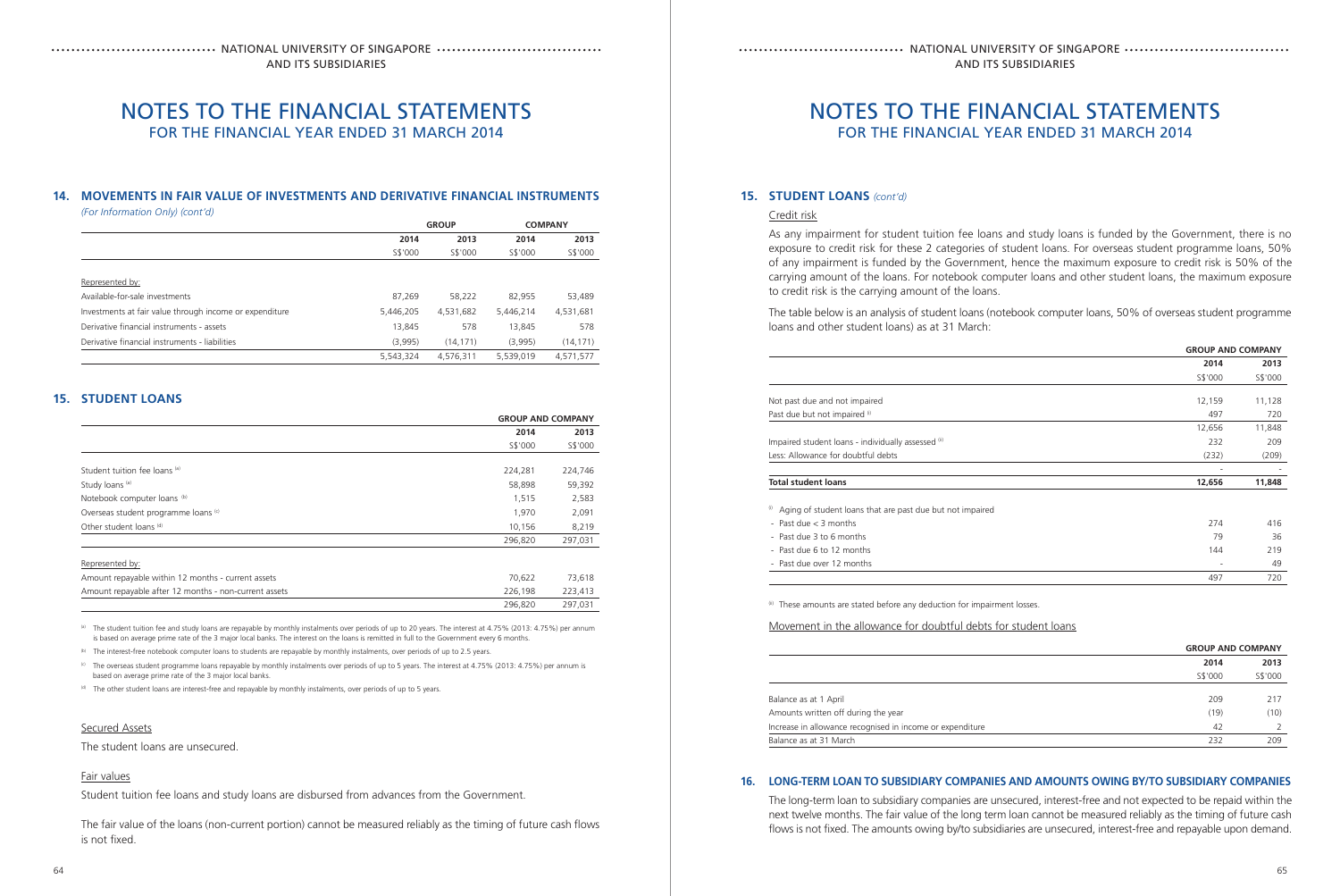#### **17. AMOUNT OWING BY AN INVESTEE COMPANY**

This pertained to a shareholder loan to an investee company. The total committed loan amount was S\$57,000,000, of which S\$53,351,000 had been drawn down as at the reporting period ended 31 March 2013. The loan amount had been repaid in full in the year ended 31 March 2014. The remaining interest owing of \$5,308,000 recorded in interest receivable (note 18) is expected to be repaid subsequent to year end and in 2014.

### **18. DEBTORS**

|                                      |         | <b>GROUP</b> |         | <b>COMPANY</b> |  |
|--------------------------------------|---------|--------------|---------|----------------|--|
|                                      | 2014    | 2013         | 2014    | 2013           |  |
|                                      | S\$'000 | S\$'000      | S\$'000 | S\$'000        |  |
|                                      |         |              |         |                |  |
| Grants receivable                    | 319,105 | 416,778      | 319,105 | 416,778        |  |
| Trade debtors                        | 61,585  | 50,899       | 60,203  | 50,370         |  |
| Receivables from sale of investments | 3,919   | 2,490        | 3,919   | 2,490          |  |
| Interest receivable                  | 9,320   | 10,037       | 9,320   | 10,037         |  |
| Others                               | 19,579  | 18,382       | 19,579  | 18,382         |  |
|                                      | 413,508 | 498,586      | 412,126 | 498,057        |  |

The average credit period of trade debtors is 30 days (2013: 30 days). No interest is charged on the trade receivables.

The table below is an analysis of trade debtors as at 31 March:

|                                                                  |         | <b>GROUP</b> |         | <b>COMPANY</b> |  |
|------------------------------------------------------------------|---------|--------------|---------|----------------|--|
|                                                                  | 2014    | 2013         | 2014    | 2013           |  |
|                                                                  | S\$'000 | S\$'000      | S\$'000 | S\$'000        |  |
|                                                                  |         |              |         |                |  |
| Not past due and not impaired                                    | 40,714  | 35,701       | 39,332  | 35,172         |  |
| Past due but not impaired (i)                                    | 20,871  | 15,198       | 20,871  | 15,198         |  |
|                                                                  | 61,585  | 50,899       | 60,203  | 50,370         |  |
| Impaired trade debtors - individually assessed (ii)              | 52      | 65           | 52      | 65             |  |
| Less: Allowance for doubtful debts                               | (52)    | (65)         | (52)    | (65)           |  |
|                                                                  | ٠       | ٠            | ٠       |                |  |
| Total trade debtors, net                                         | 61,585  | 50,899       | 60,203  | 50,370         |  |
| Aging of trade debtors that are past due but not impaired<br>(i) |         |              |         |                |  |
| - Past due $<$ 3 months                                          | 4,029   | 1,505        | 4,029   | 1,505          |  |
| - Past due 3 to 6 months                                         | 1,128   | 405          | 1,128   | 405            |  |
| - Past due 6 to 12 months                                        | 15,297  | 12,872       | 15,297  | 12,872         |  |
| - Past due over 12 months                                        | 417     | 416          | 417     | 416            |  |
|                                                                  | 20,871  | 15,198       | 20,871  | 15,198         |  |

## NOTES TO THE FINANCIAL STATEMENTS FOR THE FINANCIAL YEAR ENDED 31 MARCH 2014

### **18. DEBTORS** *(cont'd)*

The Group's trade debtors balance which are past due but not impaired at the end of the reporting period for which the Group has not recognised an allowance for doubtful debts as there has not been a significant change in credit quality and the amounts are still considered recoverable. The Group does not hold any collateral over these balances.

(ii) These amounts are stated before any deduction for impairment losses.

#### Movement in the allowance for doubtful debts for trade debtors

|                                                           | <b>GROUP</b>             |                          | <b>COMPANY</b>           |                          |
|-----------------------------------------------------------|--------------------------|--------------------------|--------------------------|--------------------------|
|                                                           | 2014                     | 2013                     | 2014                     | 2013                     |
|                                                           | S\$'000                  | S\$'000                  | S\$'000                  | S\$'000                  |
| Balance as at 1 April                                     | 65                       | 110                      | 65                       | 110                      |
| Amounts written off during the year                       | $\overline{\phantom{a}}$ | (93)                     | $\overline{\phantom{a}}$ | (93)                     |
| Amounts recovered during the year                         | (50)                     | $\overline{\phantom{a}}$ | (50)                     | $\overline{\phantom{a}}$ |
| Increase in allowance recognised in income or expenditure | 37                       | 48                       | 37                       | 48                       |
| Balance as at 31 March                                    | 52                       | 65                       | 52                       | 65                       |

### Debtors denominated in foreign currencies at 31 March are as follows:

|                       |         | <b>GROUP</b>             | <b>COMPANY</b> |         |
|-----------------------|---------|--------------------------|----------------|---------|
|                       | 2014    | 2013                     | 2014           | 2013    |
|                       | S\$'000 | S\$'000                  | S\$'000        | S\$'000 |
| United States dollars | 1,359   | 4,175                    | 1,287          | 4,139   |
| Euro                  | 476     | 208                      | 476            | 208     |
| Swedish krona         | 467     | 74                       | 467            | 74      |
| Chinese renminbi      | 192     | 122                      | 192            | 122     |
| Korean won            | 175     | ٠                        | 175            | $\sim$  |
| Japanese yen          | 67      | 27                       | 67             | 27      |
| Australian dollars    | 12      | $\overline{\phantom{a}}$ | 12             | $\sim$  |
| Sterling pounds       | ٠       | 477                      | ۰              | 477     |
|                       | 2,748   | 5,083                    | 2,676          | 5,047   |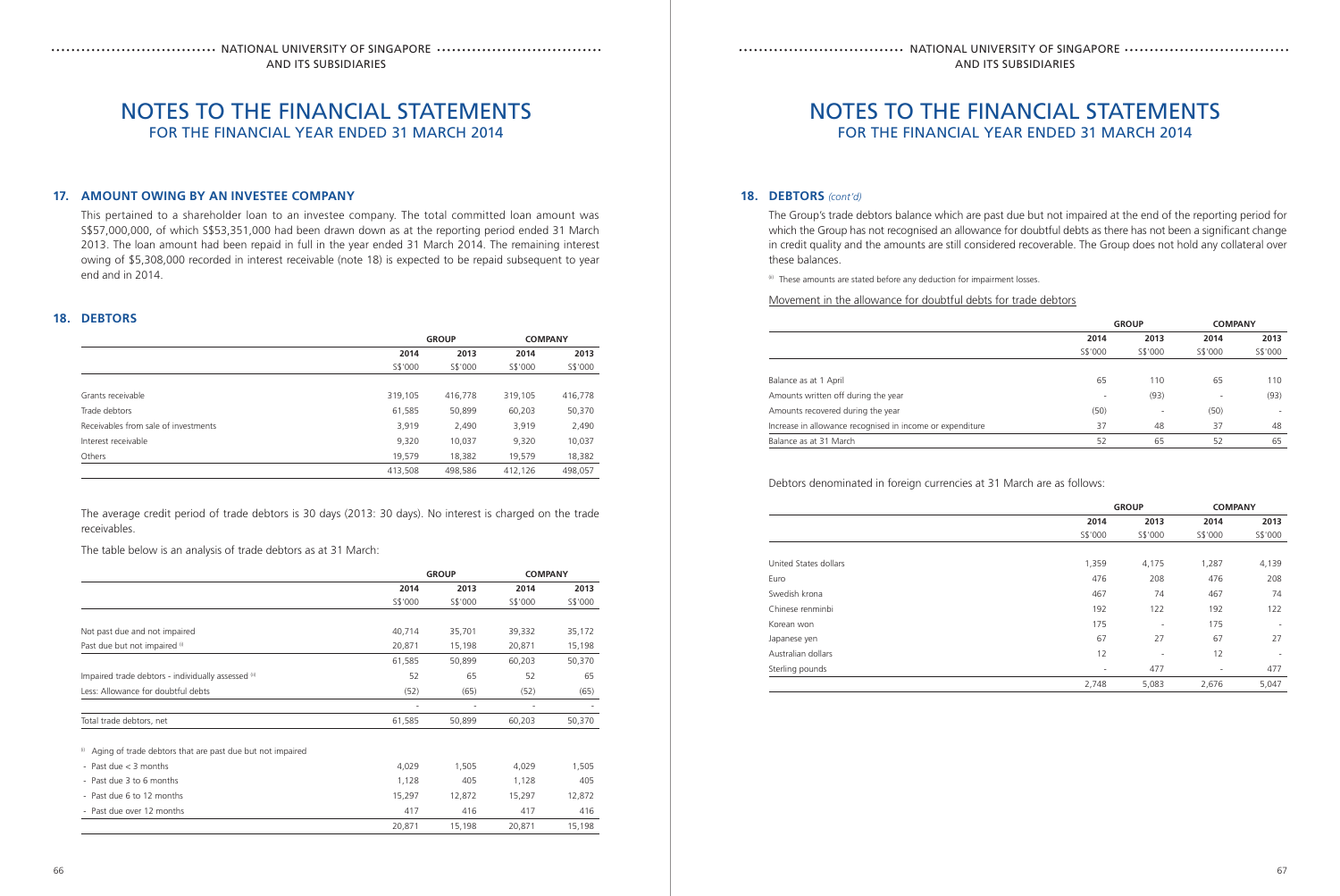#### **19. DEPOSITS AND PREPAYMENTS**

|                                                              | <b>GROUP</b> |         |         | <b>COMPANY</b> |  |
|--------------------------------------------------------------|--------------|---------|---------|----------------|--|
|                                                              | 2014         | 2013    | 2014    | 2013           |  |
|                                                              | S\$'000      | S\$'000 | S\$'000 | S\$'000        |  |
| Deposits paid                                                | 1.084        | 1,235   | 1,070   | 1,211          |  |
| Purchased securities not yet settled                         | 75,450       | 53,352  | 75,450  | 53,352         |  |
| Prepayments for fixed assets                                 | 8.111        | 1,282   | 8,111   | 1,282          |  |
| Other prepayments                                            | 27,918       | 29,760  | 27,142  | 29,516         |  |
|                                                              | 112,563      | 85,629  | 111,773 | 85,361         |  |
| Less: Other prepayments                                      |              |         |         |                |  |
| (amount to be utilised after 12 months - non-current assets) | (599)        | (3,853) | (599)   | (3,853)        |  |
| Deposits and prepayments                                     |              |         |         |                |  |
| (amount to be utilised within 12 months - current assets)    | 111.964      | 81.776  | 111.174 | 81,508         |  |

Deposits and prepayments denominated in foreign currencies at 31 March are as follows:

|                       |         | <b>GROUP</b>   |         | <b>COMPANY</b> |  |
|-----------------------|---------|----------------|---------|----------------|--|
|                       | 2014    | 2013           | 2014    | 2013           |  |
|                       | S\$'000 | S\$'000        | S\$'000 | S\$'000        |  |
| United States dollars | 75,474  | 53,377         | 75,450  | 53,342         |  |
| Indian rupee          | 27      | 27             | 27      | 27             |  |
| Swiss franc           | 3       | $\overline{2}$ | 3       |                |  |
|                       | 75,504  | 53,406         | 75,480  | 53,371         |  |

#### **20. CASH AND CASH EQUIVALENTS**

|                        |         | <b>GROUP</b> |         | <b>COMPANY</b> |  |
|------------------------|---------|--------------|---------|----------------|--|
|                        | 2014    | 2013         | 2014    | 2013           |  |
|                        | S\$'000 | S\$'000      | S\$'000 | S\$'000        |  |
|                        |         |              |         |                |  |
| Fixed deposits         | 380,416 | 361,707      | 380,416 | 361,707        |  |
| Cash and bank balances | 312,223 | 323.853      | 290.977 | 282,641        |  |
|                        | 692,639 | 685,560      | 671,393 | 644,348        |  |

## **a. Fixed deposits**

The effective interest rates of fixed deposits at the balance sheet date are between 0.22% to 0.45% (2013: 0.31% to 0.35%) per annum and for an average tenor of 4.10 months (2013: 11.99 months). The carrying amounts of the fixed deposits approximate their fair values.

## NOTES TO THE FINANCIAL STATEMENTS FOR THE FINANCIAL YEAR ENDED 31 MARCH 2014

## **20. CASH AND CASH EQUIVALENTS** *(cont'd)*

#### **a. Fixed deposits** *(cont'd)*

Fixed deposits denominated in foreign currencies at 31 March are as follows:

|                       |         | <b>GROUP AND COMPANY</b> |
|-----------------------|---------|--------------------------|
|                       | 2014    | 2013                     |
|                       | S\$'000 | S\$'000                  |
|                       |         |                          |
| Euro                  | 7,983   | 690                      |
| United States dollars | 3,666   | 17,565                   |
|                       | 11,649  | 18,255                   |

## **b. Cash and bank balances**

Cash at banks earn interest at floating rates based on daily bank deposit rates. The carrying amounts of the cash and bank balances approximate their fair values.

Cash and bank balances denominated in foreign currencies at 31 March are as follows:

|                       |         | <b>GROUP</b>   |                          | <b>COMPANY</b>           |  |
|-----------------------|---------|----------------|--------------------------|--------------------------|--|
|                       | 2014    | 2013           | 2014                     | 2013                     |  |
|                       | S\$'000 | S\$'000        | S\$'000                  | S\$'000                  |  |
| United States dollars | 8,754   | 4,258          | 8,379                    | 3,813                    |  |
| Euro                  | 207     | 794            | 207                      | 794                      |  |
| Chinese renminbi      | 169     | 25             | $\overline{\phantom{a}}$ | $\overline{\phantom{a}}$ |  |
| Swedish krona         | 55      | 54             | 55                       | 54                       |  |
| Sterling pounds       | 48      | 75             | 48                       | 75                       |  |
| Hong Kong dollars     | 39      | 73             | 39                       | 73                       |  |
| New Zealand dollars   | 21      | $\overline{a}$ | 21                       |                          |  |
| Japanese yen          | 1       | 27             | 1                        | 27                       |  |
| South African rand    | ۰       | 66             | $\overline{\phantom{a}}$ | 66                       |  |
| Canadian dollars      | ٠       | 32             | ٠                        | 32                       |  |
| Swiss franc           | ٠       | 27             | ٠                        | 27                       |  |
| Danish krone          | ٠       | 2              | $\overline{\phantom{a}}$ | 2                        |  |
|                       | 9,294   | 5,433          | 8,750                    | 4,963                    |  |

## **21. ASSETS HELD FOR SALE**

|                                                    | <b>GROUP AND COMPANY</b> |
|----------------------------------------------------|--------------------------|
|                                                    | 2014                     |
|                                                    | S\$'000                  |
| Fair value of donated asset at initial recognition | 14,800                   |
| Fair value changes                                 | (2,300)                  |
| Carrying amount as at 31 March 2014                | 12,500                   |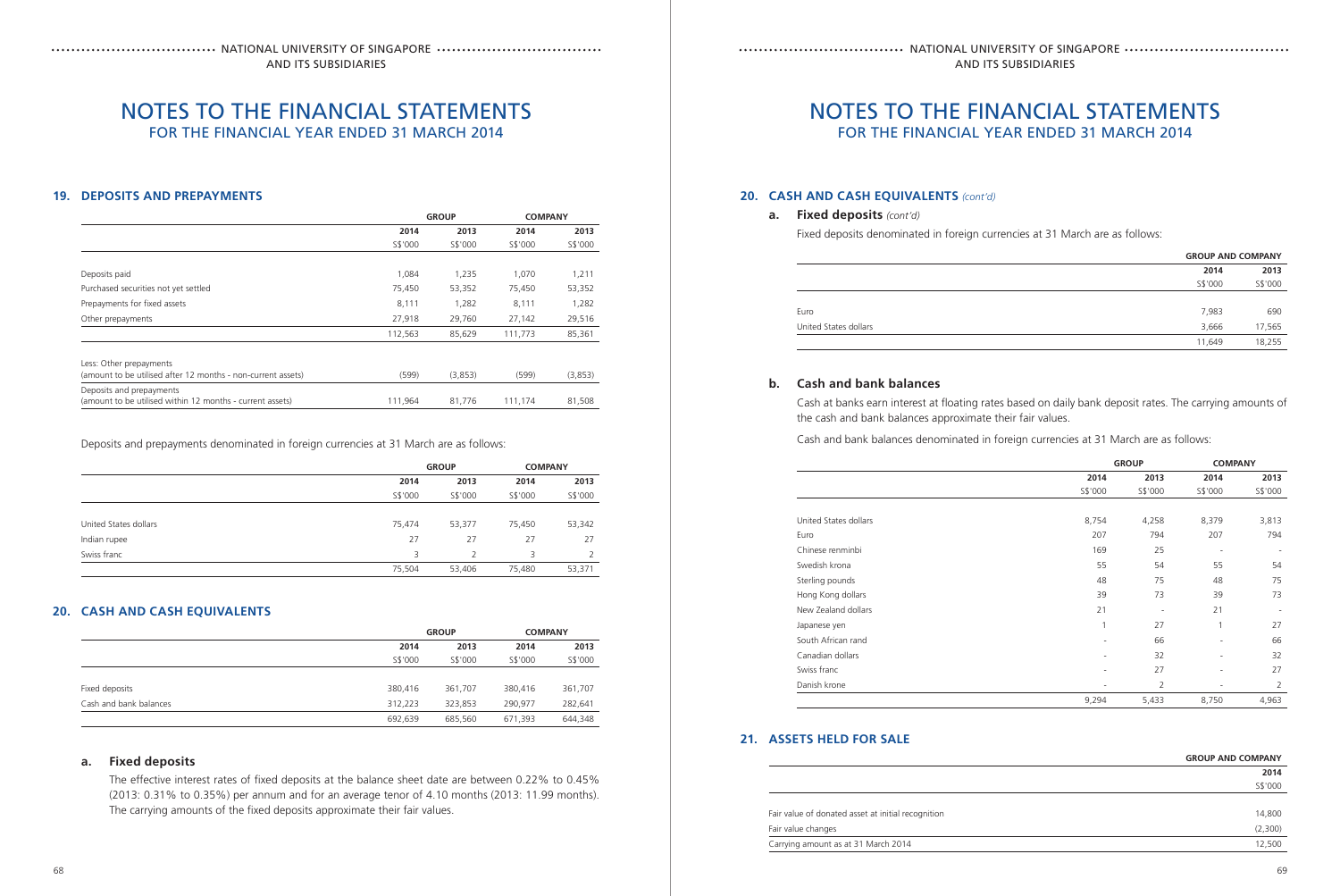### **21. ASSETS HELD FOR SALE** *(cont'd)*

During the year, the Company received a donation-in-kind in the form of a residential property. Permission was given by the donor to sell the donated property and sale proceeds be used to support the activities of the Company.

The property has been classified as assets held for sale as the Company's management considers the sale to be probable and likely to be completed within a year.

### **22. CREDITORS AND ACCRUED EXPENSES/PROVISIONS**

### **a. Creditors and accrued expenses**

|                                     |         | <b>GROUP</b> |         | <b>COMPANY</b> |
|-------------------------------------|---------|--------------|---------|----------------|
|                                     | 2014    | 2013         | 2014    | 2013           |
|                                     | S\$'000 | S\$'000      | S\$'000 | S\$'000        |
|                                     |         |              |         |                |
| Creditors                           | 29,411  | 35,835       | 28,632  | 33,935         |
| Payable for purchase of investments | 18,670  | 2,786        | 18,670  | 2,786          |
| Accrued expenses                    | 204,281 | 157,661      | 200,618 | 155,231        |
| Deposits received                   | 3,699   | 4,241        | 3,637   | 4,177          |
|                                     | 256,061 | 200,523      | 251,557 | 196,129        |

The average credit period on purchases of goods is 30 days (2013: 30 days). No interest is charged on the creditors.

Creditors and accrued expenses denominated in foreign currencies at 31 March are as follows:

|                       |                | <b>GROUP</b> | <b>COMPANY</b> |                |
|-----------------------|----------------|--------------|----------------|----------------|
|                       | 2014           | 2013         | 2014           | 2013           |
|                       | S\$'000        | S\$'000      | S\$'000        | S\$'000        |
| United States dollars | 1,077          | 1,193        | 814            | 876            |
| Sterling pounds       | 341            | 79           | 341            | 79             |
| Euro                  | 76             | 17           | 76             | 17             |
| Australian Dollar     | 53             | $\mathbf{1}$ | 53             | 1              |
| Japanese yen          | 26             | $\mathbf{1}$ | 26             | 1              |
| Chinese renminbi      | 4              | 9            |                |                |
| Swiss Franc           | 2              | 14           | $\overline{2}$ | 14             |
| Canadian dollars      | 1              | $\mathbf{1}$ | 1              | 1              |
| Korean Won            | 1              |              | 1              |                |
| Thai Baht             | ۰              | 3            | ٠              | 3              |
| Hong Kong Dollar      |                | 2            |                | $\overline{2}$ |
| Others                | $\overline{2}$ | 4            | 2              | 4              |
|                       | 1,583          | 1,324        | 1,316          | 998            |

## NOTES TO THE FINANCIAL STATEMENTS FOR THE FINANCIAL YEAR ENDED 31 MARCH 2014

### **22. CREDITORS AND ACCRUED EXPENSES/PROVISIONS** *(cont'd)*

#### **b. Provisions**

Movement in the provisions for employee leave liability

|                                                            |         | <b>GROUP</b> | <b>COMPANY</b> |         |
|------------------------------------------------------------|---------|--------------|----------------|---------|
|                                                            | 2014    | 2013         | 2014           | 2013    |
|                                                            | S\$'000 | S\$'000      | S\$'000        | S\$'000 |
|                                                            |         |              |                |         |
| Balance as at 1 April                                      | 68,633  | 62,559       | 68.036         | 62,059  |
| Increase in provisions recognised in income or expenditure | 3,888   | 6.074        | 3.745          | 5.977   |
| Balance as at 31 March                                     | 72.521  | 68,633       | 71.781         | 68,036  |

### **23. GRANTS RECEIVED IN ADVANCE**

|                                             |         | <b>GROUP</b> | <b>COMPANY</b> |         |
|---------------------------------------------|---------|--------------|----------------|---------|
|                                             | 2014    | 2013         | 2014           | 2013    |
|                                             | S\$'000 | S\$'000      | S\$'000        | S\$'000 |
| Grants received in advance from             |         |              |                |         |
| - Government                                | 312,576 | 228,786      | 307.374        | 224,623 |
| - Agency for Science, Technology & Research | 12,872  | 15,794       | 12.872         | 15,781  |
| - Others                                    | 47.848  | 68,785       | 47,709         | 67,488  |
|                                             | 373,296 | 313,365      | 367.955        | 307,892 |

The balance represents grants received but not utilised at the end of the financial year.

## **24. ADVANCES FROM THE GOVERNMENT FOR STUDENT LOANS**

|                                                                                       | <b>GROUP AND COMPANY</b> |           |
|---------------------------------------------------------------------------------------|--------------------------|-----------|
|                                                                                       | 2014                     | 2013      |
|                                                                                       | S\$'000                  | S\$'000   |
| Balance as at 1 April                                                                 | 284,771                  | 290,438   |
| Advances received from Government during the year                                     | 72,273                   | 71,441    |
| Advances repaid to Government during the year                                         | (70, 772)                | (76, 629) |
|                                                                                       | 286,272                  | 285,250   |
| Miscellaneous expenditure                                                             | (175)                    | (479)     |
| Balance as at 31 March                                                                | 286,097                  | 284,771   |
| Represented by:                                                                       |                          |           |
| Amount due within 12 months - current liabilities                                     | 69,148                   | 70,618    |
| Amount due after 12 months - non-current liabilities                                  | 216,949                  | 214,153   |
|                                                                                       | 286,097                  | 284,771   |
| Student tuition fee loans                                                             | 224,281                  | 224,746   |
| Study loans                                                                           | 58,898                   | 59,392    |
| Overseas student programme loans                                                      | 1,263                    | 1,212     |
| Advances receivable (repayable), pooled investments, fixed deposits and bank balances | 1,655                    | (579)     |
|                                                                                       | 286,097                  | 284,771   |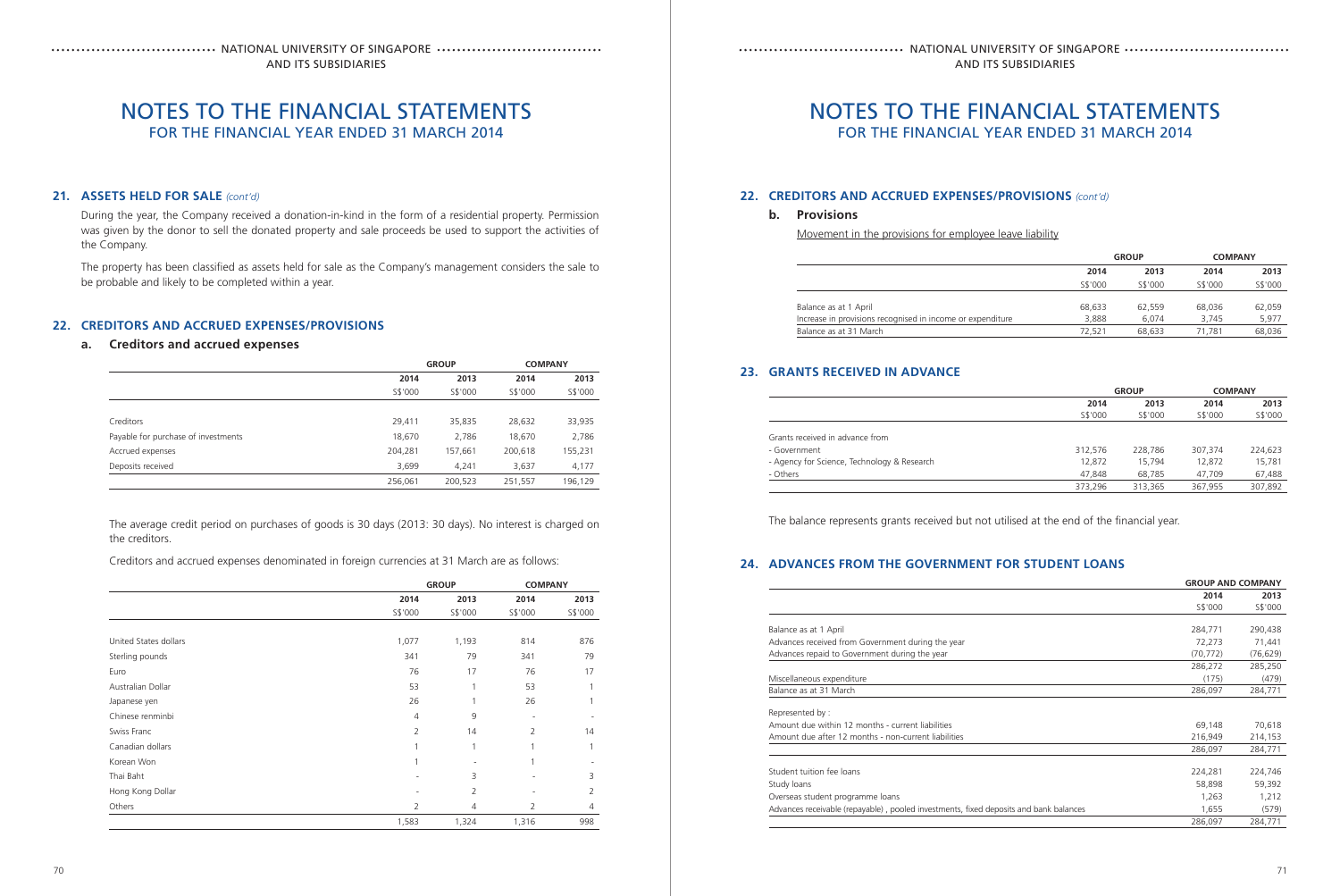## NOTES TO THE FINANCIAL STATEMENTS FOR THE FINANCIAL YEAR ENDED 31 MARCH 2014

## **24. ADVANCES FROM THE GOVERNMENT FOR STUDENT LOANS** *(cont'd)*

The advances from the Government are for the purpose of extending loans to students mainly to assist them in paying their tuition fees. They are unsecured and repayable following the collection of the underlying loans (including interest as described in Note 15) by the Company from the students. The fair value of the advances (non-current portion) cannot be measured reliably as the timing of future cash flows is not fixed.

#### **25. FIXED RATE NOTES AND TERM LOAN**

| 2014      |         |
|-----------|---------|
|           | 2013    |
| S\$'000   | S\$'000 |
| 750,000   | 500,000 |
| 350,000   | 350,000 |
| 1,100,000 | 850,000 |
|           |         |
| 250,000   |         |
| 850,000   | 850,000 |
| 1,100,000 | 850,000 |
|           |         |

## NOTES TO THE FINANCIAL STATEMENTS FOR THE FINANCIAL YEAR ENDED 31 MARCH 2014

### **25. FIXED RATE NOTES AND TERM LOAN** *(cont'd)*

#### **a. Fixed rate notes**

Under the Multicurrency Medium Term Note (MTN) programme to finance development projects under the debt-grant framework initiated by the Government, the Company has issued 3 fixed rate notes. Unless previously redeemed or purchased and cancelled, the notes will be redeemed at its redemption amount on maturity date. The Company is required to maintain a ratio where the total liabilities to total assets shall not at any time be more than 0.65:1. There is no significant difference between amortised cost and carrying amount of the notes.

|                                      |                   |        | <b>Issued</b><br>Amount | <b>Fair Value</b><br>2014 | <b>Fair Value</b><br>2013 |
|--------------------------------------|-------------------|--------|-------------------------|---------------------------|---------------------------|
|                                      |                   |        | S\$'000                 | S\$'000                   | S\$'000                   |
| <b>Fixed Rate Notes Issued</b>       | <b>Issue Date</b> | Coupon |                         |                           |                           |
| Fixed rate note due 12 June 2014     | 12 June 2009      | 3.200% | 250,000                 | 251,740                   | 257,750                   |
| Fixed rate note due 23 January 2018  | 23 January 2013   | 1.038% | 250,000                 | 242,423                   | 251.705                   |
| Fixed rate note due 13 February 2019 | 13 February 2014  | 1.708% | 250,000                 | 250.198                   | $\overline{\phantom{a}}$  |
|                                      |                   |        | 750,000                 | 744.361                   | 509,455                   |

### **b. Fixed rate term loan**

On 5 October 2010, the Company drew down a S\$350,000,000, 5- years fixed rate term loan at 1.8% per annum to finance development projects under the debt-grant framework initiated by the Government. The fixed rate term loan is payable in full on 5 October 2015. The Company may, with prior notice to the bank, prepay the whole or any part of the loan after 12 months from the drawdown date of the loan. Similar to the Fixed Rate Notes, the Company is required to maintain a ratio where the total liabilities to total assets shall not at any time be more than 0.65:1. There is no significant difference between amortised cost and carrying amount of the loan. The fair value of the loan as at 31 March 2014 is S\$349,857,000 (2013: S\$344,589,000).

The fair values of fixed rate notes and fixed rate term loan were determined using significant observable inputs other than quoted prices (Level 2 of the fair value hierarchy).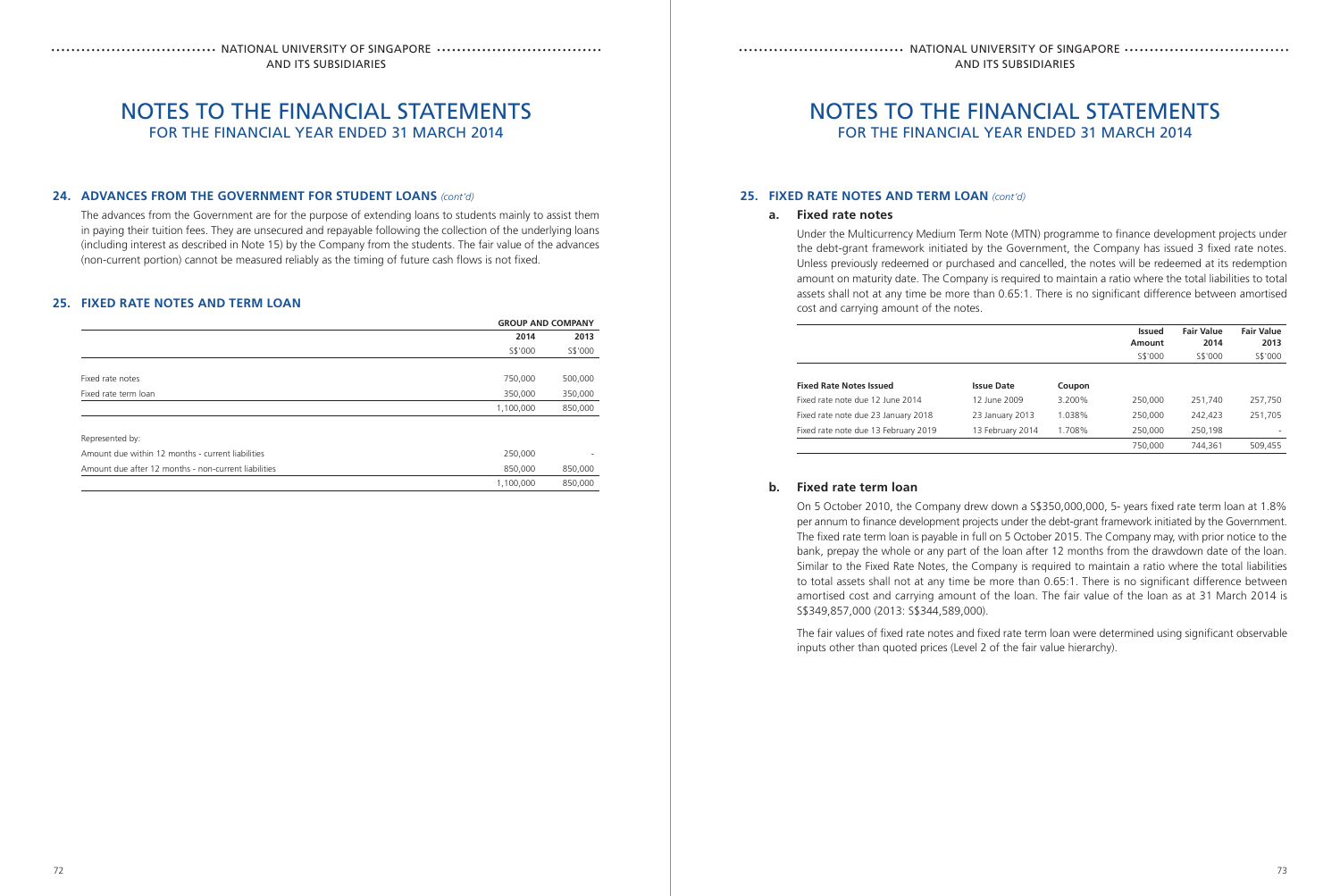## NOTES TO THE FINANCIAL STATEMENTS FOR THE FINANCIAL YEAR ENDED 31 MARCH 2014

## **26. DEFERRED CAPITAL GRANTS**

|                                                                            |            | <b>GROUP</b> |            | <b>COMPANY</b> |  |
|----------------------------------------------------------------------------|------------|--------------|------------|----------------|--|
|                                                                            | 2014       | 2013         | 2014       | 2013           |  |
|                                                                            | S\$'000    | S\$'000      | S\$'000    | S\$'000        |  |
| <b>Fixed Assets</b>                                                        |            |              |            |                |  |
| Government and Agency for Science, Technology & Research                   |            |              |            |                |  |
| Balance as at 1 April                                                      | 1,620,712  | 1,547,861    | 1,618,224  | 1,545,256      |  |
| Capital grants utilised during the year                                    | 176,690    | 238,942      | 176,690    | 238,672        |  |
| Amount transferred from operating grants (Note 33)                         | 70,021     | 60,321       | 69,964     | 59,987         |  |
|                                                                            | 1,867,423  | 1,847,124    | 1,864,878  | 1,843,915      |  |
| Deferred capital grants amortised                                          | (234, 532) | (226, 412)   | (233,926)  | (225, 691)     |  |
| Balance as at 31 March                                                     | 1,632,891  | 1,620,712    | 1,630,952  | 1,618,224      |  |
|                                                                            |            |              |            |                |  |
| Others                                                                     |            |              |            |                |  |
| Balance as at 1 April                                                      | 422,423    | 465,116      | 422,423    | 465,116        |  |
| Capital grants utilised during the year and donated assets                 | 20,496     | 1,240        | 20,177     | 1,240          |  |
| Amount transferred from operating grants (Note 33)                         | 13,366     | 6,864        | 13,116     | 6,864          |  |
|                                                                            | 456,285    | 473,220      | 455,716    | 473,220        |  |
| Deferred capital grants amortised                                          | (30, 866)  | (50, 797)    | (30, 788)  | (50, 797)      |  |
| Balance as at 31 March                                                     | 425,419    | 422,423      | 424,928    | 422,423        |  |
| Total deferred capital grants balance for fixed assets as at 31 March      | 2,058,310  | 2,043,135    | 2,055,880  | 2,040,647      |  |
| Intangible Assets                                                          |            |              |            |                |  |
| Government and Agency for Science, Technology & Research                   |            |              |            |                |  |
| Balance as at 1 April                                                      | 14,377     | 13,330       | 14,238     | 13,091         |  |
| Capital grants utilised during the year                                    | 721        | 4,350        | 721        | 4,350          |  |
| Amount transferred from operating grants (Note 33)                         | 582        | 470          | 582        | 470            |  |
|                                                                            | 15,680     | 18,150       | 15,541     | 17,911         |  |
| Deferred capital grants amortised                                          | (4, 534)   | (3,773)      | (4, 433)   | (3,673)        |  |
| Balance as at 31 March                                                     | 11,146     | 14,377       | 11,108     | 14,238         |  |
|                                                                            |            |              |            |                |  |
| <b>Others</b>                                                              |            |              |            |                |  |
| Balance as at 1 April                                                      | 782        | 701          | 782        | 701            |  |
| Amount transferred from operating grants (Note 33)                         | 360        | 433          | 360        | 433            |  |
|                                                                            | 1,142      | 1,134        | 1,142      | 1,134          |  |
| Deferred capital grants amortised                                          | (331)      | (352)        | (331)      | (352)          |  |
| Balance as at 31 March                                                     | 811        | 782          | 811        | 782            |  |
| Total deferred capital grants balance for intangible assets as at 31 March | 11,957     | 15,159       | 11,919     | 15,020         |  |
| <b>Fixed Assets and Intangible Assets</b>                                  |            |              |            |                |  |
| Balance as at 1 April                                                      | 2,058,294  | 2,027,008    | 2,055,667  | 2,024,164      |  |
| Capital grants utilised during the year and donated assets                 | 197,907    | 244,532      | 197,588    | 244,262        |  |
| Amount transferred from operating grants (Note 33)                         | 84,329     | 68,088       | 84,022     | 67,754         |  |
|                                                                            | 2,340,530  | 2,339,628    | 2,337,277  | 2,336,180      |  |
| Deferred capital grants amortised                                          | (270, 263) | (281, 334)   | (269, 478) | (280, 513)     |  |
| <b>Balance as at 31 March</b>                                              | 2,070,267  | 2,058,294    | 2,067,799  | 2,055,667      |  |
|                                                                            |            |              |            |                |  |

#### **27. SUPPLEMENTARY INFORMATION ON GENERAL FUNDS AND RESTRICTED FUNDS**

|                                                                 |                 | <b>GENERAL FUNDS</b> |                     | <b>RESTRICTED FUNDS</b>                 |            | <b>ELIMINATION</b><br>(Note A) |                | <b>TOTAL</b>                |                     |
|-----------------------------------------------------------------|-----------------|----------------------|---------------------|-----------------------------------------|------------|--------------------------------|----------------|-----------------------------|---------------------|
|                                                                 |                 | 2014                 | 2013                | 2014                                    | 2013       | 2014                           | 2013           | 2014                        | 2013                |
| <b>GROUP</b>                                                    | Note            | S\$'000              | S\$'000             | S\$'000                                 | S\$'000    | S\$'000                        | S\$'000        | S\$'000                     | S\$'000             |
| <b>OPERATING INCOME</b>                                         |                 |                      |                     |                                         |            |                                |                |                             |                     |
| Tuition and other related fees                                  |                 | 388,131              | 344,141             |                                         |            |                                |                | 388,131                     | 344,141             |
| Other income                                                    | 28              | 221,538              | 208,142             | 62,548                                  | 75,609     | (29, 311)                      | (26, 545)      | 254,775                     | 257,206             |
|                                                                 |                 | 609,669              | 552,283             | 62,548                                  | 75,609     | (29, 311)                      | (26, 545)      | 642,906                     | 601,347             |
| <b>OPERATING EXPENDITURE</b>                                    |                 |                      |                     |                                         |            |                                |                |                             |                     |
| Expenditure on manpower                                         | 29              | 827,883              | 804,206             | 272,595                                 | 244,299    |                                |                | 1,100,478                   | 1,048,505           |
| Depreciation and amortisation<br>expenditure                    | 9,10            | 79,762               | 77,032              | 235,424                                 | 225,914    |                                |                | 315,186                     | 302,946             |
| Other operating expenditure                                     |                 | 398,764              | 374,332             | 464,115                                 | 456,728    | (29, 311)                      | (26, 545)      | 833,568                     | 804,515             |
|                                                                 |                 |                      | 1,306,409 1,255,570 | 972,134                                 | 926,941    | (29, 311)                      | (26, 545)      | 2,249,232                   | 2,155,966           |
|                                                                 |                 |                      |                     |                                         |            |                                |                |                             |                     |
| Operating Deficit                                               |                 | (696, 740)           | (703, 287)          | (909, 586)                              | (851, 332) | ÷,                             |                | $-$ (1,606,326) (1,554,619) |                     |
| Net investment income                                           | 31              | 38,857               | 41,298              | 235,964                                 | 194,318    |                                |                | 274,821                     | 235,616             |
| Share of results (net of tax) of<br>associated companies        | 8               | 9,047                | 3,028               |                                         |            |                                | ä,             | 9.047                       | 3,028               |
| Deficit before Grants                                           | 32              | (648, 836)           | (658, 961)          | (673, 622)                              | (657, 014) | ÷,                             |                | $-$ (1,322,458) (1,315,975) |                     |
| <b>GRANTS</b><br>Operating Grants:                              |                 |                      |                     |                                         |            |                                |                |                             |                     |
| Government                                                      | 33a             | 718,295              | 700,299             | 463,495                                 | 472,090    |                                |                | 1,181,790                   | 1,172,389           |
| Agency for Science,<br>Technology & Research                    | 33 <sub>b</sub> |                      |                     | 35,592                                  | 40,750     |                                |                | 35,592                      | 40,750              |
| Others                                                          | 33с             | 773                  | 717                 | 155,016                                 | 122,941    |                                |                | 155,789                     | 123,658             |
| Deferred capital grants amortised                               | 26              | 32,889               | 35,244              | 237,374                                 | 246,090    |                                |                | 270,263                     | 281,334             |
|                                                                 |                 | 751,957              | 736,260             | 891,477                                 | 881,871    |                                |                | 1,643,434                   | 1,618,131           |
| <b>SURPLUS FOR THE YEAR</b><br><b>BEFORE TAX</b>                |                 | 103,121              | 77,299              | 217,855                                 | 224,857    |                                | ä,             | 320,976                     | 302,156             |
| Income tax                                                      | 34              |                      |                     |                                         |            |                                |                |                             |                     |
| <b>SURPLUS FOR THE YEAR</b>                                     | 35              | 103,121              | 77,299              | 217,855                                 | 224,857    |                                |                | 320,976                     | 302,156             |
| <b>Accumulated Surplus Balance</b><br>at 1 April                |                 |                      |                     | 1,898,209 1,769,430 1,118,246           | 945,021    |                                |                | 3,016,455                   | 2,714,451           |
| Transfer between General Funds<br>and Restricted Funds (Note B) |                 | 36,066               | 51,480              | (36,066)                                | (51, 480)  |                                |                |                             |                     |
| Transfer to endowment funds                                     |                 |                      |                     | (3,637)                                 | (152)      |                                |                | (3,637)                     | (152)               |
| <b>Accumulated Surplus Balance</b><br>at 31 March               |                 |                      |                     | 2,037,396 1,898,209 1,296,398 1,118,246 |            |                                | $\blacksquare$ |                             | 3,333,794 3,016,455 |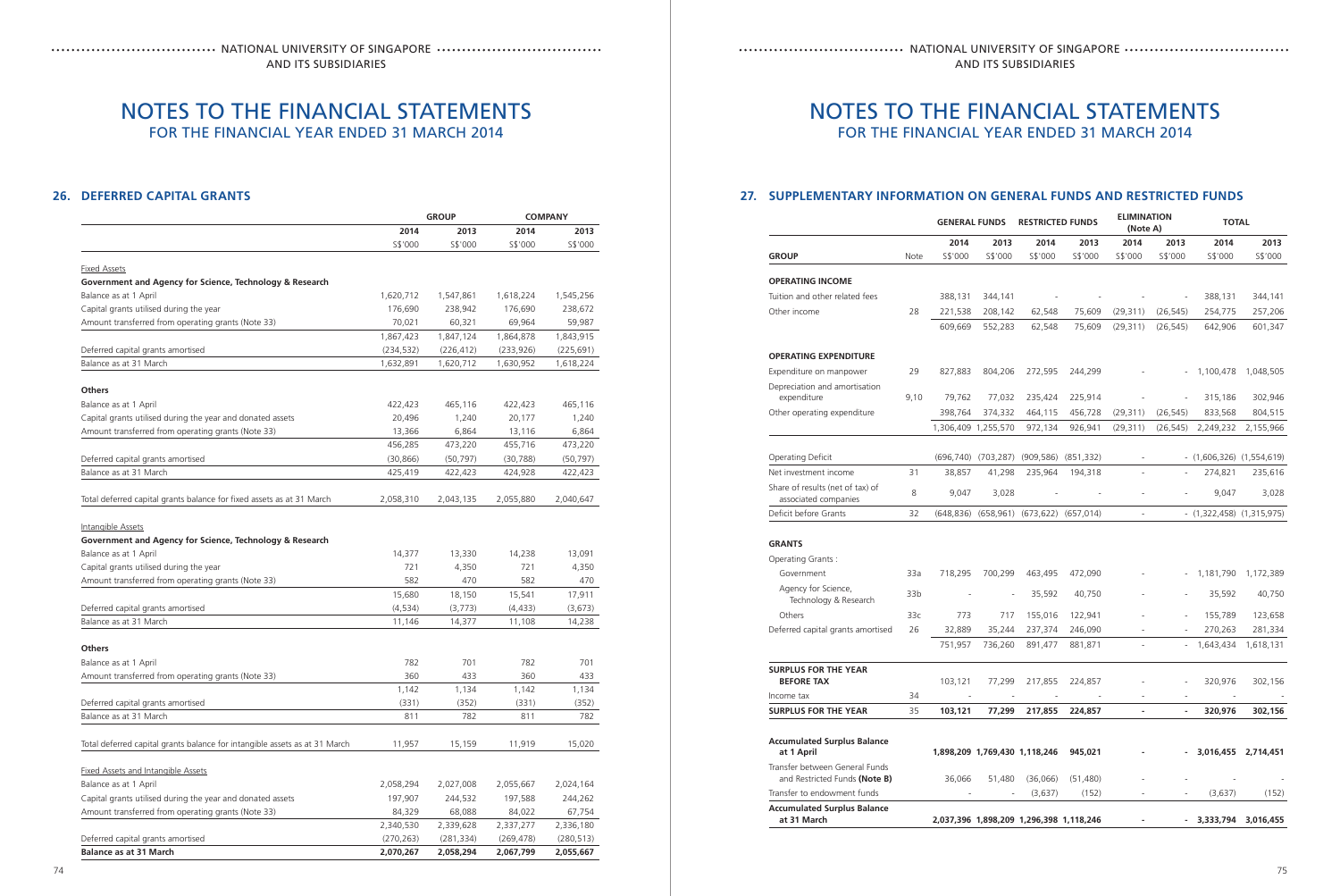## NOTES TO THE FINANCIAL STATEMENTS FOR THE FINANCIAL YEAR ENDED 31 MARCH 2014

#### **27. SUPPLEMENTARY INFORMATION ON GENERAL FUNDS AND RESTRICTED FUNDS** *(cont'd)*

|                                                                 |                 | <b>GENERAL FUNDS</b> |                     | <b>RESTRICTED FUNDS</b>                 |            | <b>ELIMINATION</b><br>(Note A) |                | <b>TOTAL</b>                 |                     |
|-----------------------------------------------------------------|-----------------|----------------------|---------------------|-----------------------------------------|------------|--------------------------------|----------------|------------------------------|---------------------|
|                                                                 |                 | 2014                 | 2013                | 2014                                    | 2013       | 2014                           | 2013           | 2014                         | 2013                |
| <b>COMPANY</b>                                                  | Note            | S\$'000              | S\$'000             | S\$'000                                 | S\$'000    | S\$'000                        | S\$'000        | S\$'000                      | S\$'000             |
| <b>OPERATING INCOME</b>                                         |                 |                      |                     |                                         |            |                                |                |                              |                     |
| Tuition and other related fees                                  |                 | 383,036              | 339,115             |                                         |            |                                | ÷              | 383,036                      | 339,115             |
| Other income                                                    | 28              | 217,287              | 204,111             | 62,548                                  | 75,609     | (29, 311)                      | (26, 545)      | 250,524                      | 253,175             |
|                                                                 |                 | 600,323              | 543,226             | 62,548                                  | 75.609     | (29, 311)                      | (26, 545)      | 633,560                      | 592,290             |
| <b>OPERATING EXPENDITURE</b>                                    |                 |                      |                     |                                         |            |                                |                |                              |                     |
| Expenditure on manpower                                         | 29              | 806,215              | 784,339             | 272,595                                 | 244,299    |                                |                | 1,078,810                    | 1,028,638           |
| Depreciation and amortisation                                   |                 |                      |                     |                                         |            |                                |                |                              |                     |
| expenditure                                                     | 9,10            | 78,974               | 76,192              | 235,424                                 | 225,914    |                                |                | 314,398                      | 302,106             |
| Other operating expenditure                                     |                 | 389,184              | 363,713             | 464,115                                 | 456,728    | (29, 311)                      | (26, 545)      | 823,988                      | 793,896             |
|                                                                 |                 |                      | 1,274,373 1,224,244 | 972,134                                 | 926,941    | (29, 311)                      | (26, 545)      | 2,217,196                    | 2,124,640           |
| Operating Deficit                                               |                 | (674, 050)           | (681, 018)          | (909, 586)                              | (851, 332) | ÷,                             |                | $-(1,583,636)$ $(1,532,350)$ |                     |
| Net investment income                                           | 31              | 35,249               | 41,334              | 235,964                                 | 194,318    | ä,                             |                | 271,213                      | 235,652             |
| Deficit before Grants                                           | 32              | (638,801)            | (639, 684)          | (673, 622)                              | (657, 014) | ÷,                             |                | $-(1,312,423)$ $(1,296,698)$ |                     |
| <b>GRANTS</b>                                                   |                 |                      |                     |                                         |            |                                |                |                              |                     |
| Operating Grants:                                               |                 |                      |                     |                                         |            |                                |                |                              |                     |
| Government                                                      | 33a             | 696,446              | 676,635             | 463,495                                 | 472,090    |                                |                | 1,159,941                    | 1,148,725           |
| Agency for Science,                                             |                 |                      |                     |                                         |            |                                |                |                              |                     |
| Technology & Research                                           | 33 <sub>b</sub> |                      |                     | 35,592                                  | 40,750     |                                |                | 35,592                       | 40,750              |
| Others                                                          | 33c             |                      |                     | 155,016                                 | 122,941    | ä,                             | ÷,             | 155,016                      | 122,941             |
| Deferred capital grants amortised                               | 26              | 32,104               | 34,423              | 237,374                                 | 246,090    | ÷.                             |                | 269,478                      | 280,513             |
|                                                                 |                 | 728,550              | 711,058             | 891,477                                 | 881,871    | $\bar{a}$                      | $\blacksquare$ | 1,620,027                    | 1,592,929           |
| <b>SURPLUS FOR THE YEAR</b>                                     | 35              | 89,749               | 71,374              | 217,855                                 | 224,857    | $\overline{a}$                 | $\mathbf{r}$   | 307,604                      | 296,231             |
|                                                                 |                 |                      |                     |                                         |            |                                |                |                              |                     |
| <b>Accumulated Surplus Balance</b><br>at 1 April                |                 |                      |                     | 1,837,567 1,714,713 1,118,246           | 945,021    |                                |                |                              | 2,955,813 2,659,734 |
| Transfer between General Funds<br>and Restricted Funds (Note B) |                 | 36,066               | 51,480              | (36,066)                                | (51, 480)  |                                |                |                              |                     |
| Transfer to endowment funds                                     |                 |                      | ÷,                  | (3,637)                                 | (152)      |                                |                | (3,637)                      | (152)               |
| <b>Accumulated Surplus Balance</b><br>at 31 March               |                 |                      |                     | 1,963,382 1,837,567 1,296,398 1,118,246 |            |                                | $\sim$         | 3,259,780                    | 2,955,813           |

## NOTES TO THE FINANCIAL STATEMENTS FOR THE FINANCIAL YEAR ENDED 31 MARCH 2014

### **27. SUPPLEMENTARY INFORMATION ON GENERAL FUNDS AND RESTRICTED FUNDS** *(cont'd)*

#### **Note A**

The elimination of the interfund transactions relates mainly to transactions between Restricted Funds and funds maintained for self-financing activities under General Funds.

#### **Note B**

Transfer relates mainly to transfer of funds from research projects (Restricted Funds) to a central pool (General Funds) for indirect overheads recovery and to self-financing funds (General Funds) for unspent grant balances as agreed by the grantors.

## **28. OTHER INCOME**

|                                                   |         | <b>GROUP</b> |         | <b>COMPANY</b> |
|---------------------------------------------------|---------|--------------|---------|----------------|
|                                                   | 2014    | 2013         | 2014    | 2013           |
|                                                   | S\$'000 | S\$'000      | S\$'000 | S\$'000        |
|                                                   |         |              |         |                |
| Donations received                                | 59,033  | 72,791       | 59,015  | 72,790         |
| Rental income and student hostel residential fees | 81,074  | 75,049       | 78,837  | 72,593         |
| Courses and conference fees                       | 39,986  | 37,552       | 39,626  | 37,239         |
| Clinical fees/consultancy fees                    | 14,915  | 15,561       | 14,915  | 15,561         |
| Others                                            | 59,767  | 56,253       | 58,131  | 54,992         |
|                                                   | 254,775 | 257,206      | 250.524 | 253,175        |

### **29. EXPENDITURE ON MANPOWER**

|                                            |           | <b>GROUP</b> |           | <b>COMPANY</b> |
|--------------------------------------------|-----------|--------------|-----------|----------------|
|                                            | 2014      | 2013         | 2014      | 2013           |
|                                            | S\$'000   | S\$'000      | S\$'000   | S\$'000        |
| Wages and salaries                         | 1,007,816 | 956,559      | 987.957   | 938,380        |
| Employer's contribution to Provident Funds | 66,578    | 62,780       | 65,060    | 61,313         |
| Other staff benefits                       | 26.084    | 29,166       | 25,793    | 28,945         |
|                                            | 1,100,478 | 1,048,505    | 1,078,810 | 1,028,638      |

## **30. KEY MANAGEMENT PERSONNEL COMPENSATION**

The compensation for nineteen (2013: twenty) key management personnel (includes the remuneration of an executive trustee) are as follows:

|                          |         | <b>GROUP AND COMPANY</b> |  |  |
|--------------------------|---------|--------------------------|--|--|
|                          | 2014    | 2013                     |  |  |
|                          | S\$'000 | S\$'000                  |  |  |
| Short-term benefits      | 14,642  | 12,183                   |  |  |
| Post-employment benefits | 299     | 273                      |  |  |
|                          | 14,941  | 12,456                   |  |  |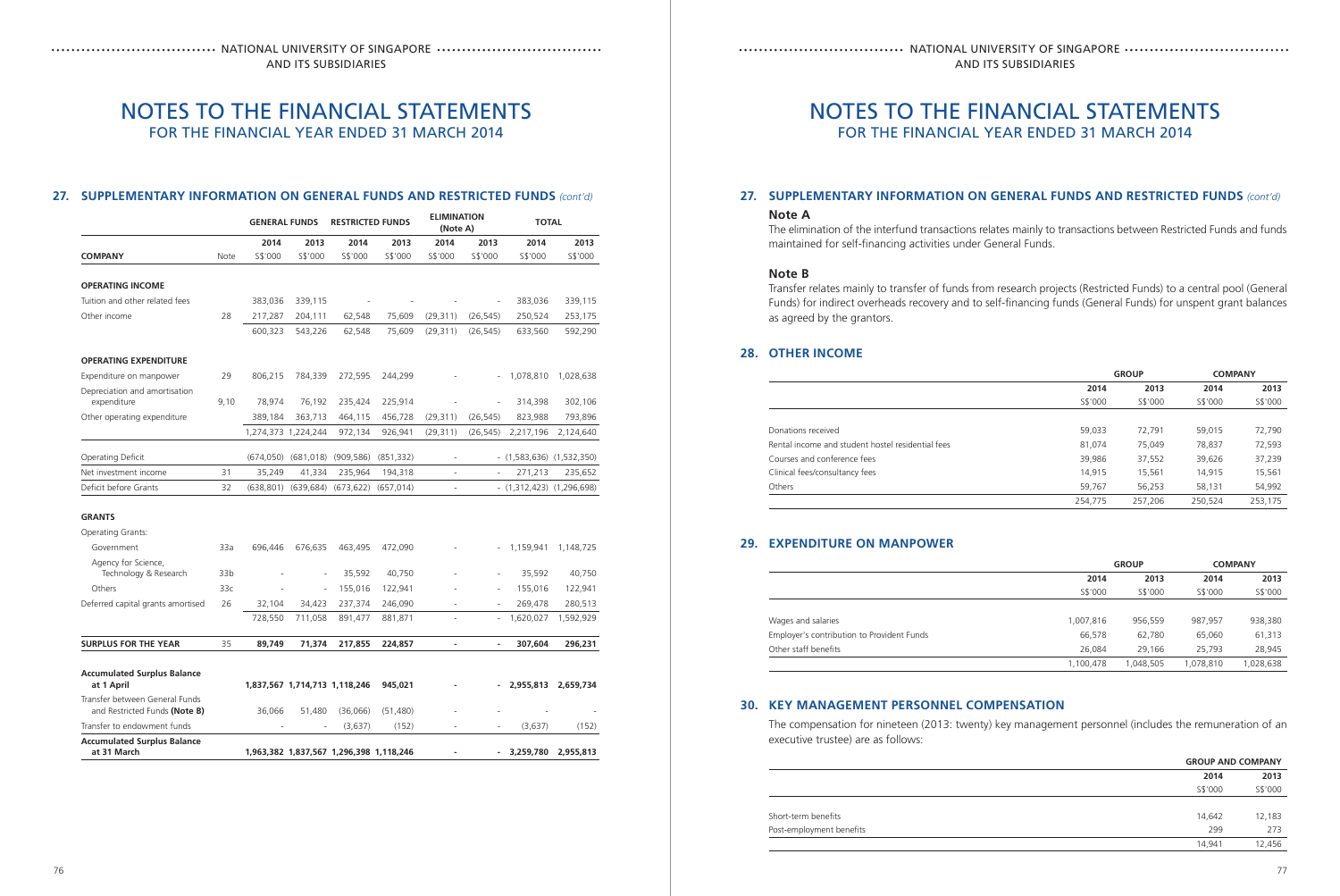## NOTES TO THE FINANCIAL STATEMENTS FOR THE FINANCIAL YEAR ENDED 31 MARCH 2014

## **31. NET INVESTMENT INCOME**

|                                                                                          | <b>GROUP</b> |           | <b>COMPANY</b> |           |
|------------------------------------------------------------------------------------------|--------------|-----------|----------------|-----------|
|                                                                                          | 2014         | 2013      | 2014           | 2013      |
|                                                                                          | S\$'000      | S\$'000   | S\$'000        | S\$'000   |
| Interest income:                                                                         |              |           |                |           |
| Government bonds                                                                         | 14,674       | 16,767    | 14,674         | 16,767    |
| Bonds/loan stocks in corporations/associated company                                     | 2,052        | 1,356     | 2,052          | 1,356     |
| Fixed deposits and bank current accounts                                                 | 1,287        | 2,779     | 1,134          | 2,770     |
|                                                                                          | 18,013       | 20,902    | 17,860         | 20,893    |
| Dividend income:                                                                         |              |           |                |           |
| Quoted equity shares                                                                     | 8,441        | 3,493     | 8,441          | 3,493     |
| Unquoted equity shares                                                                   | 6,850        | 2,836     | 6,842          | 2,836     |
|                                                                                          | 15,291       | 6,329     | 15,283         | 6,329     |
| Net gain on sale of investments at fair value                                            |              |           |                |           |
| through income or expenditure ("FVTIE")                                                  | 44,215       | 24,764    | 44,211         | 24,764    |
| Net gain on sale of available-for-sale investments                                       | 3,451        |           |                |           |
| Impairment loss on available-for-sale investments                                        |              | (45)      |                |           |
| Net foreign currency exchange (losses)/gains                                             | (43, 579)    | 23,125    | (43, 579)      | 23,125    |
| Change in fair value of investments at FVTIE<br>due to foreign currency changes (Note A) | 81,003       | (32, 517) | 81,003         | (32, 517) |
|                                                                                          | 37,424       | (9,392)   | 37,424         | (9,392)   |
| Change in fair value of investments at FVTIE due to price change (Note A)                | 156,427      | 193,058   | 156,435        | 193,058   |
|                                                                                          | 274,821      | 235,616   | 271,213        | 235,652   |
| Note A                                                                                   |              |           |                |           |
| Total change in fair value of investments at FVTIE comprises of:                         |              |           |                |           |
| Change in fair value of investments due to foreign currency changes                      | 81,003       | (32, 517) | 81,003         | (32, 517) |
| Change in fair value of investments due to price change                                  | 156,427      | 193,058   | 156,435        | 193,058   |

Total change in fair value of investments at FVTIE 237,430 160,541 237,438 160,541

## NOTES TO THE FINANCIAL STATEMENTS FOR THE FINANCIAL YEAR ENDED 31 MARCH 2014

## **32. DEFICIT BEFORE GRANTS**

This is arrived at after charging:

|                                                                  | <b>GROUP</b>             |         | <b>COMPANY</b> |         |
|------------------------------------------------------------------|--------------------------|---------|----------------|---------|
|                                                                  | 2014                     | 2013    | 2014           | 2013    |
|                                                                  | S\$'000                  | S\$'000 | S\$'000        | S\$'000 |
| Bad and doubtful debts                                           | 807                      | 436     | 807            | 436     |
| Rental expenses                                                  | 6,339                    | 7,614   | 6,339          | 7,614   |
| Borrowing costs expensed off                                     | 12,027                   | 9,142   | 12,027         | 9,142   |
| Loss on disposal of fixed and intangible assets                  | 2,693                    | 16,886  | 2,684          | 16,882  |
| Write-off of fixed assets                                        | $\overline{\phantom{a}}$ | 15,519  | ٠              | 15,519  |
| Fair value changes on assets held for sale                       | 2,300                    |         | 2,300          |         |
| Research and development costs                                   | 497,674                  | 487,274 | 497,674        | 487,274 |
| Borrowing costs incurred during the year is analysed as follows: |                          |         |                |         |
| Interest on fixed rate notes                                     | 11,145                   | 8,483   | 11,145         | 8,483   |
| Interest on fixed rate term loan                                 | 6,300                    | 6,300   | 6,300          | 6,300   |
| Less: amounts included in cost of qualifying fixed assets        | (5, 418)                 | (5,641) | (5, 418)       | (5,641) |
| Borrowing costs expensed off                                     | 12,027                   | 9,142   | 12,027         | 9,142   |

## **33. OPERATING GRANTS**

|     |                                                              | <b>GROUP</b> |           | <b>COMPANY</b> |           |
|-----|--------------------------------------------------------------|--------------|-----------|----------------|-----------|
|     |                                                              | 2014         | 2013      | 2014           | 2013      |
|     |                                                              | S\$'000      | S\$'000   | S\$'000        | S\$'000   |
| (a) | <b>Operating Grants (Government)</b>                         |              |           |                |           |
|     | Operating grants utilised during the year                    | 1,240,253    | 1,223,625 | 1,218,347      | 1,199,627 |
|     | Amount transferred to deferred capital grants                | (58, 463)    | (51, 236) | (58, 406)      | (50, 902) |
|     |                                                              | 1,181,790    | 1,172,389 | 1,159,941      | 1,148,725 |
|     | Operating grants utilised during the year                    | 47,732       | 50,305    | 47,732         | 50,305    |
| (b) | Operating Grants (Agency for Science, Technology & Research) |              |           |                |           |
|     | Amount transferred to deferred capital grants                | (12, 140)    | (9, 555)  | (12, 140)      | (9, 555)  |
|     |                                                              | 35,592       | 40,750    | 35,592         | 40,750    |
| (c) | <b>Operating Grants (Others)</b>                             |              |           |                |           |
|     | Operating grants utilised during the year                    | 169,515      | 130,955   | 168,492        | 130,238   |
|     | Amount transferred to deferred capital grants                | (13, 726)    | (7, 297)  | (13, 476)      | (7, 297)  |
|     |                                                              | 155,789      | 123,658   | 155,016        | 122,941   |
|     |                                                              |              |           |                |           |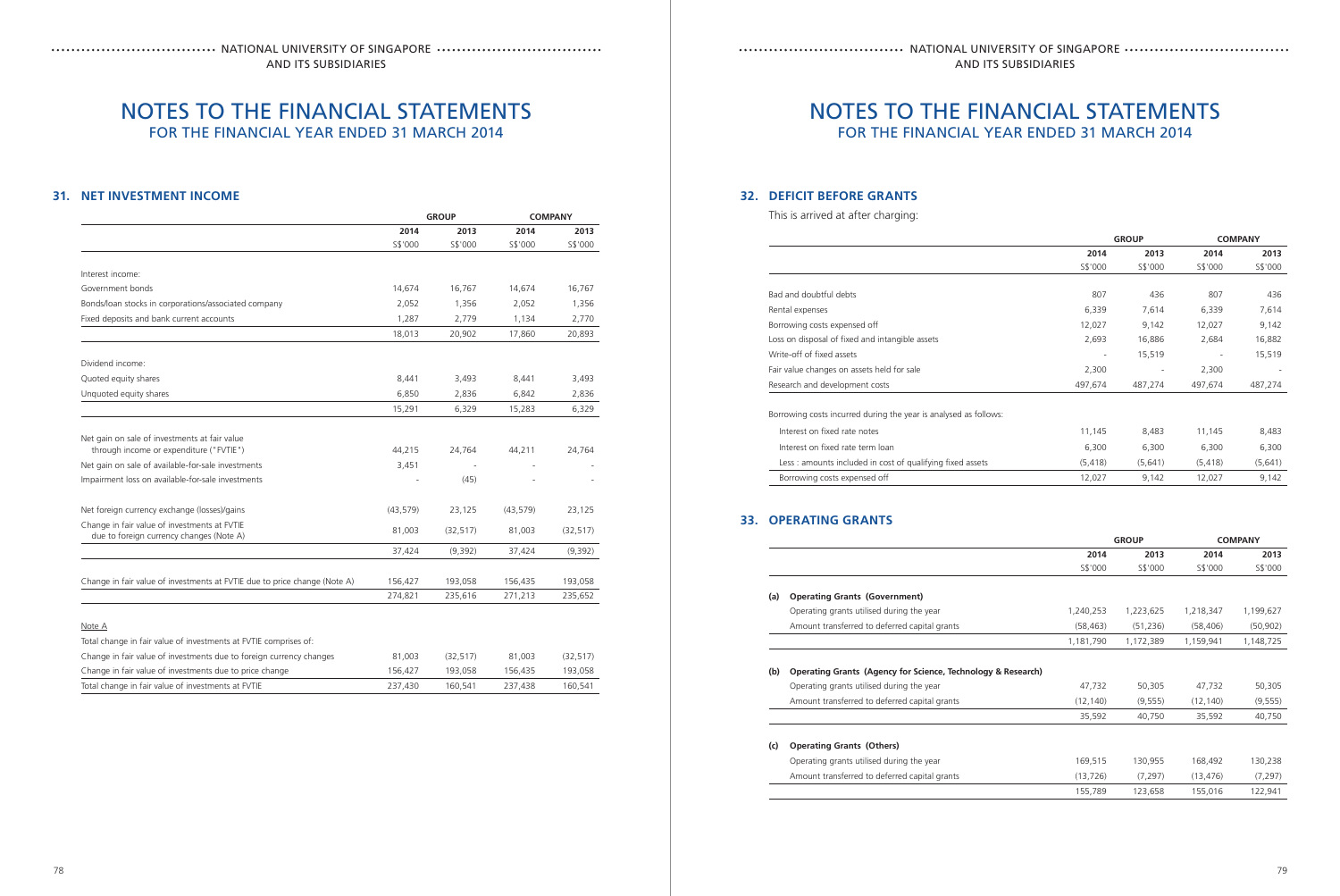## NOTES TO THE FINANCIAL STATEMENTS FOR THE FINANCIAL YEAR ENDED 31 MARCH 2014

#### **34. INCOME TAX**

Income tax varies from the amount of income tax determined by applying the Singapore income tax rate of 17% (2013: 17%) to surplus before income tax as a result of the following differences:

|                                                     | <b>GROUP</b>   |           | <b>COMPANY</b>           |                          |
|-----------------------------------------------------|----------------|-----------|--------------------------|--------------------------|
|                                                     | 2014           | 2013      | 2014                     | 2013                     |
|                                                     | S\$'000        | S\$'000   | S\$'000                  | S\$'000                  |
| Surplus for the year before income tax              | 320,976        | 302.156   | 307.604                  | 296,231                  |
| Income tax expense calculated at statutory tax rate | 54,566         | 51,367    | 52,293                   | 50,359                   |
| Income not subject to tax                           | (54, 624)      | (50, 980) | (52, 293)                | (50, 359)                |
| Tax effect of share of results of associate         | (1,538)        | (515)     | $\overline{\phantom{a}}$ |                          |
| Others                                              | 1,596          | 128       | $\sim$                   | ٠                        |
|                                                     | $\overline{a}$ |           | $\overline{\phantom{a}}$ | $\overline{\phantom{a}}$ |

As the Company and its subsidiary, NUS High School of Mathematics and Science are charities registered under the Charity's Act, their income is not subject to tax under Section 13 of the Singapore Income Tax Act. NUS America, Inc, another subsidiary of the Company, is also not subject to tax as it is a nonprofit public benefit corporation registered in America.

### **35. SURPLUS FOR THE YEAR**

The surplus for the year in the Statement of the comprehensive income of the Group and Company of S\$320,976,000 (2013: S\$302,156,000) and S\$307,604,000 (2013: S\$296,231,000) respectively includes the following:

|                                                                    | <b>GROUP</b> |         | <b>COMPANY</b> |         |
|--------------------------------------------------------------------|--------------|---------|----------------|---------|
|                                                                    | 2014         | 2013    | 2014           | 2013    |
|                                                                    | S\$'000      | S\$'000 | S\$'000        | S\$'000 |
| Non-endowed donations                                              | 59.033       | 72.791  | 59,015         | 72,790  |
| Net investment income (include change in fair value of investment) | 274.821      | 235,616 | 271,213        | 235,652 |
|                                                                    | 333.854      | 308,407 | 330,228        | 308,442 |

#### **36. COMMITMENTS**

#### **a. Capital Commitments**

Commitments by the Group in respect of equipment and expansion of the facilities, not provided for in the financial statements, are as follows:

|                               |         | <b>GROUP AND COMPANY</b> |
|-------------------------------|---------|--------------------------|
|                               | 2014    | 2013                     |
|                               | S\$'000 | S\$'000                  |
|                               |         |                          |
| Authorised and contracted for | 451.580 | 752.529                  |

## NOTES TO THE FINANCIAL STATEMENTS FOR THE FINANCIAL YEAR ENDED 31 MARCH 2014

### **36. COMMITMENTS** *(cont'd)*

**b. Operating Lease Commitments – as Lessee**

|                                                                                     | <b>GROUP AND COMPANY</b> |         |  |
|-------------------------------------------------------------------------------------|--------------------------|---------|--|
|                                                                                     | 2014                     | 2013    |  |
|                                                                                     | S\$'000                  | S\$'000 |  |
|                                                                                     |                          |         |  |
| Minimum lease payments under operating leases included in the income or expenditure | 679                      | 1.365   |  |

At the end of the reporting period, commitments in respect of non-cancellable operating leases for the rental of offices and contract on security services are as follows:

Future minimum lease payments payable:

|                                       |        | 603 |
|---------------------------------------|--------|-----|
| Within second to fifth year inclusive | $\sim$ | 50  |
| Within one year                       |        | 553 |
|                                       |        |     |

Operating lease payments represent rentals payable by the Group for certain office properties which are fixed for an average of 2 years (2013: 2 years).

### **c. Operating Lease Commitments - as Lessor**

At the end of the reporting period, commitments in respect of non-cancellable operating leases for the rental of premises are as follows:

|                                           |         | <b>GROUP AND COMPANY</b> |  |  |
|-------------------------------------------|---------|--------------------------|--|--|
|                                           | 2014    | 2013                     |  |  |
|                                           | S\$'000 | S\$'000                  |  |  |
| Future minimum lease payments receivable: |         |                          |  |  |
| Within one year                           | 2,985   | 2,502                    |  |  |
| After one year                            | 2,399   | 2,285                    |  |  |
|                                           | 5,384   | 4,787                    |  |  |

Operating lease payments represent rentals receivable by the Group for rental of premises with remaining lease terms ranging from 1 to 3 years (2013: 1 to 3 years).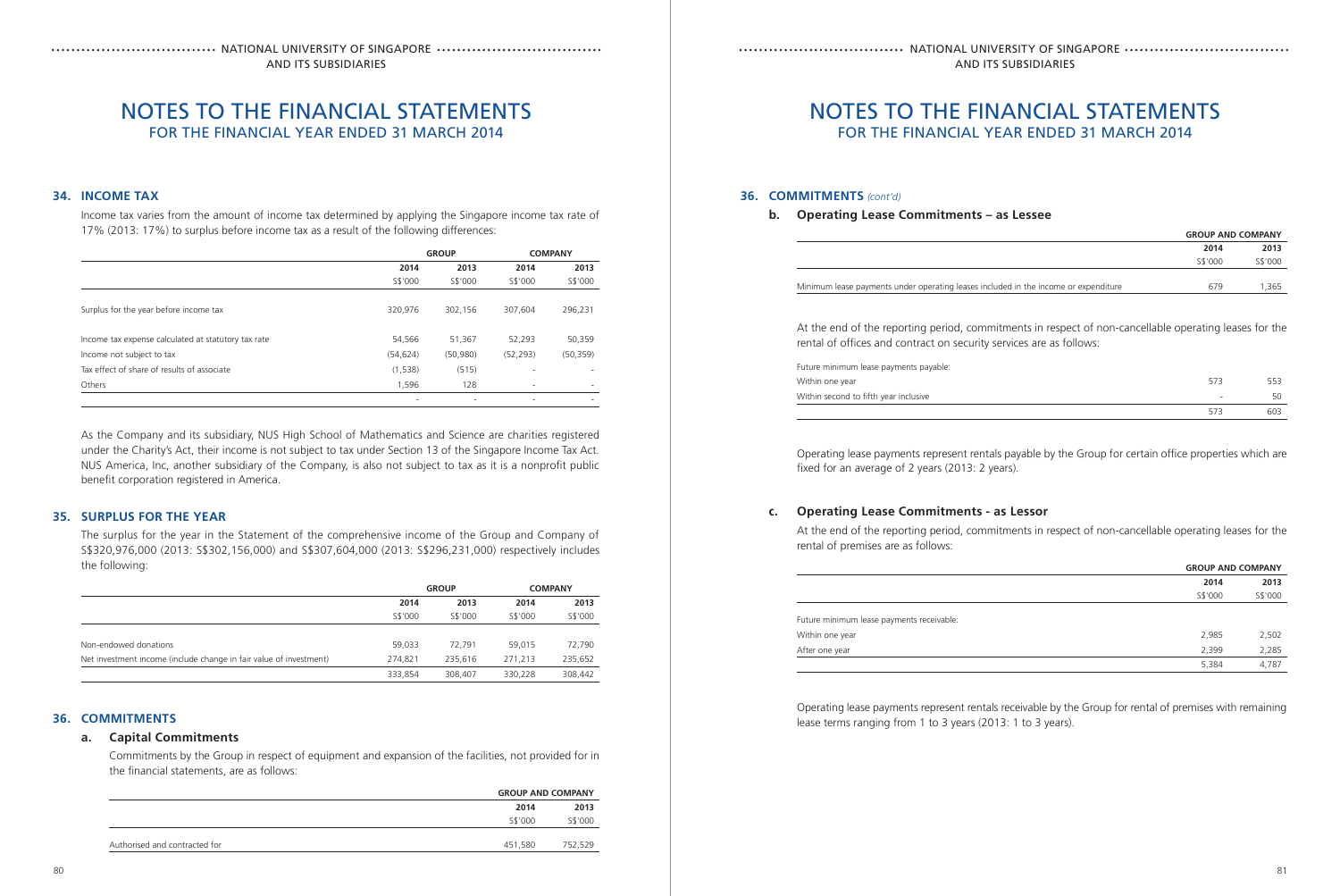## NOTES TO THE FINANCIAL STATEMENTS FOR THE FINANCIAL YEAR ENDED 31 MARCH 2014

## **37. RELATED PARTIES TRANSACTIONS**

Parties are considered to be related if one party has the ability to control the other party or exercise significant influence over the other party in making financial and operating decisions.

The Group receives grants from the Ministry of Education (MOE) to fund its operations and is subject to certain controls set by MOE.

Hence, other government-controlled enterprises are considered related parties of the Group. Many of the Group's transactions and arrangements are with related parties and the effect of these on the basis determined between the parties is reflected in these financial statements. For related parties debtors and creditors balances, the terms of these balances are disclosed in the respective notes to the financial statements.

There were transactions with corporations in which certain trustees have the ability to control or exercise significant influence.

Details of significant balances and transactions between the related parties are described below:

|                                                                  | <b>GROUP</b>             |                          | <b>COMPANY</b> |           |
|------------------------------------------------------------------|--------------------------|--------------------------|----------------|-----------|
|                                                                  | 2014                     | 2013                     | 2014           | 2013      |
|                                                                  | S\$'000                  | S\$'000                  | S\$'000        | S\$'000   |
| Government-controlled enterprises and companies within the Group |                          |                          |                |           |
| <b>Balances</b>                                                  |                          |                          |                |           |
| Debtors                                                          | 344,295                  | 431,724                  | 344,760        | 431,930   |
| Amount owing by subsidiary companies                             |                          | ٠                        | 979            | 1,048     |
| Long-term loan to subsidiary companies                           |                          | ٠                        | 356            | 356       |
| Creditors and accrued expenses                                   | 960                      | 490                      | 960            | 490       |
| Amount owing to subsidiary company                               | $\overline{\phantom{a}}$ | $\overline{\phantom{a}}$ | 25,352         | 1,902     |
| Deferred Capital Grants                                          | 2,069,776                | 2,073,339                | 2,067,799      | 2,070,722 |
| Grants received in advance                                       | 373,157                  | 312,068                  | 367,955        | 307,892   |
| Transactions                                                     |                          |                          |                |           |
| Endowed donations                                                | 1,000                    | 3,045                    | 1,000          | 3,045     |
| Non-endowed donations                                            | 8.781                    | 22,349                   | 8,781          | 22,349    |
| Other income                                                     | 22,153                   | 20,783                   | 23,111         | 22,072    |
| Other operating expenditure                                      | 53,296                   | 48,937                   | 57,234         | 51,930    |
| Operating/capital grants received                                | 1,704,361                | 1,624,697                | 1,681,114      | 1,601,009 |

## NOTES TO THE FINANCIAL STATEMENTS FOR THE FINANCIAL YEAR ENDED 31 MARCH 2014

## **37. RELATED PARTIES TRANSACTIONS** *(cont'd)*

|                                                                                                                                                 | <b>GROUP</b> |         | <b>COMPANY</b> |         |
|-------------------------------------------------------------------------------------------------------------------------------------------------|--------------|---------|----------------|---------|
|                                                                                                                                                 | 2014         | 2013    | 2014           | 2013    |
|                                                                                                                                                 | S\$'000      | S\$'000 | S\$'000        | S\$'000 |
| Corporations in which trustees have the ability<br>to control or exercise significant influence<br>(including donations received from trustees) |              |         |                |         |
| Balances                                                                                                                                        |              |         |                |         |
| Debtors                                                                                                                                         | 27           | 43      | 27             | 43      |
| Creditors and accrued expenses                                                                                                                  |              |         |                |         |
| Transactions                                                                                                                                    |              |         |                |         |
| Endowed donations                                                                                                                               | 2,383        | 4,471   | 2,383          | 4,471   |
| Non-endowed donations                                                                                                                           | 2,767        | 104     | 2,767          | 104     |
| Other income                                                                                                                                    | 219          | 246     | 219            | 246     |
| Other operating expenditure                                                                                                                     | 1,223        | 877     | 1,223          | 877     |
| Operating/capital grants received                                                                                                               | 16           |         | 16             |         |

## **38. FUNDS HELD IN TRUST**

The Group acts as a trustee to the Derek Hewett Foundation 2009 (The Foundation), which was constituted by a trust deed dated 21 January 2010. The Foundation is a charity registered under the Charities Act.

The Foundation was established with the object of providing education for students of the Group through the award of bursaries.

Separate bank account has been set up to account for the funds under the Foundation. The Group will maintain the bank balance and make payments on behalf of the Foundation. As at the reporting period ended 31 March 2014, the fund balance held in trust by the Group is S\$4,447 (2013: S\$697).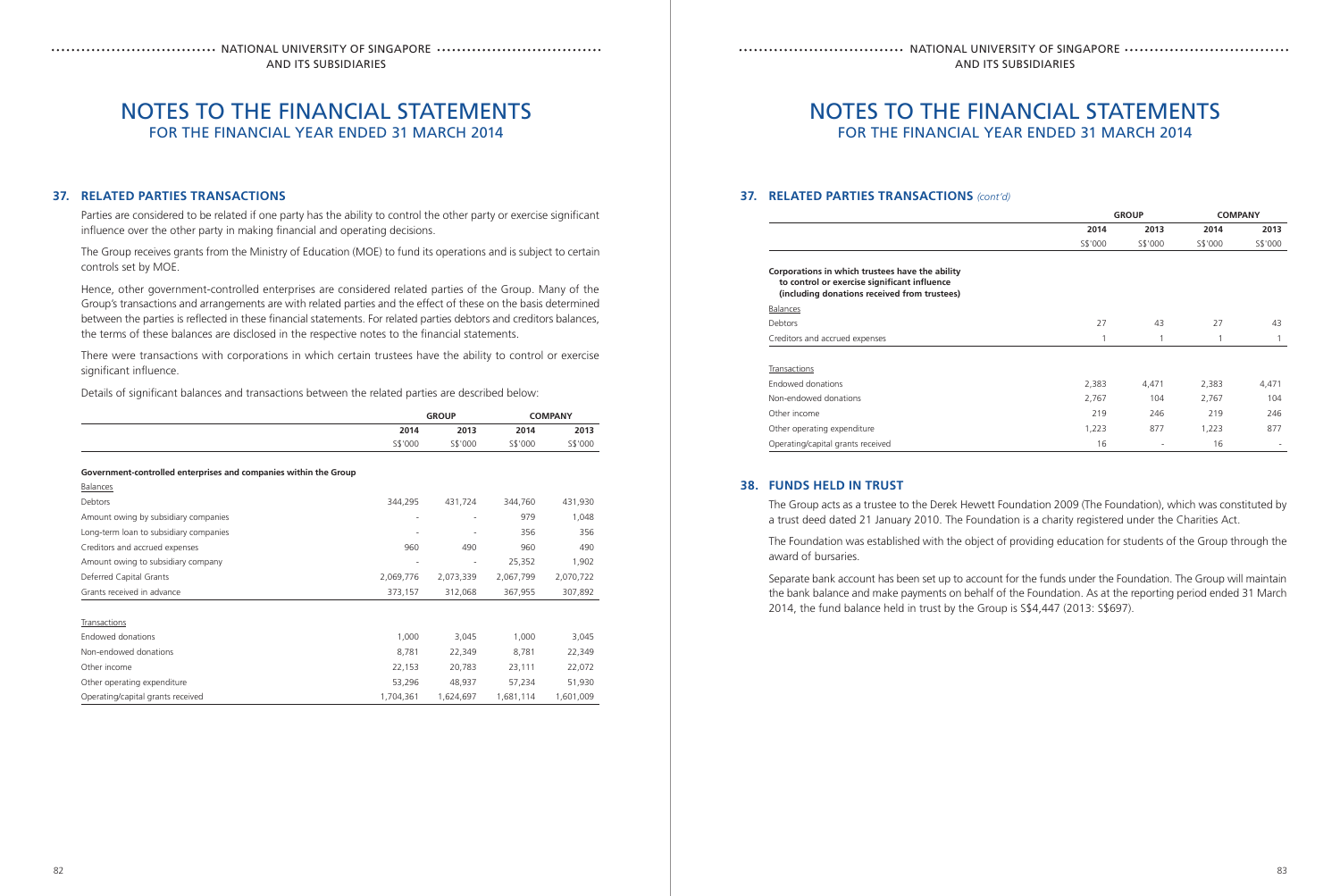